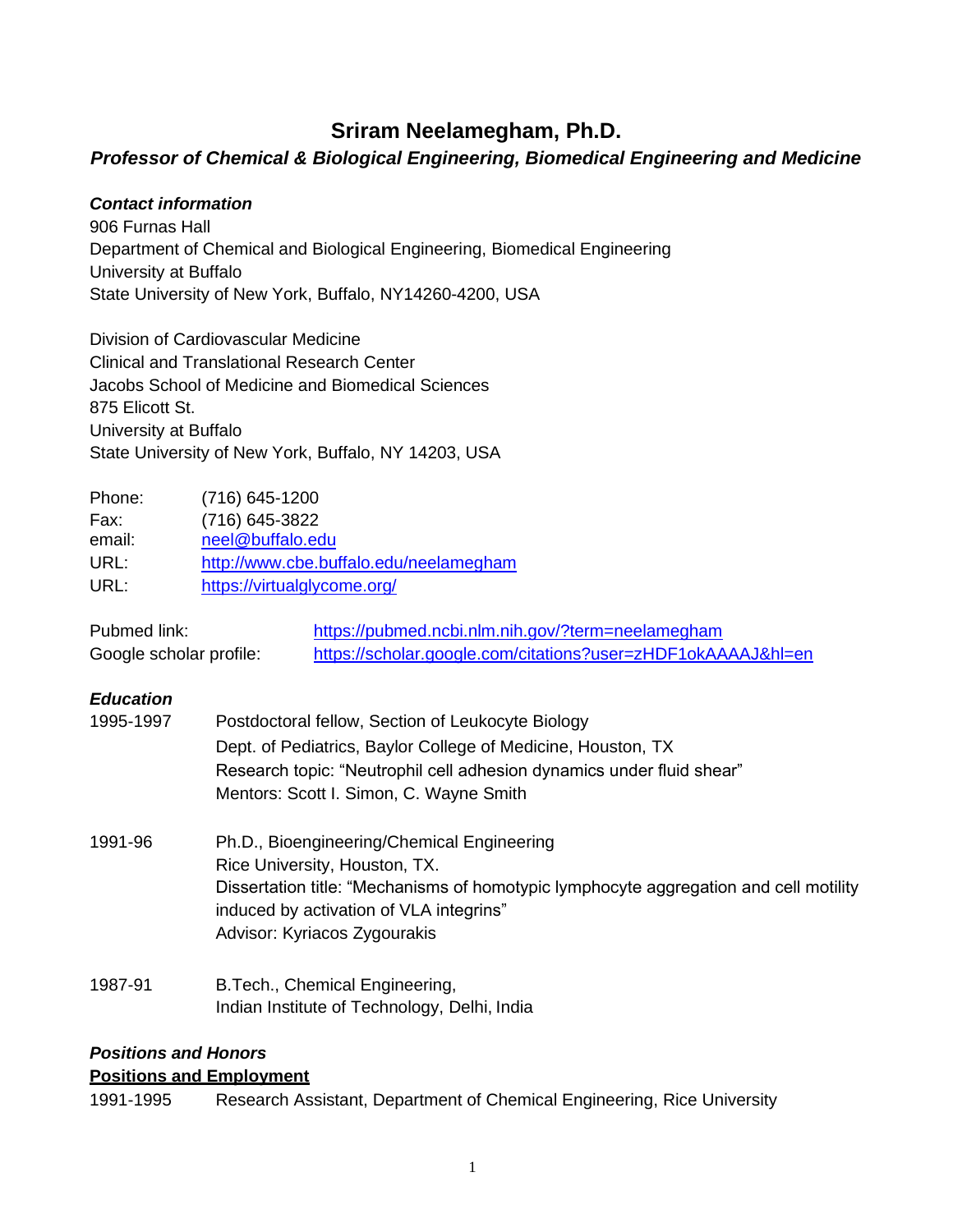|              | Houston, TX                                                                                                                                                       |
|--------------|-------------------------------------------------------------------------------------------------------------------------------------------------------------------|
| 1995-1997    | Research Associate, Department of Pediatrics, Baylor College of Medicine                                                                                          |
|              | Houston, TX                                                                                                                                                       |
| 1997-2003    | Assistant Professor, Department of Chemical & Biological Engineering, University at<br>Buffalo, State University of New York, Buffalo, NY                         |
| 2002-2010    | Co-director, Center for Biomedical Engineering                                                                                                                    |
|              | University at Buffalo, State University of New York, Buffalo, NY                                                                                                  |
| 2003-2008    | Associate Professor, Department of Chemical & Biological Engineering, University at<br>Buffalo, State University of New York, Buffalo, NY                         |
| 2006-present | Faculty, NY State Center for Excellence in Bioinformatics and Life Sciences, University<br>at Buffalo, State University of New York, Buffalo, NY                  |
| 2005-2008    | Director of Graduate Studies, Chemical and Biological Engineering                                                                                                 |
|              | University at Buffalo, State University of New York, Buffalo, NY                                                                                                  |
| 2008-present | Professor, Department of Chemical and Biological Engineering                                                                                                      |
|              | University at Buffalo, State University of New York, Buffalo, NY                                                                                                  |
| 2008-present | Professor, Dept. of Biomedical Engineering                                                                                                                        |
|              | University at Buffalo, State University of New York, Buffalo, NY                                                                                                  |
| 2016-present | Faculty member, UB Clinical & Translational Research Center, Buffalo, NY                                                                                          |
| 2017-present | Research Professor, Department of Medicine, Jacobs School of Medicine and<br>Biomedical Sciences University at Buffalo, State University of New York, Buffalo, NY |

# **Honors and Selected Professional Activities**

| 1991 - 1992  | <b>Rice University Fellowship</b>                                                                                                                                     |
|--------------|-----------------------------------------------------------------------------------------------------------------------------------------------------------------------|
| 1995         | Graduate Student Symposium Winner, Rice University                                                                                                                    |
| 1996         | Sigma Xi Scientific Research Society Dissertation Recognition                                                                                                         |
| 1999         | Reifler Award, State University of New York at Buffalo                                                                                                                |
| 2001         | 1 of 100 Members of the Upstate Alliance of Innovators, Western New York                                                                                              |
| 2002         | Exceptional Scholar Program: Young Investigator Award, SUNY at Buffalo                                                                                                |
| 2003-2015    | Honoree, Science, Technology Transfer and Economic Outreach (STOR) Office and<br>The SUNY Research Foundation on three occasions (for issued and licensed<br>patents) |
| 2004         | Independent Scientist Award, National Heart, Lung and Blood Institute, NIH                                                                                            |
| 2009-2012    | Full member, NIH standing study section on Hypertension and Microcirculation                                                                                          |
| 2010, 2018   | Invited speaker, Annual meeting of the Society of Glycobiology                                                                                                        |
| 2014         | Invited speaker, Joint Meeting of the Society for Glycobiology and the Japanese<br>Society for Carbohydrate Research                                                  |
| 2011         | Exceptional Scholar Program: Sustained Achievement Award, University at Buffalo                                                                                       |
| 2012         | Elected Fellow, American Institute for Medicine and Biological Engineering                                                                                            |
| 2015         | SUNY Chancellor's Award for Excellence in Scholarship and Creative Activities                                                                                         |
| 2018-present | Discussion leader, Symbol Nomenclature for glycans (SNFG)<br>www.ncbi.nlm.nih.gov/glycans/snfg.html                                                                   |
| 2017-present | Member, Glycan Informatics Advisor group                                                                                                                              |
|              | NCBI-Glycans (https://www.ncbi.nlm.nih.gov/glycans/)                                                                                                                  |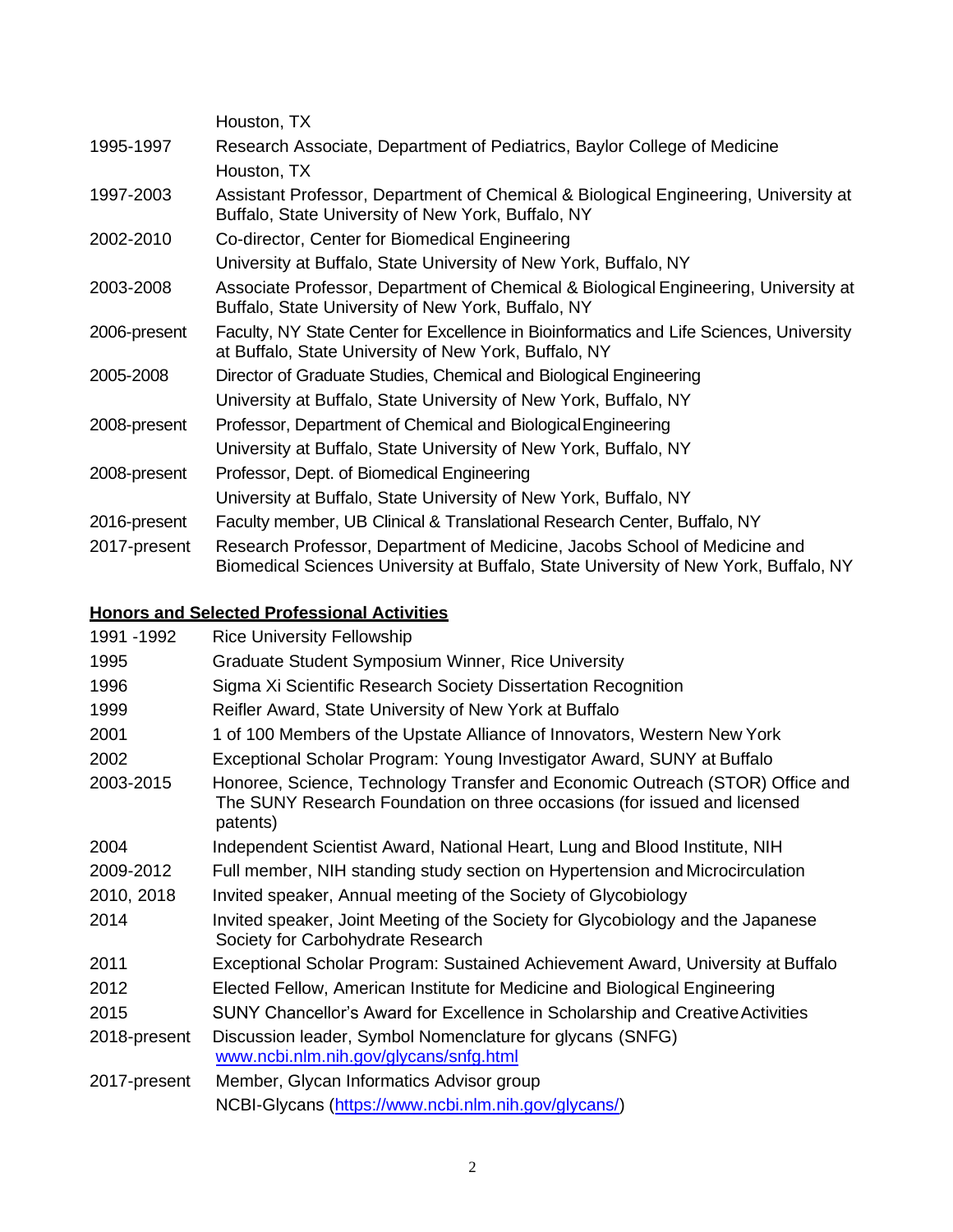| 2018 | Jacob F. Schoellkopf Medal, WNY American Chemical Society (for accomplishments<br>& continuing achievements in the chemical sciences) |
|------|---------------------------------------------------------------------------------------------------------------------------------------|
| 2019 | Elected Fellow, Biomedical Engineering Society                                                                                        |
| 2021 | Speaker, Joint Warren and Beilstein Symposium on Glycosciences, Grenoble<br>(virtual)                                                 |
| 2022 | Invited Symposium Speaker, ASBMB Annual Meeting/EB2022, Philadelphia, PA                                                              |
| 2022 | Invited Speaker, American Chemical Society, San Diego, CA                                                                             |

### *Editorial Service*

- Associate Editor, Annals of Biomedical Engineering (2009-present)
- Associate Editor, Frontiers in Computational Physiology and Medicine (2011-present)
- Associate Editor, Frontiers in Biomechanics (2013-present)
- Editorial Working Group, The Encyclopedia of Glycobiology (eGlyc) project (2021-present)
- Editorial Board Member, Cell Communication and Adhesion (2001-2006)
- Guest Editor for special Issue of Annals of Biomedical Engineering (2008)
- Editorial Board, Journal of Glycomics & Lipidomics (2010-present)
- Editorial Board, Cells (2020-present)

• *Ad hoc* reviewer for several journals, including but not limited to: Annals of Biomedical Engineering, American J. of Physiology– Cell Physiology, American Journal of Physiology – Heart, BBA-General Subjects, Analytical Biochemistry, Biochemical Pharmacology, Biophysical Journal, Biotechnology Progress, Biomaterials, Biomechanics & Modeling in Mechanobiology, Biomacromolecules, Biotechnology and Bioengineering, Biorheology, BMC-Systems Biology, Blood, BMC-Bioinformatics, Cell Reports, Cell Communication and Adhesion, Cell and Molecular Bioengineering, Colloid and Surface B, Circulation Research, Clinical Chemistry, Carbohydrate Research, European Biophysics Journal, various Frontiers journals, Integrative Biology, Glycobiology, Immunological Reviews, iScience, Journal of American Chemical Society, Journal of Biomechanics, Journal of Biological Chemistry, Journal of Biomechanical Engineering, Journal of Cell Sciences, Journal of Glycomics and Lipidomics, Journal of Immunology, Journal of Laboratory and Clinical medicine, Journal of Leukocyte Biology, Journal of Thrombosis and Haemostasis, Langmuir, Journal of Periodontology, Lab-on- a-chip, Mathematical Bioscience, Nutrition, Nature Communications, Nature Methods, Polymer Composite, PLoS One, Pharmaceutical Research, Physical Review Letters, various journals of the RSC (Royal Society of Chemistry), Science, Science Advances, Scientific Reports, Thrombosis Research, Thrombosis and Hemostasis, Systems Biology and Medicine (Wiley Interdisciplinary Reviews)

# *Grant Reviewer*

| 2005-2007 | NIH Reviewer for various panels related to: Bioengineering Research Partnership |
|-----------|---------------------------------------------------------------------------------|
| 2012-15   | <b>NHLBI Reviewer for Systems Biology Collaborations</b>                        |
| 2007-2009 | Ad Hoc member, Microcirculation and Hypertension study section                  |
| 2009-2012 | Standing member, Microcirculation and Hypertension study section                |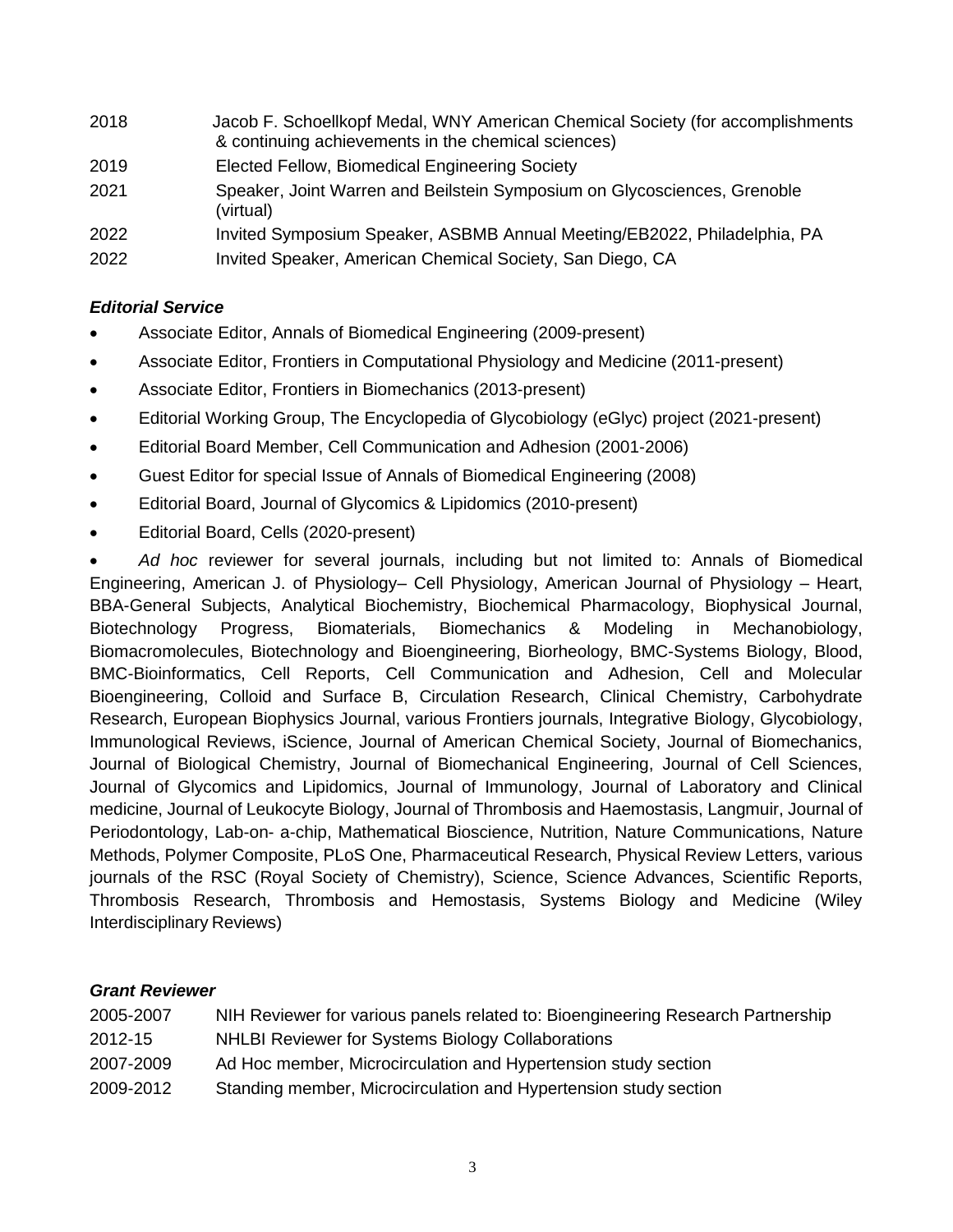2011-present NIH Ad Hoc Reviewer for various panels related to: Bioengineering Research Partnership panels (2005-2006), NHLBI Systems Biology panels (2006-2007, 2012- 2015); Microcirculation and Hypertension (2007-2009); National Institutes of Health Special Emphasis Panels: ZRG1 HM (02) (2011); ZRG1 CVRS-F (02) (2011); ZRG1 IDM-V-02 (2013); ZRG1 VH-D (50) (2013); ZRG1 VH-D (50) (2013); ZRG1 VH-D (55) (2014);ZRG1 VH-D (55) (2014); ZRG1 VH-D55 (2015); BST-U(50) (2015); Hemostasis and Thrombosis (HT, 2015, 2017-2019); ZAI1-PA-I J1 (2017), ZRG1 BST-H(40) (2018), Enabling Bioanalytical and Imaging Technologies (EBIT, 2018); Therapeutic Approaches to Genetic Disease (TAG, 2018); ZRG1 PSE-H 70 (2019), Human Immunology Project Consortium (2021).

| 2000-present | <b>National Science Foundation</b>                         |
|--------------|------------------------------------------------------------|
| 2006         | <b>Israel Science Foundation</b>                           |
| 2006         | Ireland Health Research Board                              |
| 2013         | <b>Baker Foundation</b>                                    |
| 2013         | Biotechnology and Biological Sciences Research Council, UK |
| 2016         | <b>Swiss National Science Foundation</b>                   |
| 2019         | Canada Foundation for Innovation                           |

# *Professional Memberships:*

American Institute of Chemical Engineers (AIChE) Biomedical Engineering Society (BMES)

ASBMB, Federation of American Societies of Experimental Biology (FASEB)

American Association for the Advancement of Science (AAAS)

International Society of Thrombosis and Haemostasis (ISTH)

Society for Glycobiology (SFG)

Human Proteome Organization (HUPO)

# *Professional Service:*

- Biomedical Engineering Society, Affiliations Committee (2009-2010)
- Abstract Reviewer and Session Chair for various sessions of the Biomedical Engineering Society Annual Meeting (2010-present)
- Biomedical Engineering Society meeting session chair: Sessions in Cell Adhesion; Systems Proteomics and Hemodynamics and vascular mechanics.
- American Institute of Chemical Engineers (AIChE): co-organizer and Session Chair for "Applied Mathematics in Bioengineering" at the Annual Meeting in the years1997,1998, 2002 and 2006.
- AIChE, Co-organizer and Session Chair for "Receptor-Mediated Processes", 2000 AIChE, Coorganizer and Session Chair for "Effect of stimuli on cells", 2001.
- AIChE, Co-organizer and Session Chair for "Cell Adhesion and Migration ", 2007.
- AIChE, Co-organizer and Session Chair for "Micro-scale technologies", 2014
- Co-organizer, UB Chemical Engineering Graduate Research Symposium, 1998-2002.
- Curating various glycoscience resources in collaboration with a team of investigators worldwide from Europe, Asia, America and Australia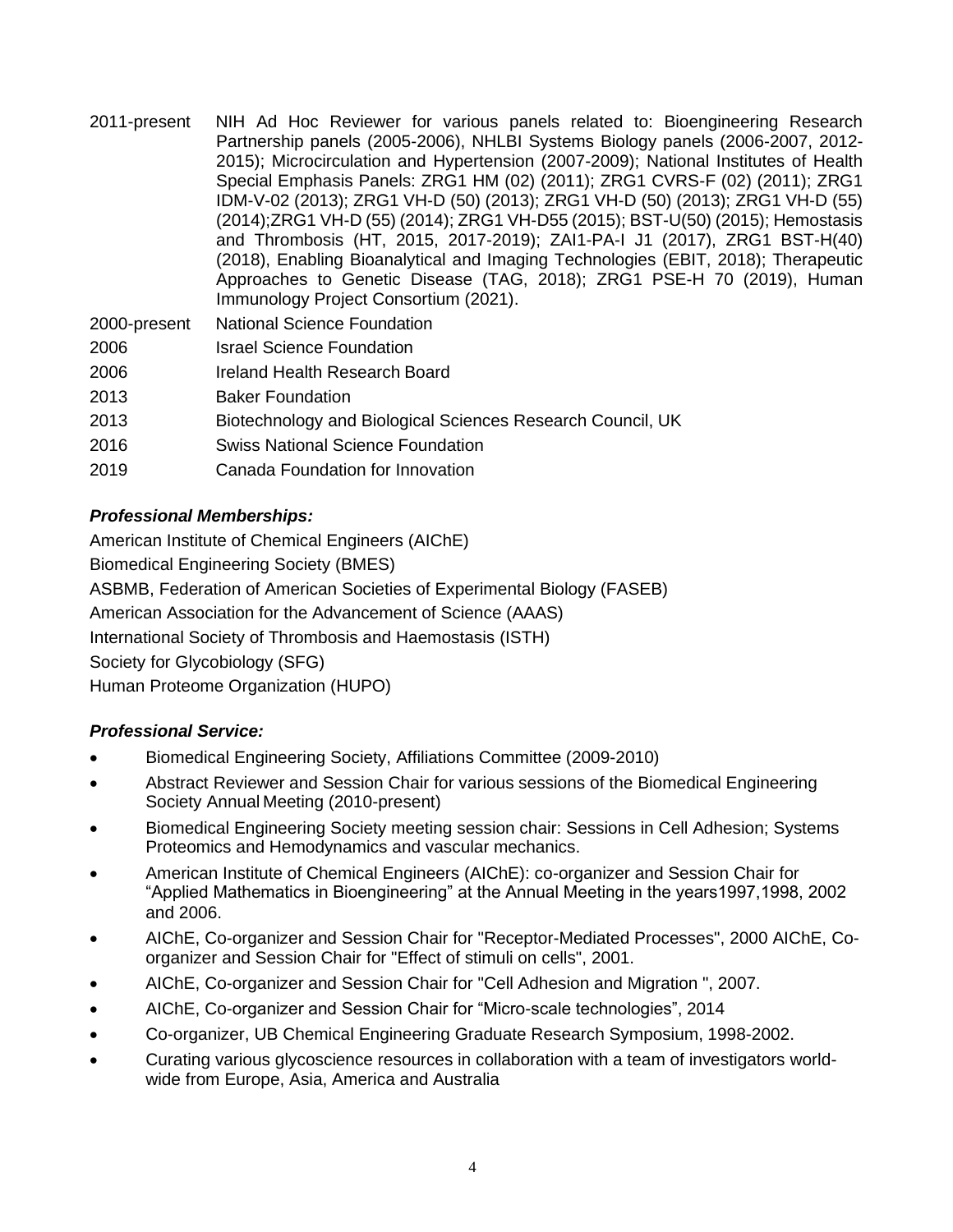#### *Research interests:*

 I work on various projects related to *Molecular, Cellular, tissue and Computational Bioengineering*, both basic science investigations and translational research. The following is a brief description of some of my research interests:

**Systems Glycobiology:** A vast majority of proteins secreted from mammalian cells are glycosylated. These carbohydrates absolutely control or fine-tune many biological processes including protein circulation half-life, molecular recognition, development, normal physiology and major human ailments including inflammation, thrombosis and tumorigenesis. While traditional biochemical studies attempt to dissect the pathways regulating glycan biosynthesis and biological processes one-at-a-time, our studies attempt a systems approach that includes large scale experimentation coupled with mathematical modeling. Commonly, the high-throughput experiments involve: i. the use of CRISPR-Cas9 tools for genome editing to perturb glycosylation-related pathways, ii. protein engineering to create synthetic reporter probes of glycosylation, iii. mass spectrometry to follow changes in the glycoproteoforms upon system perturbation, and iv. Next Generation Sequencing (NGS) to assay gene regulatory pathways. Mathematical analysis tools are developed to aid data analyses including software tools for tandemmass spectrometry glycoproteomics data analysis (called 'GlycoPAT'); network modeling tools for various types of glycosylation related pathways (called 'GNAT'); and standard bioinformatics methods to integrate knowledge on transcript changes to cell surface carbohydrate alterations. Many of the software are released open-source at our group website, *VirtualGlycome.org*.

*Thrombosis and Hemostasis:* The goal of this project is to develop novel methods to control coagulation in blood, and to define technologies to control the balance between clotting and bleeding. In particular, the focus is on Von Willebrand factor structure-function studies, protein biophysics and self-association function, and arterial and microvascular mouse models of thrombosis. These studies examine the effect of physiological and pathological hydrodynamic shear on a variety of clotting phenomena that occur in human blood. This includes acquired von Willebrand Syndrome (AVWS) that is an ever-increasing complication associated with medical devices like ECMOs and LVADs. Additionally, in this project, we also study the impact of coagulation protein glycosylation on protein therapeutic efficacy and circulatory half-life.

*Inflammation biology:* The studies analyze the basic biological processes regulating human leukocyte adhesion to vascular endothelial cells that line blood vessels. Besides identifying the roles of glycans, carbohydrate binding lectins and integrins in this multi-step cell adhesion cascade, a major effort of this project also focusses on metabolic strategies to perturb leukocyte O- and N-linked glycans. To this end, a series of chemical monosaccharide and substrate analogs have been developed, which when fed to white blood cells, reduce inflammatory leukocyte recruitment in mouse models of acute inflammation. Thus, these small molecules represent future anti-inflammatory drugs. Some of these novel chemical entities are currently being used in studies of SARS-CoV-2/COVID-19 research.

*Regenerative medicine:* I am interested in developing cell adhesion engineering/CAE strategies to target stem cells and stem cell derived exosomes to the heart in models of myocardial infarction. To this end, we perform the glycan engineering of mesenchymal stem cells (MSCs) and cardiospherederived cells (CDCs). Methods to improve the targeting of these modified stem cells to ischemic sites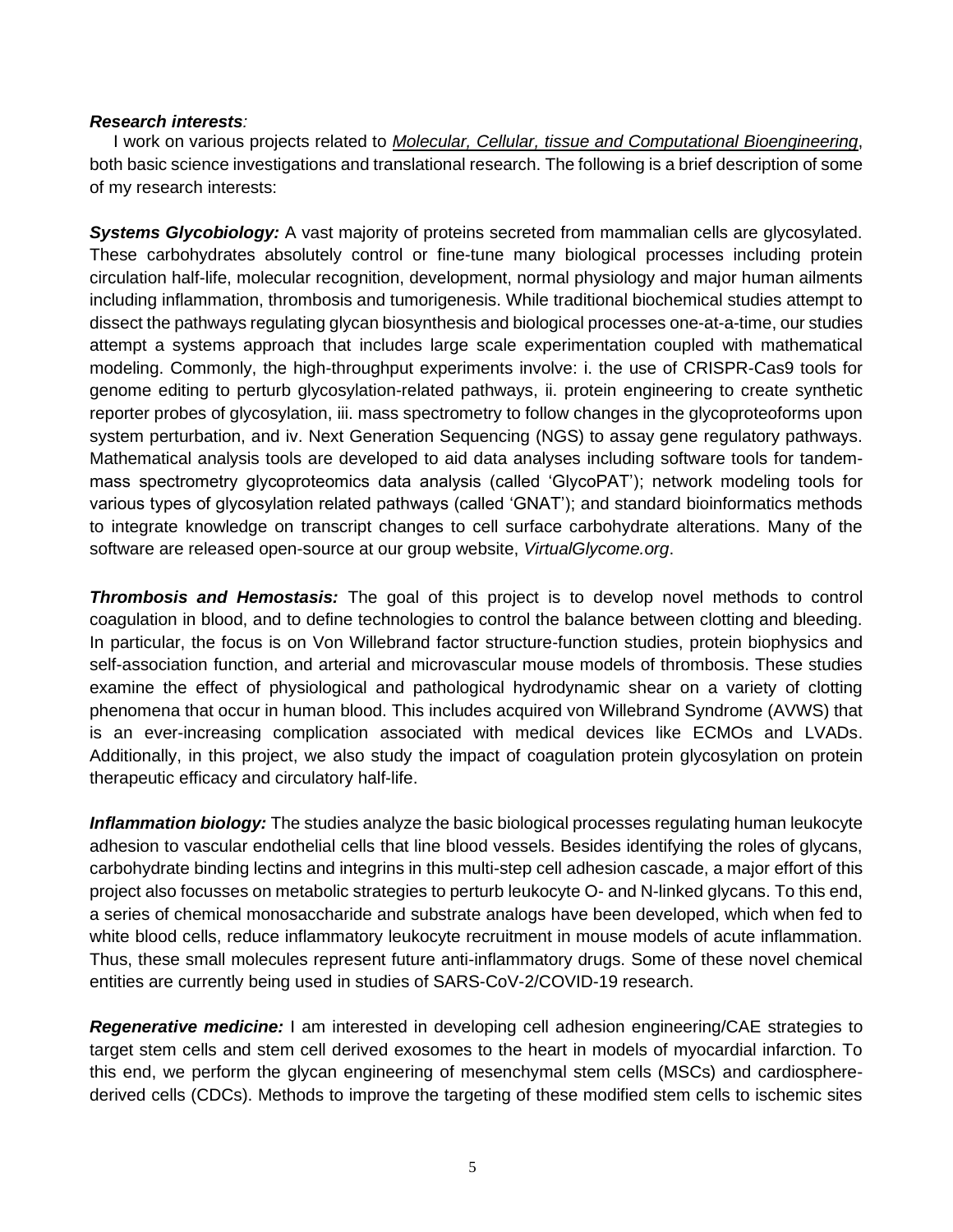are developed in a large-animal swine model. Advanced imaging methods are also applied as part of this project to monitor and optimize the targeted delivery of stem cell therapeutics. In addition to performing a number of investigations related to stem cells, we also have a broad focus on stem cell derived exosomes (synthesis, design and drug loading) currently for application in small animal models. I also train a number of young stem cell scientists as part of the leadership of the University at Buffalo Stem Cells in Regenerative Medicine training program (SCiRM).

# *University Services:*

- *Member*, Founding member and advisory committee member, Department of Biomedical Engineering, State University of New York at Buffalo
- *Member,* Selection of proposals for Pew Research Grant competition, 2005.
- *Member,* UB IMPACT grant review panel, 2014
- *Member,* IRDF UB Scholar review panel, 2007, 2008.
- *Member,* Sterbutzl research grant panel, 2005-2006.
- *Mentor*, Students undertaking special majors in Bioengineering at UB (2000-2005).
- *Laboratory rotation supervisor*, Medical Scientist Training Program (MD/PhD), Office of Research and Biomedical Education, University at Buffalo, SUNY (2005-present).

# *Faculty Services:*

- *Faculty mentor for* Ding Xu (Department of Oral Biology) and Natesh Parashurama (2015 present)
- *Adjudication* Pool, School of Engineering and Applied Sciences (2017-2019)
- Faculty *Search Committee Chair*, Department of Chemical and Biological Engineering (2016- 2017, 2017-2018)
- *Member*, Faculty Promotion Committee for evaluating promotion to full professor (2013-present)
- *Chair,* Chemical and Biological Engineering, Qualifying Exam committee (2013-2014)
- *Faculty Search Committee Chair*, Department of Chemical and Biological Engineering (2013- 2014)
- *Faculty Search Committee Chair*, Department of Biomedical Engineering (2010-2011)
- *Faculty Search Committee Member*, Department of Biomedical Engineering (2009-2010)
- *Co-director*, Center for Biomedical Engineering, School of Engineering and Applied Sciences, University at Buffalo (2002-present)
- *Member*, Faculty Promotion Committee for evaluating tenure cases (2007-2010)
- *Member*, Biomedical Engineering Department Design Committee (2007)
- *Member*, CBE Graduate Integrity Committee (2007-2011)
- *Member*, Integrated Nanostructured Systems Committee (2006-2007)
- *Member*, Center for Excellence in Bioinformatics Faculty Search Committee (2002-2003)
- *Faculty Search Committee Member*, Department of Chemical Engineering, University at Buffalo (2001)
- *Director of Graduate Studies*, Department of Chemical Engineering, University at Buffalo (1999- 2000, 2005-2006, 2007-2008)
- *Member*, Graduate APC, School of Engineering and Applied Sciences, University at Buffalo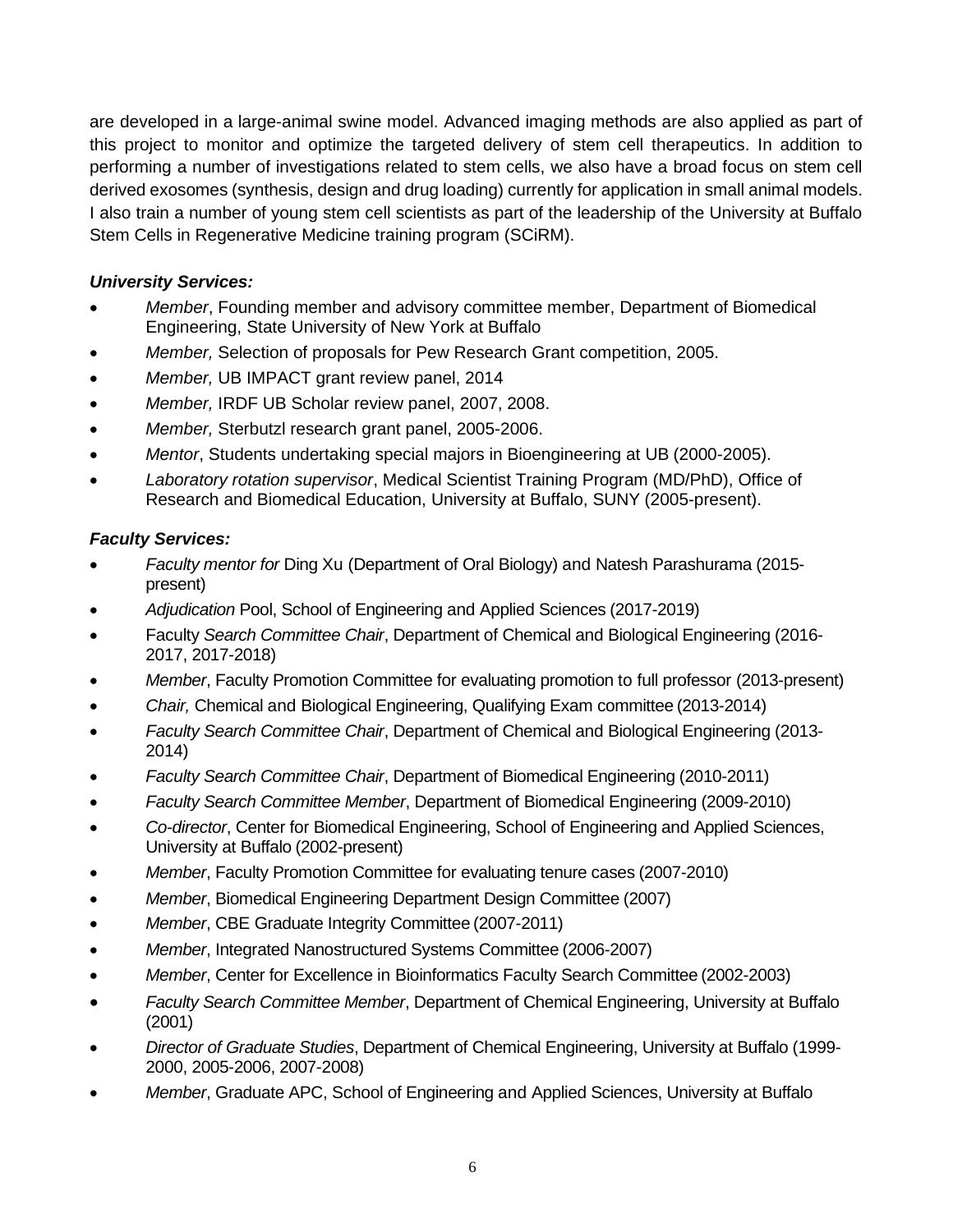(1999-2000, 2005-2006, 2007-2008)

- *Member, Graduate Admissions Committee*, Department of Chemical Engineering, University at Buffalo (1997- present)
- *Member,* Transport Ph.D. Qualifier Committee, Department of Chemical Engineering, University at Buffalo (1998- present)
- *Member* of Department Safety Committee, Department of Chemical Engineering, University at Buffalo (1998-2000)
- *Participant*, School of Engineering and Applied Sciences and UB open day activities (1997- 2006)
- *Co-organizer*, Department of Chemical Engineering, Graduate Research symposium, University at Buffalo (1998- 2003)
- *Member*, Pre-doctoral student training committee, Center for drug discovery and experimental therapeutics (2000)

# **Bibliography**

### **Publications: Open source software**

We maintain three software related to Systems Glycobiology at our web server: [www.VIrtualGlycome.org.](http://www.virtualglycome.org/) These have each been downloaded thousands of times by members of the scientific community:

*S1. DrawGlycan-SNFG***:** Used for sketching/rendering glycans using IUPAC condensed input strings. This program is directly linked to NCBI pages related to the Symbol Nomenclature For Glycans (SNFG; [https://www.ncbi.nlm.nih.gov/glycans/snfg.html\)](https://www.ncbi.nlm.nih.gov/glycans/snfg.html).

*Availability*: <https://virtualglycome.org/drawglycan/> [http://drawglycan.sourceforge.net](http://drawglycan.sourceforge.net/) <https://github.com/kaichengub/DrawGlycan-SNFG>

*S2. GlycoProteomics Analysis Toolbox (GlycoPAT)*: Program for high-throughput glycoproteomics mass spectrometry data analysis using tandem-MS data.

*Availability*: <https://virtualglycome.org/glycopat/> [http://glycopat.sourceforge.net](http://glycopat.sourceforge.net/) <https://github.com/kaichengub/GlycoPAT>

*S3. Glycosylation Network Analysis Toolbox (GNAT)*: Generating carbohydrate biosynthesis reaction networks from mass spectrometry and transcriptomics data interpretation.

*Availability*: <https://virtualglycome.org/gnat/> [http://gnatmatlab.sourceforge.net](http://gnatmatlab.sourceforge.net/)

# **Publications: Full-length Refereed Journal Articles**

1. Kawahara, R., Chernykh, A., Alagesan, K., Bern, M., Cao, W., Chalkley, R.J., Cheng, K., Choo, M.S., Edwards, N., Goldman, R., Hoffmann, M., Hu, Y., Huang, Y., Kim, J. Y., Kletter, D., Liquet-Weiland, B., Liu, M., Mechref, Y., Meng, B., Neelamegham, S., Nguyen-Khuong, T., Nilsson, J., Pap, A., Park, G.W., Parker, B.L., Pegg, C.L., Penninger, J.M., Phung,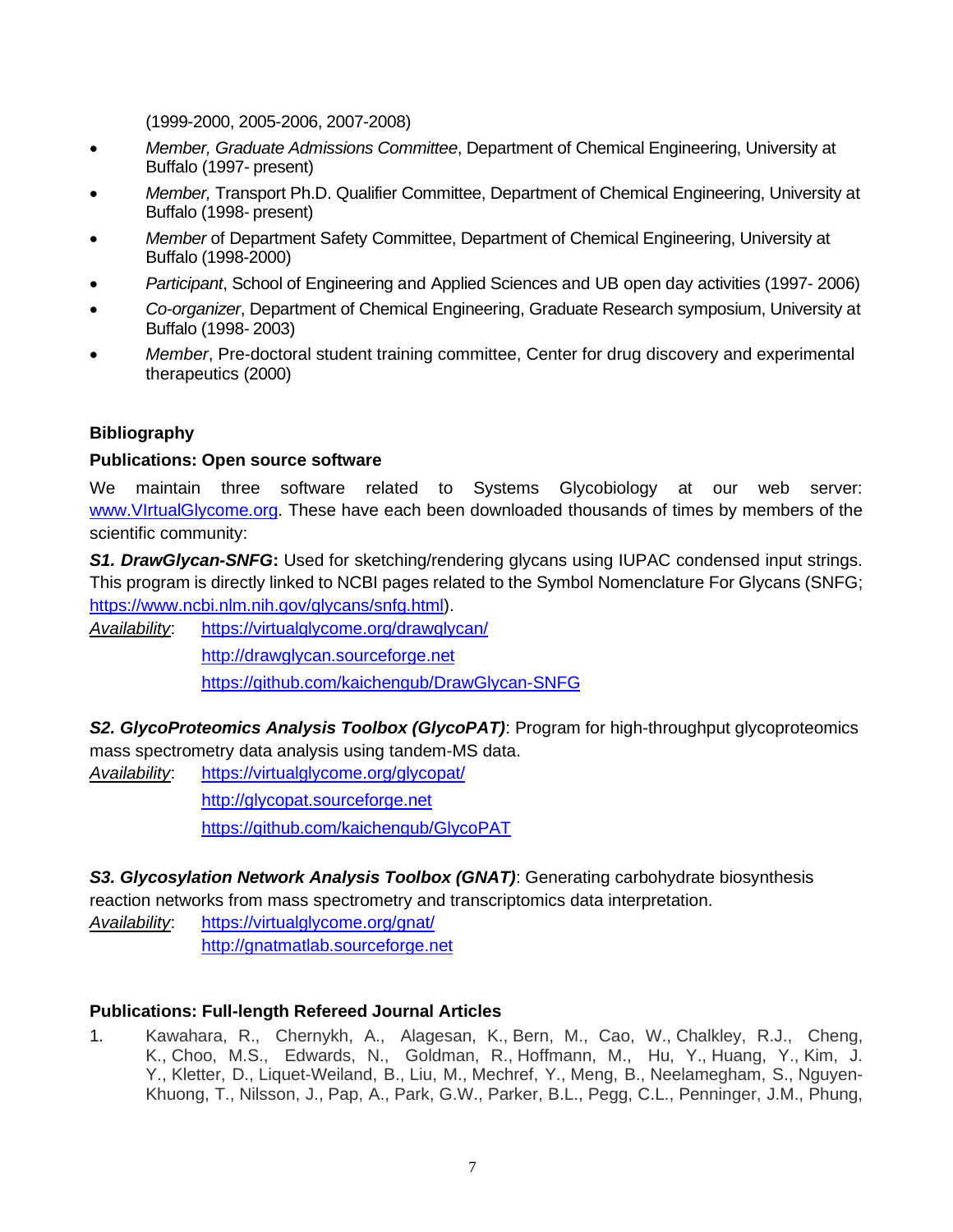T.K., Pioch, M., Rapp, E., Sakalli, E., Sanda, M., Schulz, B.L., Scott, N.E., Sofronov, G., Stadlmann, J., Vakhrushev, S.Y., Woo, C.M., Wu, H.-Y., Yang, P., Ying, W., Zhang, H., Zhang, Y., Zhao, J., Zaia, J., Haslam, S.M., Palmisano, G., Yoo, J.S., Larson, G., Khoo, K.- H., Medzihradszky, K.F., Kolarich, D., Packer, N.H., Thaysen-Andersen, M., Community Evaluation of Glycoproteomics Informatics Solutions Reveals High-Performance Search Strategies of Serum *N*- and *O*-Glycopeptide Data, *Nature Methods*, **18**: 1304-16 (2021). [www.nature.com/articles/s41592-021-01309-x](http://www.nature.com/articles/s41592-021-01309-x)

- 2. Ugonotti, J., Kawahara, R., Loke, I., Zhu, Y., Chatterjee, S., Tjondro, H.C., Sumer-Bayraktar, Z., Neelamegham, S., Thaysen-Andersen, M. *N*-Acetyl-β-D-hexosaminidases mediate the generation of paucimannosidic proteins via a putative non-canonical truncation pathway in human neutrophils *Glycobiology*. 2021 2021 Oct 18:cwab108. doi: 10.1093/glycob/cwab108.
- 3. Momeni A, Eagler L, Lo CY, Weil BR, Canty JM Jr, Lang JK, Neelamegham S. Neutrophils aid cellular therapeutics by enhancing glycoengineered stem cell recruitment and retention at sites of inflammation. *Biomaterials*. 2021 Sep;276:121048. doi: 10.1016/j.biomaterials.2021.121048.
- 4. Hombu, R., Neelamegham, S., Park, S. Cellular and Molecular Engineering of Glycan Sialylation in Heterologous Systems, *Molecules*, 26(19): 5950, 2021. https://doi.org/10.3390/molecules26195950
- 5. Aggarwal, S., Qi, X., Neelamegham, S., Gunawan, R. Compartmental Glycosylation Flux Analysis, *IFAC-PapersOnline*, 54(3):287-93, 2021. https://doi.org/10.1016/j.ifacol.2021.08.256
- 6. Mahajan S, Jacob A, Kelkar A, Chang A, Mcskimming D, Neelamegham S, Quigg RJ, Alexander JJ. Local complement factor H protects kidney endothelial cell structure and function. *Kidney Int*. 2021 Oct;100(4):824-836. doi: 10.1016/j.kint.2021.05.033.
- 7. Neelamegham S., The symbol nomenclature and other glycan notations, *invited review* (submitted), 2021.
- 8. Groth, T., Neelamegham, S., A systems based framework to computationally predict putative transcription factors and signaling pathways regulating glycan biosynthesis, *Beilstein J Org Chem*. 2021 Jul 22;17:1712-1724. doi: 10.3762/bjoc.17.119.
- 9. Wang, S.S., del Solar, V., Yu, X., Antonopoulos, A., Friedman, A.F. Agarwal, K., Garg, M., Ahmed, S.M., Addya, A., Nasirikenari, M., Lau, J.T., Dell, A., Haslam, S.M., Sampathkumar, S.G., Neelamegham, S. Efficient Inhibition of O-glycan biosynthesis using the hexosamine analog Ac5GalNTGc. *Cell Chemical Biology*, 2021 May 20;28(5):699-710.e5. doi: 10.1016/j.chembiol.2021.01.017.
- 10. Zhu, Y., Groth, T., Kelkar, A., Zhou, Y., Neelamegham, S., A GlycoGene CRISPR-Cas9 lentiviral library to study lectin binding and human glycan biosynthesis pathways. *Glycobiology*. 2021 Apr 1;31(3):173-180. doi: 10.1093/glycob/cwaa074
- 11. Kumar S, Jiang D, Sun B, Seeley KV, Engle JW, Sia Z, He X, Neelamegham S, Cai W, Lovell JF. Labeling of Erythrocytes by Porphyrin-Phospholipid *Adv Nanobiomed Res*. 2021 Jan;1(1):2000013. doi: 10.1002/anbr.202000013. Epub 2020 Oct 16.
- 12. Sanchez H, Hopkins D, Demirdjian S, Gutierrez C, O'Toole GA, Neelamegham S, Berwin B. Identification of cell-surface glycans that mediate motility-dependent binding and internalization of Pseudomonas aeruginosa by phagocytes *Mol Immunol*. 2021 Mar;131:68-77. doi: 10.1016/j.molimm.2020.12.012.
- 13. Kellman BP, Zhang Y, Logomasini E, Meinhardt E, Godinez-Macias KP, Chiang AWT, Sorrentino JT, Liang C, Bao B, Zhou Y, Akase S, Sogabe I, Kouka T, Winzeler EA, Wilson IBH, Campbell MP, Neelamegham S, Krambeck FJ, Aoki-Kinoshita KF, Lewis NE A consensusbased and readable extension of *Li* near *Co* de for *R* eaction *R* ules (LiCoRR) *Beilstein J Org Chem.* 2020 Oct 27;16:2645-2662. doi: 10.3762/bjoc.16.215. eCollection 2020.
- 14. Yang, Q, Hughes TA, Kelkar A, Yu X, Cheng K, Park S, Huang WC, Lovell JF, Neelamegham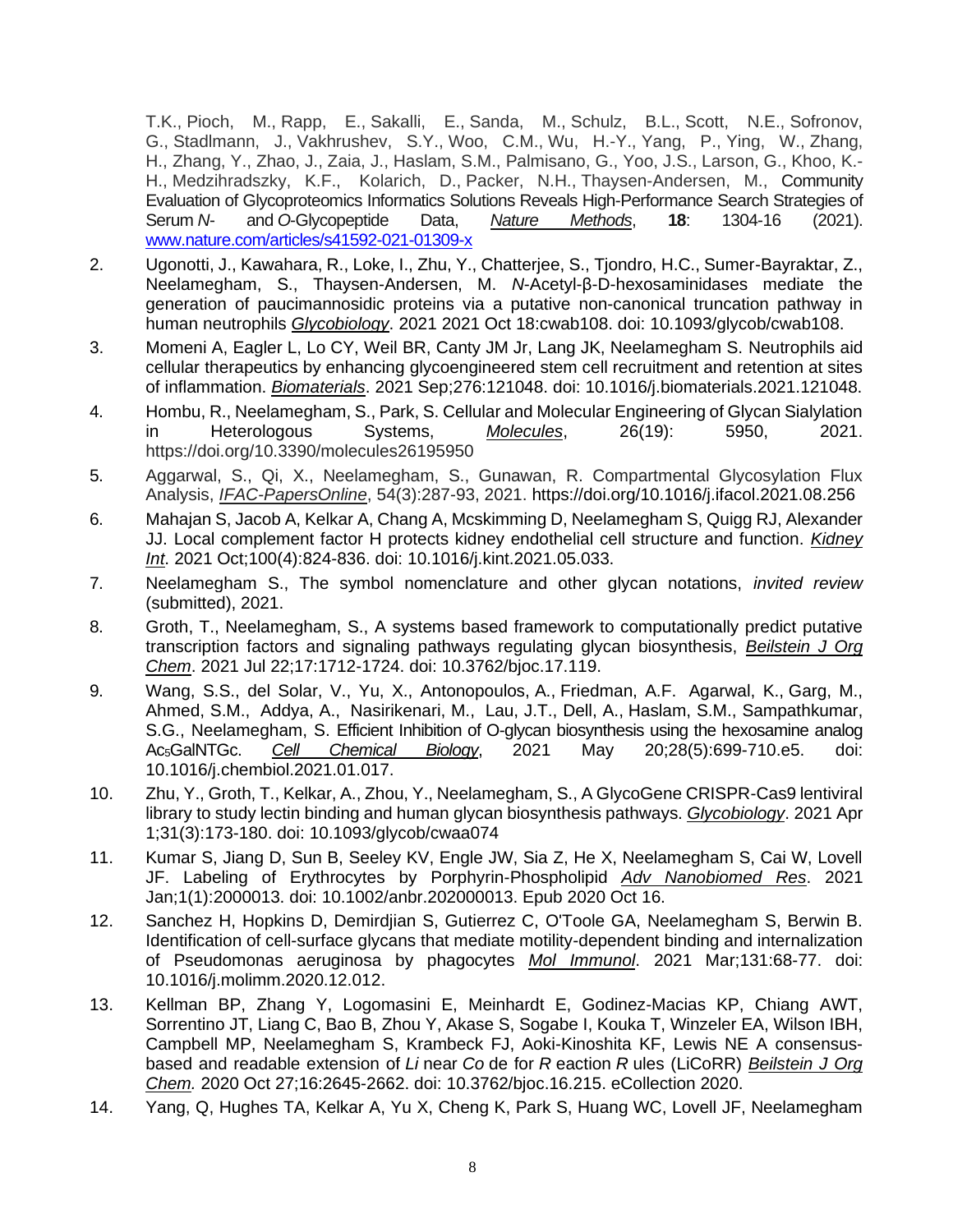S. Inhibition of SARS-CoV-2 viral entry upon blocking N- and O-glycan elaboration *Elife*. 2020 Oct 26;9:e61552. doi: 10.7554/eLife.61552.

- 15. Del Solar V, Gupta R, Zhou Y, Pawlowski G, Matta KL, Neelamegham S. Robustness in glycosylation systems: effect of modified monosaccharides, acceptor decoys and azido sugars on cellular nucleotide-sugar levels and pattern of N-linked glycosylation. *Mol Omics*. 2020 Aug 1;16(4):377-386. doi: 10.1039/d0mo00023j
- 16. Sun B, Chitgupi U, Li C, Federizon J, Zhang C, Ruszaj DM, Razi A, Ortega J, Neelamegham S, Zhang Y, Lovell JF. Drug Delivery: Surfactant‐Stripped Cabazitaxel Micelles Stabilized by Clotrimazole or Mifepristone (Adv. Therap. 3/2020). Advanced Therapeutics. 2020;3(3). doi: 10.1002/adtp.202070007
- 17. Cheng K, Pawlowski G, Yu X, Zhou Y, Neelamegham S. DrawGlycan-SNFG & gpAnnotate: Rendering glycans and annotating glycopeptide mass spectra *Bioinformatics*. 2019 Nov 9:btz819. doi: 10.1093/bioinformatics/btz819.
- 18. Kelkar, A., Zhu, Y., Stolfa, G., Stablewski, A.B., Singhi, N., Nemeth, M., Neelamegham, S. "Doxycycline dependent self-inactivating of CRISPR-SpCas9 to temporally regulate on- and offtarget editing", *Molecular Therapy*, 28(1):29-41, 2020.
- 19. Irons EE, Lee-Sundlov MM, Zhu Y, Neelamegham S, Hoffmeister KM, Lau JT. B cells suppress medullary granulopoiesis by an extracellular glycosylation-dependent mechanism *Elife*. 2019 Aug 13;8:e47328. doi: 10.7554/eLife.47328.
- 20. Neelamegham S, Aoki-Kinoshita K, Bolton E, Frank M, Lisacek F, Lütteke T, O'Boyle N, Packer NH, Stanley P, Toukach P, Varki A, Woods RJ; SNFG Discussion Group. Updates to the Symbol Nomenclature for Glycans guidelines. *Glycobiology*. 29(9):620-624, 2019. doi: 10.1093/glycob/cwz045.
- 21. Chen, Z., Lu, J., Zhang, C., Hsai, I., Jain, S., Neelamegham, S.\*, Zhao, R.\*, "Microclot array elastometry for integrated measurement of thrombus formation and clot biomechanics under fluid shear", *Nature Communications*;10(1):2051, 2019. \* co-corresponding authors
- 22. Zhang, C., Kelkar, A., Neelamegham, S. "Von Willebrand Factor self-association is regulated by the shear dependent unfolding of the A2-domain", *Blood Adv*. 9;3(7):957-968, 2019.
- 23. Weil, B.R., Neelamegham, S. "Selectins and Immune Cells Regulating Acute Myocardial Infarction and Post-Infarction Ventricular Remodeling: Pathophysiology and Novel Treatments (Invited review)", *Front Immunol*, Feb 27;10:300, 2019. doi: 10.3389/fimmu.2019.00300.
- 24. Nasirikenari, M., Lugade, A., Neelamegham, S., Gao, Z., Moreman, K.W., Bogner, P.N., Thanavala, Y., Lau, J.T.Y., "Recombinant sialyltransferase infusion mitigates infection-driven acute lung inflammation" *Front Immunol*. 10:48, 2019. doi: 10.3389/fimmu.2019.00048
- 25. Wang, S.S., Gao, X., del Solar, V., Yu, X., Antonopoulos, A., Friedman, A.E., Matich, E. K., Atilla- Gokcumen, G.E., Nasirikenari, M., Lau, J.T., Dell, A., Haslam, S. M., Laine, R.A., Matta, K.L. and Neelamegham, S. Thioglycosides are efficient metabolic decoys of glycosylation: Reduction of selectin dependent leukocyte adhesion, *Cell Chemical Biology*, 25(12):1519-32, 2018. doi: 10.1016/j.chembiol.2018.09.012.
- 26. Chugh, S., Barkeer, S., Rachagani, S., Nimmakayala, R.K., Pothuraju, R., Atri, P., Thapa, I., Sheinin, Y.M.,. Talmon, G.A., Smith, L.M., Yu, X., Neelamegham, S., Xia, L., Ponnusamy, M.P.,Batra, S.K., "Genetic Deletion of Core 1 β1, 3-galactosyltransferase Leads to Early Onset and Metastasis of Pancreatic Adenocarcinoma", *Gastroenterology*, 155(5):1608-24, 2018. doi: 10.1053/j.gastro.2018.08.007
- 27. Ferguson, S.W., Wang, J., Lee, C.J., Lu, M., Neelamegham, S., Canty, J.M., Nguyen, J. The microRNA regulatory landscape of MSC-derived exosomes: a systems view. *Scientific Reports*. Jan 23;8(1):1419, 2018. doi: 10.1038/s41598-018-19581-x.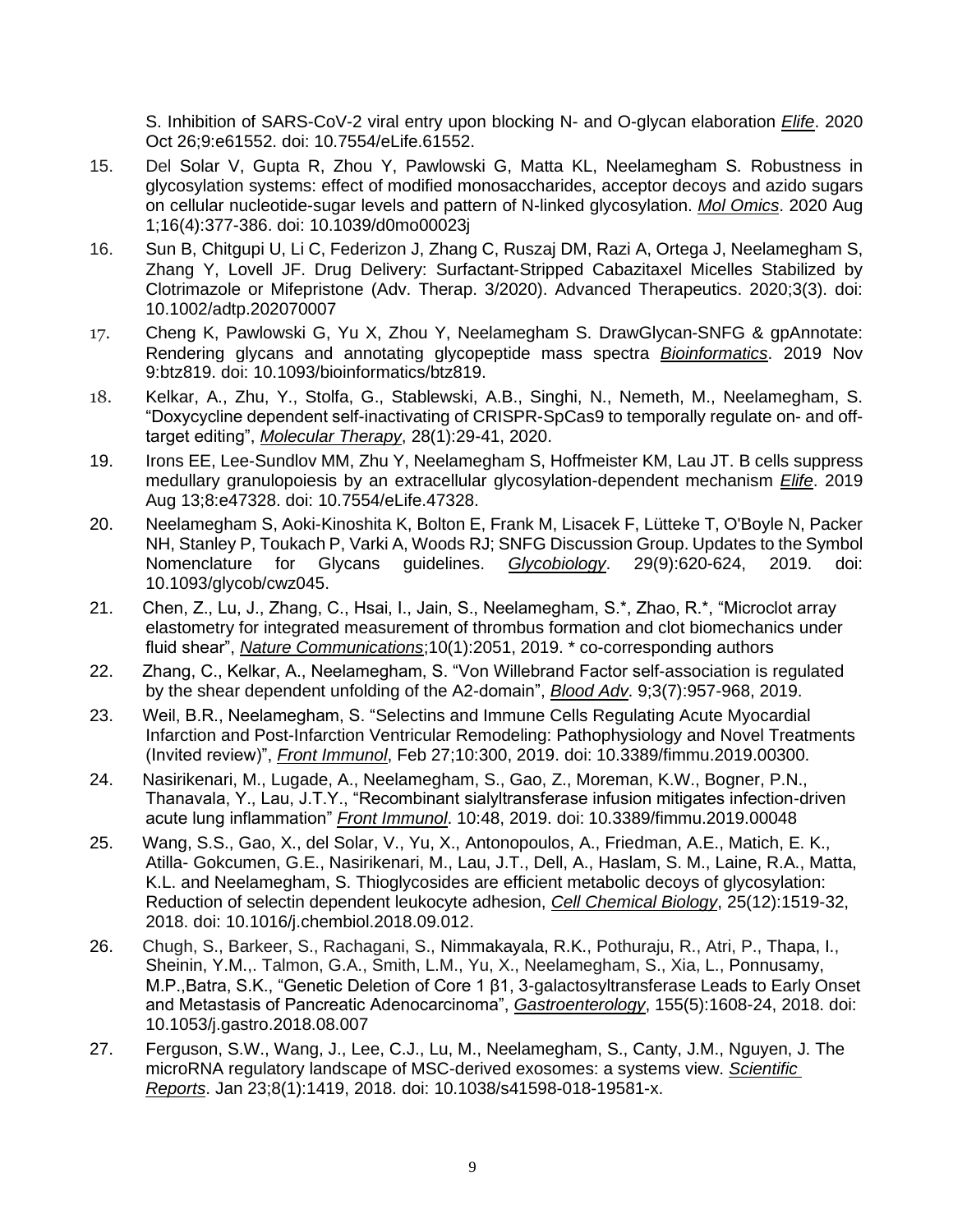- 28. Zhang, C., Kelkar, A., Nasirikenari, M., Lau, J.T.Y., Sveinsson, M., Sharma, U.C., Pokharel,S., Neelamegham, S. The physical spacing between the VWF D'D3- and A1- domains regulates platelet adhesion in vitro and in vivo *J Thromb Haemost*. 16(3):571-82, 2018. doi: 10.1111/jth.13927
- 29. Gogia, S., Kelkar, A., Zhang, C., Dayananda, K. M., Neelamegham, S., Role of calcium in regulating the intra- and extra-cellular cleavage of von Willebrand factor by the protease ADAMTS13. *Blood Advances*; 1(23):2063-2074, 2017.
- 30. Liu, G., Cheng, K., Lo, C. Y., Li, J., Qu, J., Neelamegham, S., A comprehensive, open-source platform for mass spectrometry based glycoproteomics data analysis *Molecular and Cellular Proteomics.* 16(11):2032-2047, 2017. doi: 10.1074/mcp.M117.068239.
- 31. Zhang C, Neelamegham S. Application of microfluidic devices in studies of thrombosis and hemostasis *Platelets*. 28(5):434-440, 2017.
- 32. Cheng K, Zhou Y, Neelamegham S DrawGlycan-SNFG: a robust tool to render glycans and glycopeptides with fragmentation information *Glycobiology*. 27(3):200-205, 2017.
- 33. Chitgupi U, Li Y, Chen M, Shao S, Beitelshees M, Tan MJ, Neelamegham S, Pfeifer BA, Jones C, Lovell JF. Bimodal Targeting Using Sulfonated, Mannosylated PEI for Combined Gene Delivery and Photodynamic Therapy *Photochem Photobiol.* 93(2):600-608, 2017.
- 34. Buffone A Jr, Nasirikenari M, Manhardt CT, Lugade A, Bogner PN, Sackstein R, Thanavala Y, Neelamegham S, Lau JT Leukocyte-borne α(1,3)-fucose is a negative regulator of β2-integrindependent recruitment in lung inflammation. *J Leukoc Biol*. 101(2):459-470, 2017.
- 35. Momeni A, Neelamegham S, Parashurama N. Current challenges for the targeted delivery and molecular imaging of stem cells in animal models. *Bioengineered*. 4:1-9, 2016.
- 36. Neelamegham S, Mahal LK. Multi-level regulation of cellular glycosylation: from genes to transcript to enzyme to structure. *Curr Opin Struct Biol.*40:145-152, 2016.
- 37. Stolfa G, Mondal N, Zhu Y, Yu X, Buffone A Jr, Neelamegham S. Using CRISPR-Cas9 to quantify the contributions of O-glycans, N-glycans and Glycosphingolipids to human leukocyteendothelium adhesion. *Scientific Reports.* 26;6:30392, 2016.
- 38. Chandrasekaran EV, Xue J, Xia J, Khaja SD, Piskorz CF, Locke RD, Neelamegham S, Matta KL Novel interactions of complex carbohydrates with peanut (PNA), Ricinus communis (RCA-I), Sambucus nigra (SNA-I) and wheat germ (WGA) agglutinins as revealed by the binding specificities of these lectins towards mucin core-2 O-linked and N-linked glycans and related structures. *Glycoconj J*. 33(5):819-36, 2016.
- 39. Nascimbene A, Neelamegham S, Frazier OH, Moake JL, Dong JF. Acquired von Willebrand syndrome associated with left ventricular assist device. *Blood*. 127(25):3133-41, 2016.
- 40. Mondal N, Stolfa G, Antonopoulos A, Zhu Y, Wang SS, Buffone A Jr, Atilla-Gokcumen GE, Haslam SM, Dell A, Neelamegham S. Glycosphingolipids on Human Myeloid Cells Stabilize E-Selectin-Dependent Rolling in the Multistep Leukocyte Adhesion Cascade *Arterioscler Thromb Vasc Biol*. 36(4):718-27, 2016.
- 41. Gupta R, Matta KL, Neelamegham S. A systematic analysis of acceptor specificity and reaction kinetics of five human α(2,3)sialyltransferases: Product inhibition studies illustrate reaction mechanism for ST3Gal-I *Biochem Biophys Res Commun*. 15;469(3):606-12, 2016.
- 42. Lo CY, Weil BR, Palka BA, Momeni A, Canty JM Jr, Neelamegham S. Cell surface glycoengineering improves selectin-mediated adhesion of mesenchymal stem cells (MSCs) and cardiosphere-derived cells (CDCs): Pilot validation in porcine ischemia-reperfusion model. *Biomaterials*. 74:19-30, 2016.
- 43. Gogia S, Neelamegham S. Role of fluid shear stress in regulating VWF structure, function and related blood disorders. *Biorheology.* 52(5-6):319-35, 2015. doi: 10.3233/BIR-15061.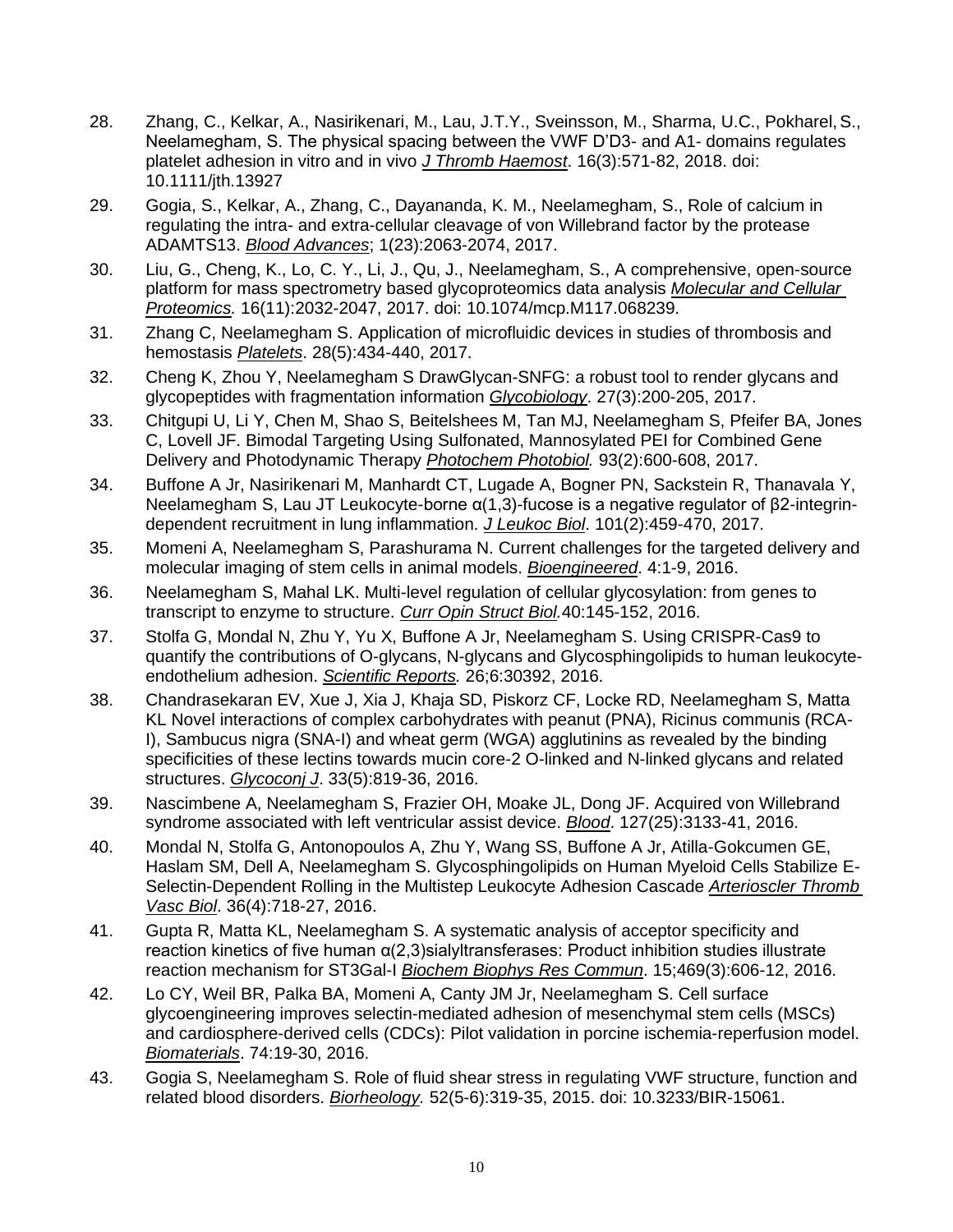- 44. Chitgupi U, Zhang Y, Lo CY, Shao S, Song W, Geng J, Neelamegham S, Lovell JF. Sulfonated Polyethylenimine for Photosensitizer Conjugation and Targeting. *Bioconjug Chem*. 26(8):1633-9, 2015. doi: 10.1021/acs.bioconjchem.5b00241.
- 45. Gogia, S., Lo, C.Y., Neelamegham, S., Detection of plasma protease activity using microsphere- cytometry assays with *E. coli* derived substrates: VWF proteolysis by ADAMTS13 *PLoS One*. 10(5):e0126556, 2015.
- 46. Liu, G., Neelamegham, S. "Integration of systems glycobiology with bioinformatics toolboxes, glycoinformatics resources, and glycoproteomics data." *Wiley Interdiscip Rev Syst Biol Med*. Jul- Aug;7(4):163-81, 2015. doi: 10.1002/wsbm.1296.
- 47. Hubbard AR, Heath AB, Kremer Hovinga JA; Subcommittee on von Willebrand Factor./Establishment of the WHO 1st International Standard ADAMTS13, plasma (12/252): communication from the SSC of the ISTH *J Thromb Haemost*. 13(6):1151-3, 2015.
- 48. Shao, S., Geng, J., Yi, H-A., Gogia, S., Neelamegham, S., Jacobs, A., Lovell, J.F. "Polyhistidine- Tagged Ligand and Antigen Binding to Cobalt Porphyrin Bilayers", *Nat Chem*. 7(5):438-46, 2015.
- 49. Mondal, N., Buffone, A. Jr., Stolfa, G., Antonopoulos, A., Lau, J.T.Y., Haslam, S. M., Dell, A., Neelamegham, S. "ST3Gal-4 is the primary sialyltransferase regulating the synthesis of E-, Pand L-selectin ligands on human leukocytes", *Blood*, 125(4):687-96, 2015.
- 50. Madabhushi, S.R., Zhang, C., Kelkar, A., Dayananda, K.M. and Neelamegham, S. "Platelet GpIbα binding to von Willebrand factor under fluid shear: Contributions of the D'D3-domain, A1- domain flanking peptide and O-linked glycans", *J. American Heart Association* 3(5): e001420, 2014.
- 51. Patil, S. A., Bshara, W., Morrison, C., Chandrasekaran, E. V., Matta, K. L., Neelamegham, S. "Overexpression of α2,3sialyl T-antigen in breast cancer determined by miniaturized glycosyltransferase assays and confirmed using tissue microarray immunohistochemical analysis" *Glycoconjugate J*.31(6-7): 509-21, 2014
- 52. Liu, G.., Neelamegham, S., "A computational framework for the automated construction of glycosylation reaction networks", *PLOS ONE,* 30;9(6):e100939, 2014.
- 53. Lo, C. Y., Antonopoulos, A., Dell, A., Haslam, S.M., Lee, T., Neelamegham, S. "The use of surface immobilization of P-selectin glycoprotein ligand-1 on mesenchymal stem cells to facilitate selectin mediated cell tethering and rolling", *Biomaterials*, 34:8213-22, 2013
- 54. Mondal, N., Buffone, A., Neelamegham, S. "Distinct glycosyltransferases synthesize E-selectin ligands in human vs. mouse leukocytes", *Cell Adhesion and Migration*. 7(3):288-92, 2013.
- 55. Lo, C.Y., Antonopoulos, A., Gupta, R., Qu, J., Dell, A., Haslam, S.M., Neelamegham, S. "Competition between core-2 GlcNAc-transferase and ST6GalNAc-transferase regulates the synthesis of the leukocyte selectin ligand on human P-selectin glycoprotein ligand-1", *J. Biol. Chem.,* 288:13974-87, 2013.
- 56. Liu, G., Puri, A., and Neelamegham, S. "Glycosylation Network Analysis Toolbox: a MATLABbased environment for systems glycobiology", *Bioinformatics* 29: 404-406, 2013
- 57. Buffone, Jr., A., Mondal, N., McHugh, K. P., Lau, J.T.Y., Neelamegham, S., "Silencing α(1,3)fucosyltransferases in human leukocytes reveals notable differences between humans and mice", *J. Biol. Chem.,* 288:1620-1633, 2013.
- 58. Neelamegham, S. "The calculating platelet: Integrating environmental cues", *Blood*, 120:3-4, 2012.
- 59. Madabhushi, S.R., Shang, C., Dayananda, K.M., Rittenhouse-Olson, K., Murphy, M., Ryan. T.E., Montgomery, R., Neelamegham, S. "Von Willebrand factor propeptide (VWFpp) binding to VWF D'D3 domain attenuates platelet activation and adhesion.", *Blood*, 119:4769-4778, 2012.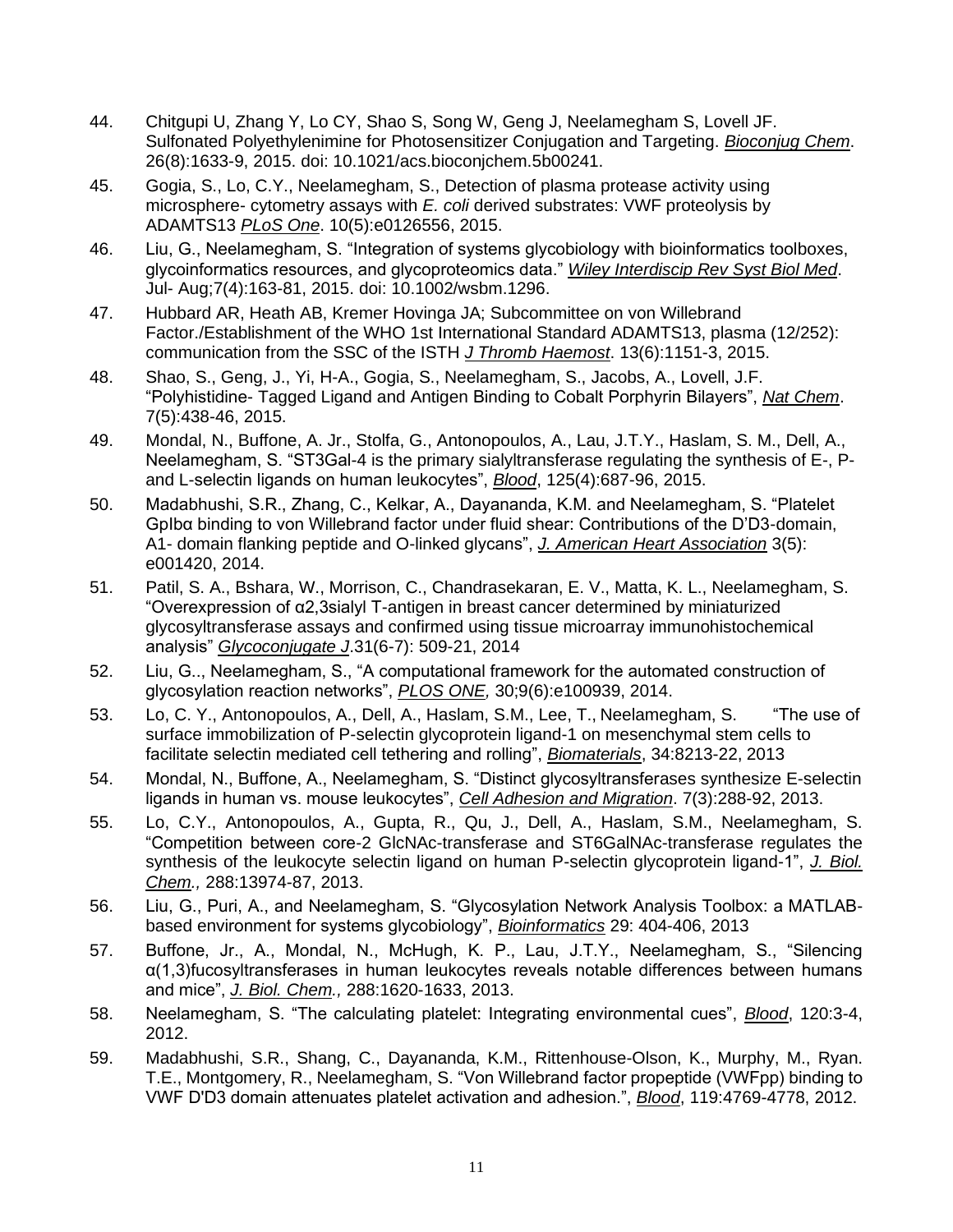- 60. Patil S.A., Chandrasekaran E.V., Matta K.L., Parikh A., Tzanakakis E.S., Neelamegham S. "Scaling down the size and increasing the throughput of glycosyltransferase assays: Activity changes on stem cell differentiation", *Anal Biochem*. 425(2):135-44, 2012.
- 61. Simon, S.I., Neelamegham, S., Konstantinos, K. "Glycomechanics: Sugar Coating Blood Cell-Endothelial Interactions in Shear Flow", *Ann Biomed Eng*. 40(4):764-765, 2012.
- 62. Chandrasekaran E.V., Xue J., Xia J., Locke R.D., Patil S.A., Neelamegham S., Matta K.L. "Characterization of cancer associated mucin type O-glycans using the exchange sialylation properties of mammalian sialyltransferase ST3Gal-II", *J Proteome Res*. 11(4):2609-18, 2012.
- 63. Chinthamani, S., Odusanwo, O., Mondal, N., Neelamegham, S., Baker, O. J., "Lipoxin A4 Inhibits Immune Cell Binding to Salivary Epithelium and Vascular Endothelium", *Am J Physiol Cell Physiol*. 302(7):C968-78, 2012.
- 64. Puri, A. and Neelamegham, S. "Understanding Glycomechanics using Mathematical Modeling: A review of current approaches to simulate cellular glycosylation reaction networks", *Ann Biomed Eng*. 40(4):816-27, 2012.
- 65. Neelamegham, S. and Liu, G. "Systems Glycobiology: Biochemical Reaction Networks Regulating Glycan Structure and Function", *Glycobiology*, 21(12):1541-53, 2011
- 66. Barthel, S.R., Antonopoulos, A., Cedeno-Laurent, F., Schaffer, L., Hernandez, G., Patil, S.A., North, S.J., Dell, A., Matta, K.L., Neelamegham, S., Haslam, S.M., Dimitroff, C.J. "Peracetylated 4-fluoro-glucosamine reduces the content and repertoire of N- and O-glycans without direct incorporation", *J. Biol. Chem.,* 286(24):21717-31, 2011.
- 67. Chandrasekaran, E. V., Xue, J., Xia, J., Locke, R.D., Neelamegham, S., Matta, K. L. "Mammalian sialyltransferase ST3Gal-II: Its exchange sialylation catalytic properties allow labeling of sialyl residues in mucin type sialylated glycoproteins and specific gangliosides", *Biochemistry*, 50(44):9475-87, 2011
- 68. Dayananda, K. M., Gogia, S., Neelamegham, S. "E. coli derived Von Willebrand Factor-A2 domain FRET proteins that quantify ADAMTS13 activity", *Analytical Biochemistry*, 410(2):206- 13, 2011.
- *69.* Dayananda, K. M., Singh, I., Mondal, N. and Neelamegham, S. *"*Von Willebrand Factor selfassociation on platelet GpIbα under hydrodynamic shear: Effect on shear-induced platelet activation", *Blood* 116(19):3990-8, 2010. *[Editorial on this article published in the journal issue]*
- 70. Lim KH, Madabhushi SR, Mann J, Neelamegham S, Park S. "Disulfide trapping of protein complexes on the yeast surface" *Biotechnol Bioeng,* 106(1):27-41, 2010.
- 71. Marathe, D.D., Buffone Jr. A., Chandrasekaran E.V., Nasirikenari, M., Lau, J.T.Y., Matta, K.L., Neelamegham, S. "Fluorinated GalNAc metabolically alters glycan structures on leukocyte PSGL- 1 and reduces cell binding to selectins" *Blood*, 115(6):1303-12, 2010. [Editorial on this article published by Nature-Consortium for Functional Glycomics]
- 72. Themistou, E., Singh, I., Shang, C., Balu-Iyer, S.V., Alexandridis, P., Neelamegham, S. "Application of fluorescence spectroscopy to quantify shear-induced protein conformation change", *Biophys J.*, 97(9):2567-76, 2009
- 73. Jayakumar, D., Marathe, D. D., Neelamghamm, S. "Detection of site specific glycosylation in proteins using flow cytometry", *Cytometry A*, 75(10):866-73, 2009
- 74. Singh, I., Themistou, E., Porcar, L., Neelamegham, S. "Fluid shear induces conformation change in human blood protein Von Willebrand Factor solution structure", *Biophys J.*, 96(6):2313-20, 2008
- 75. Liu, G., Marathe, D.D., Neelamegham, S. "Systems level modeling of cellular glycosylation reaction networks: O-linked glycan formation on natural selectin ligands", *Bioinformatics,*  24(23):2740-7, 2008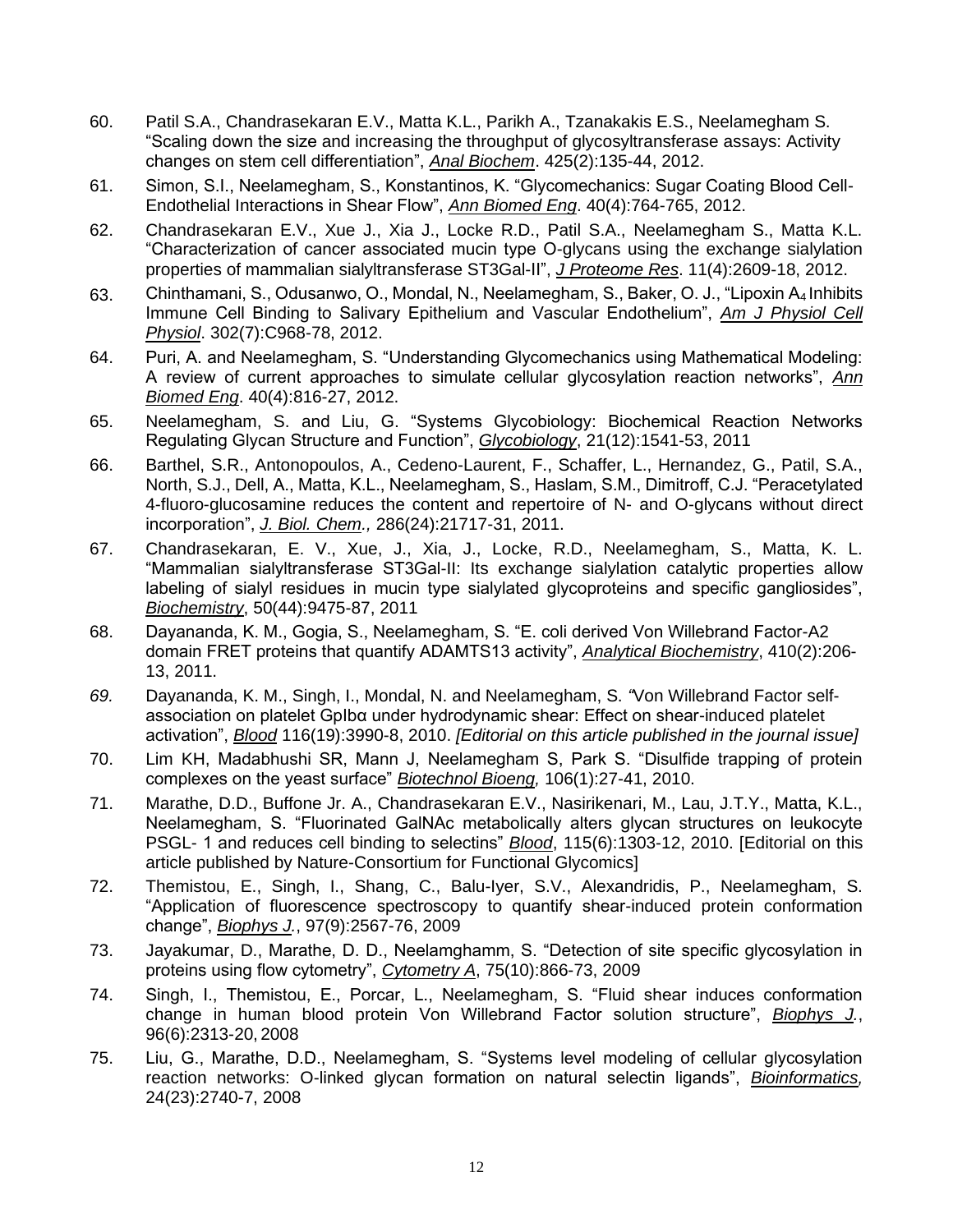- 76. Marathe, D.D., Chandrasekaran, E.V., Lau, J.T.Y., Matta, K.L., Neelamegham, S. "Systematic evaluation of glycosyltransferase gene expression and enzyme activity that is associated with the selectin binding function of human leukocytes", *FASEB J*., 22(12):4154-67, 2008.
- 77. Xiao Z.,Visentin, P., Dayananda, K. M., Neelamegham, S. "Immune complexes formed following the binding of anti-platelet factor 4 (CXCL4) antibodies to CXCL4 stimulate human neutrophil activation and cell adhesion", *Blood*, 112(4):1091-100, 2008.
- 78. Liu, G. and Neelamegham, S. "Insilico Biochemical Reaction Network Analysis (IBReNA): a package for simulation and analysis of reaction", *Bioinformatics*. 24(8):1109-11, 2008.
- 79. Chandrasekaran, E.V., Xue, J., Xia, J., Locke, R.D., Matta, K.L., Neelamegham, S. "Reversible sialylation: Mammalian ST3Gal-II synthesizes CMP-sialic acid from CMP using sialylated Oglycans and glycolipids as donors", *Biochemistry,* 47(1):320-30, 2008.
- 80. Diamond, S.L., Lawrence, M.B., Neelamegham, S. "Harry L. Goldsmith, Ph.d.: Editorial" *Ann Biomed Eng*. ;36(4):523-6, 2008.
- 81. Zhang, Y., Hayenga, H.N., Sarantos, M.R., Simon, S.I. and Neelamegham, S., "Differential regulation of neutrophil CD18 integrin function by di- and tri-valent cations: Manganese versus Gadolinium", *Ann Biomed Eng*. 36(4):647-60, 2008.
- 82. Singh, I., Shankaran, H., Beauharnois, M.E., Xiao, Z., Alexandridis, P., Neelamegham, S. "Solution Structure of Human von Willebrand Factor Studied using Small Angle Neutron Scattering", *J. Biol Chem*. 281(50):38266-75, 2006.
- 83. Chandrasekaran EV, Xue J, Neelamegham S, Matta KL. "The pattern of glycosyl- and sulfotransferase activities in cancer cell lines: a predictor of individual cancer-associated distinct carbohydrate structures for the structural identification of signature glycans." *Carbohydr Res*. 341:983-994, 2006.
- *84.* Xiao, Z., Goldsmith, H.L., McIntosh, F.A., Neelamegham, S "P-selectin PSGL-1 bonds, in the absence of functional integrins, can mediate stable platelet-neutrophil aggregation under fluid shear" *Biophys. J.* 90(6):2221-34., 2006*.*
- 85. Beauharnois, M.E., Lindquist, K.C., Marathe, D., Vanderslice, P., Xia, J., Matta, K.L., Neelamegham, S. "Affinity and Kinetics of Sialyl Lewis-X and Core-2 based Oligosaccharides Binding to L- and P-selectin" *Biochemistry*, 44(27):9507-19, 2005.
- 86. E. V. Chandrasekaran, Xia, J., Chawda, R., Piskorz, C., Locke, R.D., Neelamegham, S. Matta, K.L., "Specificity analysis of sialyltransferases towards mucin core 2, Globo and related structures: Identification of the sequential steps in the biosynthesis of selectin and Siglec ligands and novel sialylation of 3-O-Sulfo, 2-Fucosyl or 6-deoxy or both 6-deoxy & 3-O- Sulfo substituted β1,3-linked Gal by clonal α2,3(O)Sialyltransferase." *Biochemistry*; 44(47):15619-35, 2005.
- 87. Liu, G., Swihart, M.T., Neelamegham, S. "Sensitivity, principal component and flux analysis applied to signal transduction: the case of EGF mediated signaling" *Bioinformatics*, 21(7):1194- 202*,* 2005.
- 88. McDonough, D.B., McIntosh, F.A., Spanos, C., Neelamegham, S., Goldsmith, H.L., Simon, S.I., "Cooperativity between selectins and  $β<sub>2</sub>$ -integrins define neutrophil capture and stable adhesion in shear flow" *Annals Biomed.Eng.*, 32(9):1179-92, 2004
- 89. Neelamegham, S., "Transport Features, Reaction Kinetics and Receptor Biomechanics Controlling Selectin and Integrin Mediated Cell Adhesion", *Cell. Comm. Adh.*, 11(1):35-50,2004.
- 90. Shankaran, H., Neelamegham, S. "Hydrodynamic forces and force loading rates applied on intercellular bonds, soluble molecules and cell surface receptors", *Biophys. J* 86(1):576-88, 2004.
- 91. Chandrasekaran EV, Lakhaman SS, Chawda R, Piskorz CF, Neelamegham S, Matta KL,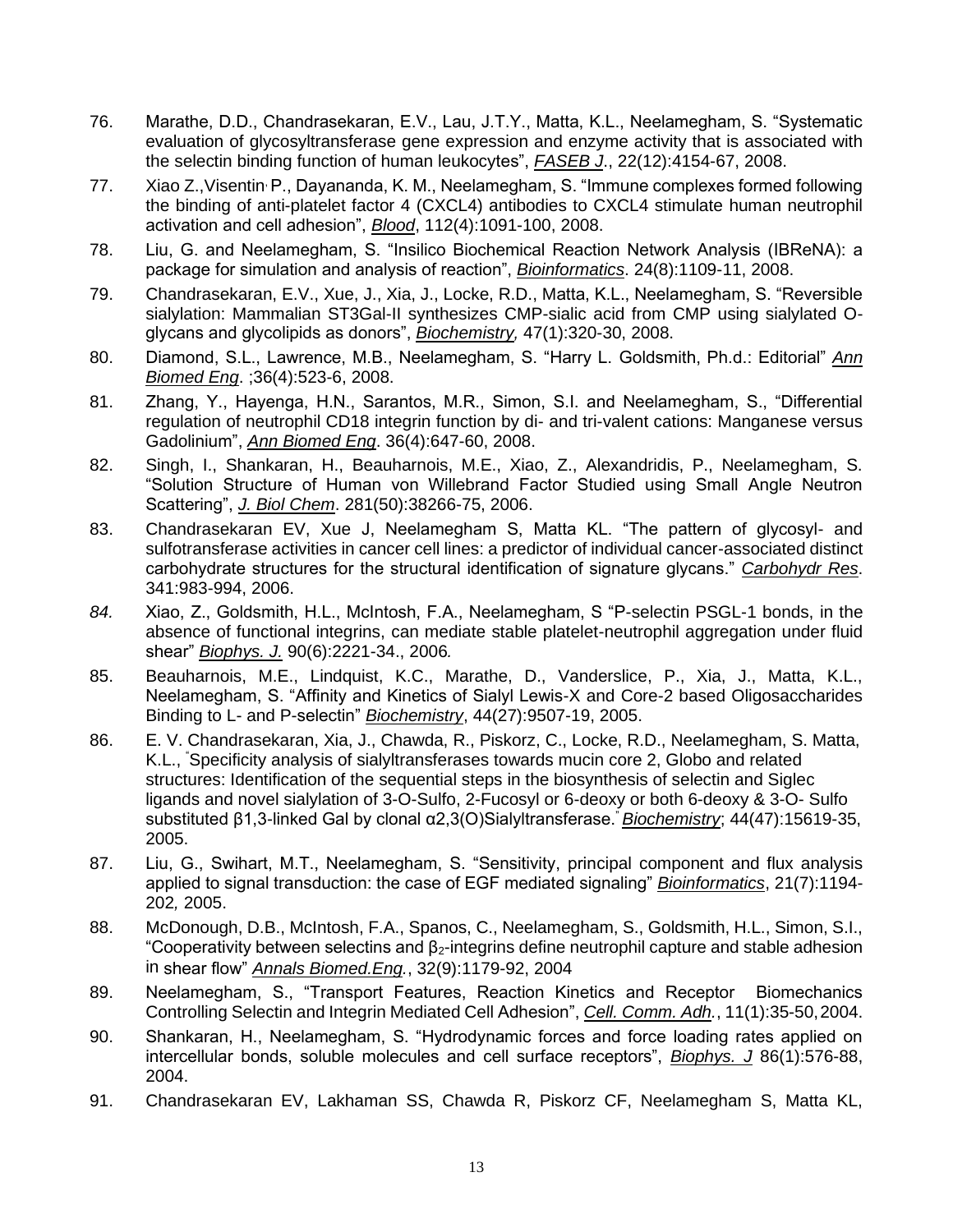"Identification of physiologically relevant substrates for cloned Gal: 3-0-sulfotransferases: Distinct high affinity of Gal 3ST-2 and LS180 sulfotransferase for the Globo H backbone, Gal 3ST-3 for N- Glycan multi-terminal LacNAc units 6-sulfo LacNAc and Gal 3ST-4 for the mucin core 2 trisaccharide" *J. Biol. Chem.*, 279(11):10032-41, 2004.

- 92. Zhang, Y., Neelamegham, S. "PPLATE: A program for analysis of parallel plate flow chamber experimental data" *Journal of Immunological Methods*, 278(1-2): 319-21, 2003.
- 93. Zhang, Y., Neelamegham, S. "An analysis tool to quantify the efficiency of cell tethering and firm- adhesion in the parallel plate flow chamber" *Journal of Immunological Methods*, 278(1-2): 305-17, 2003.
- 94. Shankaran, H., Alexandridis, P., Neelamegham, S. "Aspects of hydrodynamic shear regulating shear-induced platelet activation and self-association of von Willebrand factor in suspension" *Blood*, 110(7): 2637-45, 2003.
- 95. Yi Zhang and Neelamegham, S. "Hydrodynamic recruitment of rolling leukocytes in vitro" *Biophysical Journal*, 83(4): 4183, 2003.
- 96. Yi Zhang and Neelamegham, S. "Estimating the Efficiency of Cell Capture and Arrest in Flow Chambers: Study of Neutrophil binding via E-selectin and ICAM-1" *Biophysical Journal*, 83(4): 1934-52, 2002.
- 97. Ahmed F., Alexandridis P., Shankaran H., Neelamegham S. "The Ability of Poloxamers to Inhibit Platelet Aggregation Depends on Their Physicochemical Properties" *Thrombosis and Homeostasis*, 86(6): 1532-1539, 2001.
- 98. Shankaran H., and Neelamegham, S. "Effect of Secondary Flow on Biological Experiments in the Cone-Plate Viscometer: Methods for estimating Collision Frequency, Wall Shear Stress and inter- particle Interactions" *Biorheology*, 38(4): 275-304, 2001. [Cover of *Biorheology*]
- 99. Shankaran, H. and Neelamegham, S. "Non-Linear Flow Affects Hydrodynamic Forces and Neutrophil Adhesion Rates in Cone-Plate Viscometers" *Biophysical Journal*., 80(6): 2631-2648, 2001.
- 100. Ahmed, F. Alexandridis, P., Neelamegham, S. "Synthesis and Application of Fluorescein Labeled Pluronic Block Copolymers to Study Polymer-Surface Interactions" *Langmuir*, 17: 537- 546, 2001.
- 101. Neelamegham S., Taylor A.D., Shankaran, H., Smith, C.W., Simon, S.I. "Shear and Time-Dependent Changes in Mac-1, LFA-1, and ICAM-3 Binding Regulate Neutrophil Homotypic Adhesion" *Journal of Immunology*, 164(7): 3798-3805, 2000.
- 102. Hentzen E.R., Neelamegham S., Kansas, G., McIntire, L.V., Smith, C.W., Simon, S.I. "Sequential binding of CD11a/CD18 and CD11b/CD18 define neutrophil capture and stable adhesion to ICAM-1" *Blood*, 95(3): 911-920, 2000.
- 103. Lynam E., Sklar L.A., Taylor A.D., Neelamegham S., Edwards, B.S., Smith, C.W., Simon, S.I. "Contributions of Mac-1 and LFA-1 in neutrophil adhesion to an ICAM-1 transfectant under hydrodynamic shear" *Journal of Leukocyte Biology*, 64(5):622-30, 1998.
- 104. Simon, S.I. Neelamegham S., Taylor A.D., Smith C.W. "The multistep process of homotypic neutrophil aggregation: a review of the molecules and affects of hydrodynamics" *Cell Adhesion and Communication*, 6(2-3): 263-76, 1998.
- 105. \*Konstantopolous, K., \*Neelamegham, S., Burns, A.R., Hentzen, E., Kansas, G.S., Snapp, K.R., Berg, E.L., Hellums, J.D., Smith, C.W., McIntire, L.V., Simon, S.I. \* Both authors are joint first authors. "Venous levels of shear induces neutrophil-platelet and neutrophil aggregation in blood via P-selectin and β2-integrin" *Circulation*, 98: 873-882, 1998.
- 106. Neelamegham, S., Taylor A.D., Burns, A.R., Smith, C.W., Simon, S.I. "Hydrodynamic shear reveals distinct roles for LFA-1 and Mac-1 in neutrophil adhesion to ICAM-1" *Blood*, 92(5): 1626-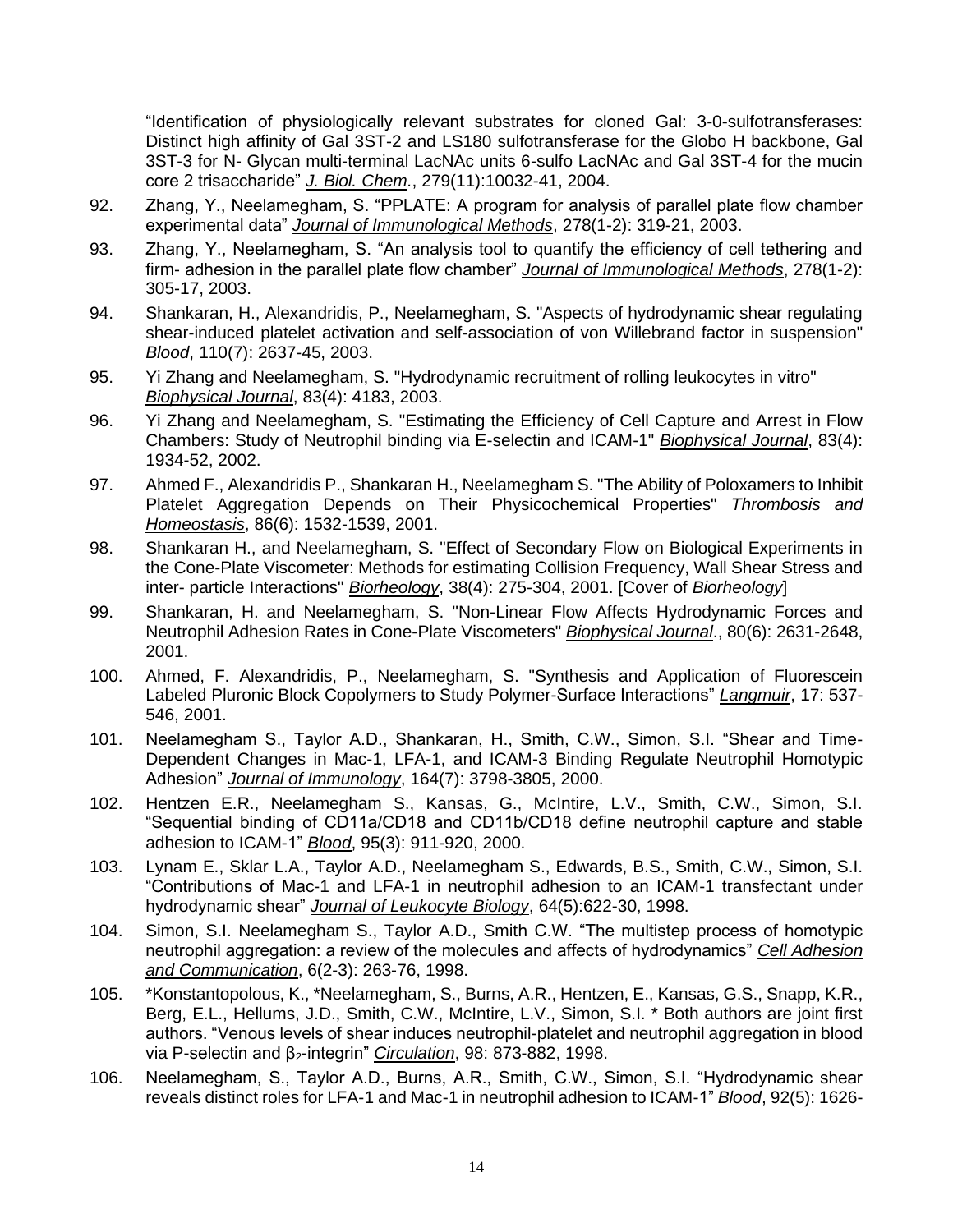1638, 1998.

- 107. Hellums, J.D., Taylor, A.D., Neelamegham, S., Simon, S.I. "Rheology and molecular events in neutrophil aggregation" *Journal of the Japanese Society of Biorheology*, 12(1): 12-35, 1998.
- 108. Tsang, Y.T.M., Neelamegham, S., Hu, Y., Burns, A.R., Berg, E.L. , Smith, C.W., Simon, S.I. "Synergy between L-selectin signaling and chemotactic activation during neutrophil adhesion and transmigration" *Journal of Immunology*, 159: 4566-4579, 1997.
- 109. McIntyre, B.W., Woodside, D.G., Caruso, D.A., Wooten, D.K., Simon, S.I., Neelamegham, S., Revelle, J.K., Vanderslice, P. "Regulation of human lymphocyte coactivation with an α4 integrin antagonist peptide" *Journal of Immunology*, 158: 4180-4186, 1997.
- 110. Neelamegham, S., Taylor, A.D., Hellums J.D., Smith C.W., Simon, S.I. "Modeling the reversible kinetics of neutrophil aggregation under hydrodynamic shear" *Biophysical Journal*, 72: 1527- 1540, 1997.
- 111. Neelamegham, S., Zygourakis, K. "A quantitative assay for intercellular aggregation" *Annals of Biomedical Engineering*, 25 (1): 180-189, 1997.
- 112. Neelamegham, S., Munn, L.L., Zygourakis, K. "A mathematical model for the kinetics of homotypic cellular aggregation under static conditions" *Biophysical Journal*, 72: 51-64, 1997.
- 113. Taylor, A.D., Neelamegham, S., Hellums, J.D., Smith, C.W., Simon, S.I "Molecular dynamics of the transition from L-selectin to b  $_2$ -Integrin dependent neutrophil adhesion under defined hydrodynamic shear" *Biophysical Journal*, 71: 3488-3500, 1996.
- *114.* Neelamegham, S., Simon, S.I., McIntyre, B.W., Zygourakis, K. "Induction of homotypic lymphocyte aggregation: evidence for a novel activation state of the β1 Integrin." *Journal of Leukocyte Biology*, 59: 872-882, 1996.

### **Publications: Book Chapters**

- 115. Neelamegham, S., Zhou, Y., Groth, T., "Human glycoEnzymes and related genes", Encyclopedia of Cell Biology, 2<sup>nd</sup> Edition. Edited by Ralph A. Bradshaw, Gerald W. Hart and Philip D. Stahl, Elsevier press.
- 116. Neelamegham, S. "The symbol nomenclature and other glycan notations", Glycoinformatics: Methods and Protocols, Second Edition, Ed: Thomas Lutteke, Ph.D. (invited), in press, 2021.
- 117. Zhou, Y., Neelamegham, S. "Comparative glycomics analysis of mass spectrometry data", Methods in Molecular Biology- Glycosylation Ed: Gavin Davey, Andrew McDonald (invited), Methods Mol Biol. 2022;2370:97-113. doi: 10.1007/978-1-0716-1685-7\_5.
- 118. "Chapter 52, Glycoinformatics" in the Essentials of Glycobiology (NCBI Text, 3<sup>rd</sup> Edition Update, forthcoming in 2021), Sriram Neelamegham, with co-authors Nicolle H. Packer, Matthew P. Campbell, Kiyoko F. Aoki-Kinoshita, Frederique Lisacek and William S. York.
- 119. "Online Appendix 1B. Symbol Nomenclature for Glycans (SNFG)" in the Essentials of Glycobiology (NCBI Text, 3<sup>rd</sup> Edition Update, forthcoming in 2021), Sriram Neelamegham, with co-author Ajit Varki
- 120. "Online Appendix 52A. Organizations and Publications Adopting SNFG" in the Essentials of Glycobiology (NCBI Text, 3<sup>rd</sup> Edition Update, forthcoming in 2021), Sriram Neelamegham, with co-author Ajit Varki
- 121. Madabhushi, S. and Neelamegham, S., "Mechanisms of Platelet Activation by Biomaterials and Fluid Shear flow", Biomaterials Science: Processing, Properties and Applications III: Ceramic Transactions, Volume 242, pg. 113-123, 2013.
- 122. Beauharnois, M.B., Neelamegham, S. and Matta, K.L., "Quantitative measurement of selectinligand interactions: Assays to identify a sweet pill in a library of carbohydrates", *Glycobiology*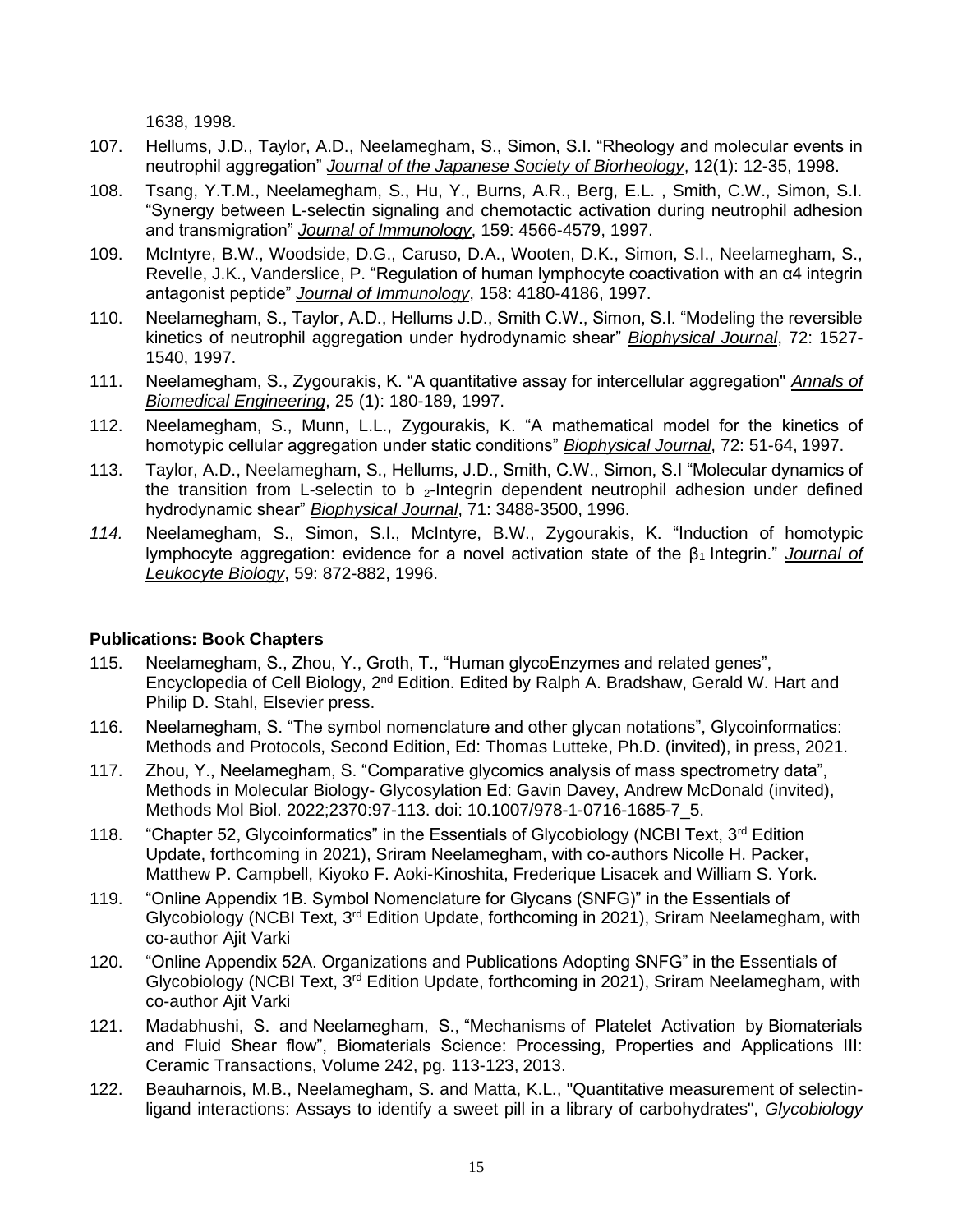*Protocols- Methods Mol Biol*, pg. 343-358, 2006.

- 123. Zhang, Y. and Neelamegham, S., "Blood Cell counter", Second Ed. *Wiley Encyclopedia for Biomedical Instrumentation*, pg. 81-90, 2006.
- 124. Neelamegham, S. and Matta, K.L., "Liposomes containing ligands: Binding Specificity to selectins", *Methods in Molecular Biology: Liposome Methods and Protocols*, Humana Press, New York*,*199:175-91. 2002.

### **Publications: Patents**

- 1. "Anti-Viral Compositions and Methods of Using Same" Neelamegham, S., Kelkar, A., Hughes, T.A., Yang, Q., US 63/079,667, 2020
- 2. Fluorescence resonance energy transfer (FRET) based measurement of ADAMTS-13 activity", Neelamegham, S., Dayananda, K. M., US provisional patent 61/351318 (2010), Non-provisional US patent Application No. 13/701,930.
- 3. "Methods for Synthesis of Sialylated products using reversible sialylation", Matta, K.L., Chandrasekaran, E.V., Neelamegham, S., Xue, J. US patent 8,278,072 (2012).
- 4. "Extraction of liquid from absorbent packaging", Alexandridis, P., and Neelamegham, S., U.S. patent 6,589,797 (2003) [licensed to Technicor, Inc., Buffalo, NY].
- 5. "Extraction of liquid from absorbent packaging", Alexandridis, P., and Neelamegham, S., U.S. patent 7,008,797 (2006) [licensed to Technicor, Inc., Buffalo, NY].
- 6. "Functional antibodies that recognize the D'D3 domain of human VWF", Neelamegham, S., S. Madhabushi, K. Rittenhouse Olson, US Provisional patent, July 20, 2011.
- 7. "Metabolic inhibitor of selectin mediated cell adhesion" Neelamegham, S. Marathe, D.D., Buffone, A., Lau, J.T. Matta, K.L., US provisional patent 61/102,600 (2008).
- 8. "Novel family of selectin antagonists", S. Neelamegham and K. Matta, Provisional U.S. patent 60/670,163.

### **Publications: Conference proceedings and meeting abstracts**

These data are not collected since they are too many of them to track systematically.

# **Research Support (current)**

1. R01HL103411 (single PI: Neelamegham) 09/05/2011 – 02/01/2026

National Institutes of Health/NHLBI

"Systems Biology of Glycosylation"

**Goals**: This R01 is part of the NHLBI Systems Biology program. It aims to develop mathematical modeling methods and complementary experiments to study cellular glycosylation reaction networks. The idea is to develop a framework for mathematical modeling of glycosylation processes, to develop hypotheses *in vitro* using human blood and to test them in models of acute inflammation. Development of genome editing methods, single-cell multi-omics, and high-throughput mass spectrometry is part of this project.

**Role**: PI (with Jun Qu)

**Budget**: Neelamegham lab direct cost ~\$325,000/year (total cost: \$549,809/year)

2. Pilot project grant funded by NCATS/UB-CTSI 01/01/2022-12/31/2022

"A SARS-CoV-2 virus like particle (VLP) technology platform" **Goal**: To support COVID-19 research in BSL-2 setting, mouse and mini-pig studies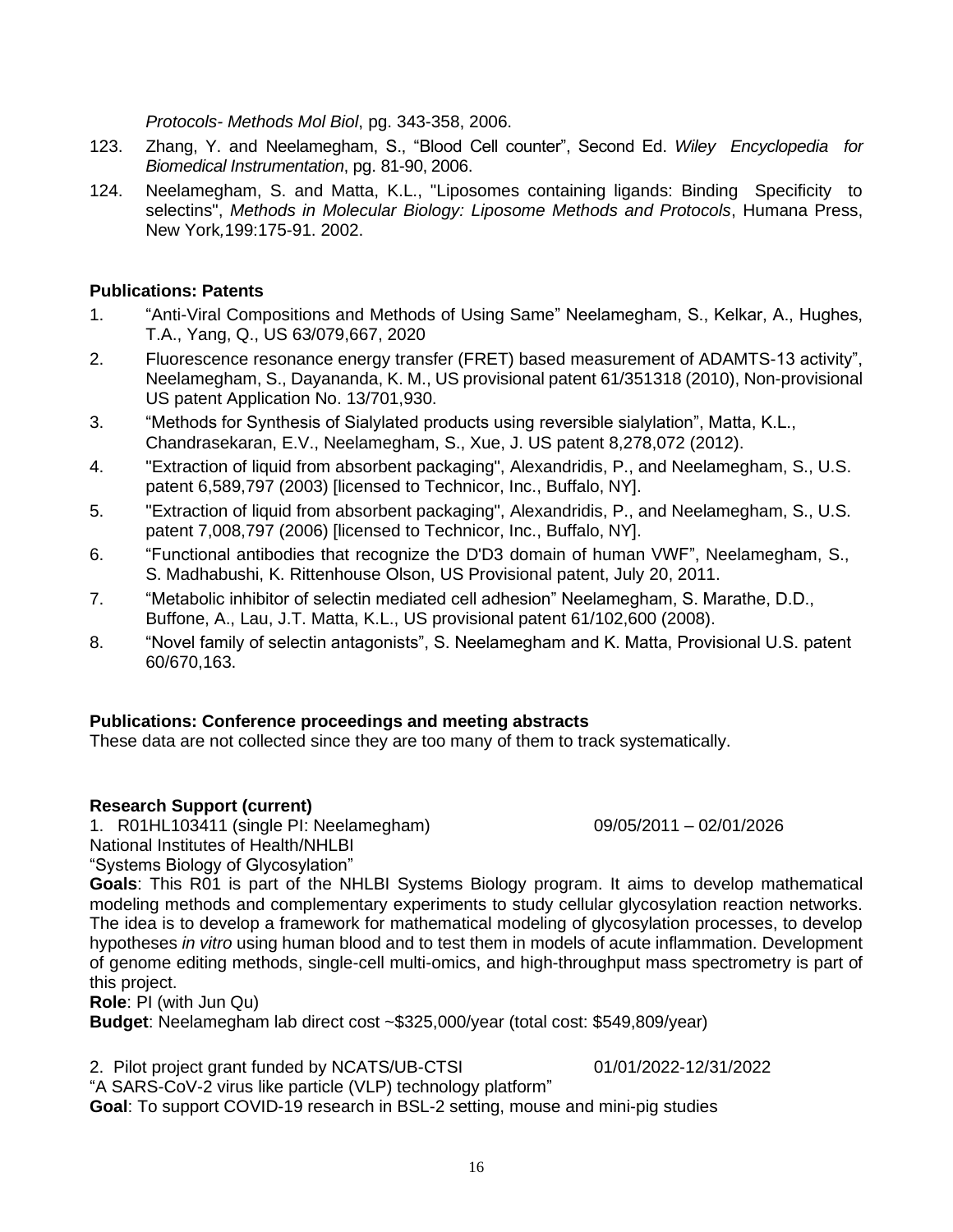### **Role:** PI

**Budget**: Neelamegham lab direct cost \$46,500

3. 1R21GM126537-01 (Single PI: Neelamegham) 12/15/2017-11/30/2021 National Institutes of Health/ NIGMS "Synthetic glycan biomarkers: Novel reporters of cell metabolism" **Goal**: To develop a technology called 'synthetic glycan biomarkers' that will enable the longitudinal tracking of metabolic changes in live animal blood samples **Role**: PI (single investigator grant). **Budget**: \$ 0.45 million over 2 years. Neelamegham direct cost ~\$137,500/year 4. 1R21GM133195-01 (Single PI: Neelamegham) 05/01/2019-04/30/2022 National Institutes of Health/ NIGMS "High content glycomics analysis using next generation sequencing technology" **Goal**: To develop a novel strategy for single cell glycomics **Role**: PI (single investigator grant) Budget: \$ 0.45 million over 2 years. Neelamegham direct cost ~\$137,500/vear 5. 1R21 GM139160-01-A1 (MPI: Park, Neelamegham) 09/15/2020-08/31/2022 National Institutes of Health/ NIGMS "Engineering of glycosyltransferases to obtain glycan binding proteins" **Goal**: To perform molecular engineering of glycosyltransferases using rational design **Role**: co-PI **Budget:** \$ 0.45 million over 2 years. Neelamegham direct cost ~\$60,000/year **Research Support (pending)** 6. 1R01CA…. (PI: Ponnusamy, co-I, Neelamegham) 07/01/2022-06/30/2027 National Institutes of Health/NCI *institutes of Health/NCI likely to be funded* "Truncated O-glycan-dependent mechanisms inducing metastatic dissemination in pancreatic cancer" **Goal**: To examine the role of O-glycosylated mucinous proteins in pancreatic cancer metastasis **Role**: co-I **Budget**: \$52,000 direct cost/year requested for 5 years 7. NOSI: R01HL103411S1 (PI: Neelamegham) 08/01/2022-07/31/2022 National Institutes of Health/NHLBI "Application of machine/deep learning to the systems biology of glycosylation" **Goals**: Supports the development of machines/deep learning for Glycoscience and other Biomedical applications. **Role**: PI **Budget:** \$200,000/year (total direct cost) *Training grants* 8. New York State Stem Cell Science (NYSTEM) Training Grant 2016-2021 *Total Costs*: \$1,859,403 "Stem Cells in Regenerative Medicine (SCiRM)" Role: co-PI, member of steering committee *P.I.: S.T. Andreadis* 9. 1K12 HL141954 (Hoffmeister, K.) 07/01/2018-06/30/23 National Institutes of Health/NHLBI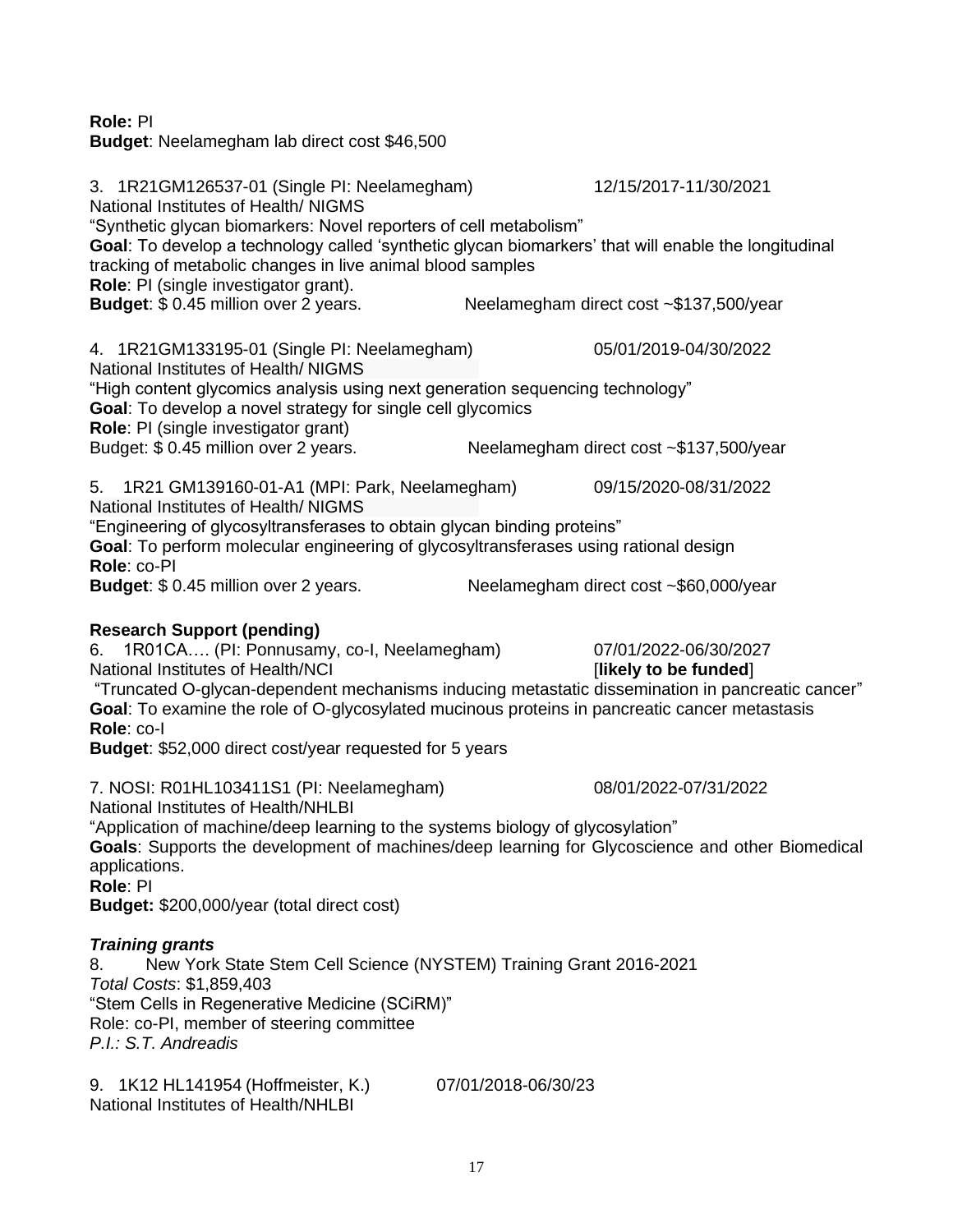"Glycans in blood homeostasis and disease" Role: co-I/Mentor

10. T32 DE023526 (Scannapieco/Ruhl) 07/01/13-06/30/23 National Institutes of Health /NIDCR "Advanced Training in Oral Biology" Role: co-I, Mentor

11. T32GM099607 (Knight) 07/01/2018-06/30/22 National Institutes of Health/NIGMS "Anesthesiology Research Training Program" Role: co-I, Mentor

# *Previously funded research grants*

1. *Agency*: American Heart Association

161RG27770071 Neelamegham (PI)

*Title*: "Targeting cellular therapeutics in a pre-clinical model of myocardial infarction"

*Period*: 1/1/2016 – 12/31/2019

*Goals*: High-risk, high-reward pilot study grant supported through the AHA 'Innovative Research Grant' mechanism. The overall goal is to determine if stem cells engineered to have altered cell adhesion properties display enhanced homing and therapeutic efficacy in a myocardial infarction swine model. *Role*: PI (Canty serves as co-I)

*Budget*: \$200,000 (total cost) Neelamegham direct cost ~\$88,000/year

2. *Agency*: National Institutes of Health/ NCI

[1U01CA221229-01\(](https://public.era.nih.gov/grantfolder/piAppDetails/genericStatus.do?encryptedParam=KehJ3xzuQkM.rJL9vRpbPO7B_dFotBJaQu4zpt7VYCQXtsf7N62-iZE)Mahal)

*Title*: "GlycoMiR: Mapping the miRNA-glycogene interactome"

*Period*: 7/1/2017-6/30/2020

*Goals*: To map microRNA:glycogene interactions and create GlycoMiR, a database of MicroRNA: glycogene interactions.

*Role*: co-Investigator (Mahal is PI) Neelamegham direct cost ~\$50,000/year

3. *Agency*: Palleon Pharmaceuticals

Research contract (Neelamegham) 12/1/2018-11/30/2019

*Title*: "A Systems Biology Approach to Predict Glycan Expression Patterns on Clinical Tumor Samples"

*Goal*: Bioinformatics data analysis to aid patient stratification

*Role*: PI (single investigator grant)

*Budget*: \$74,896 (total cost for 1 year, with potential to extend)

4. *Agency*: National Heart Lung and Blood Institute PO1 grant HL107146

*Title*: "Regulation of Lactosaminyl Glycan Biosynthesis in Hematopoietic Cells"

*Period*: 07/1/2011-05/31/2018

*Amount awarded*: \$17.5 Million total cost (\$0.65million to Neelamegham lab).

*Role*: Neelamegham is co-I for project 2.

*Description*: This is a multi-investigator PO1 grant submitted from the Harvard Medical School in response to the Program of Excellence in Glycosciences RFA (HL-10-026). Here, as part of project 2, the Neelamegham lab develops mathematical analysis methods to support the experimental work performed by Dr. Joseph Lau (Roswell Park Research Institute) in project 2. The lead PI for the entire grant application is Dr. Robert Sackstein, Harvard.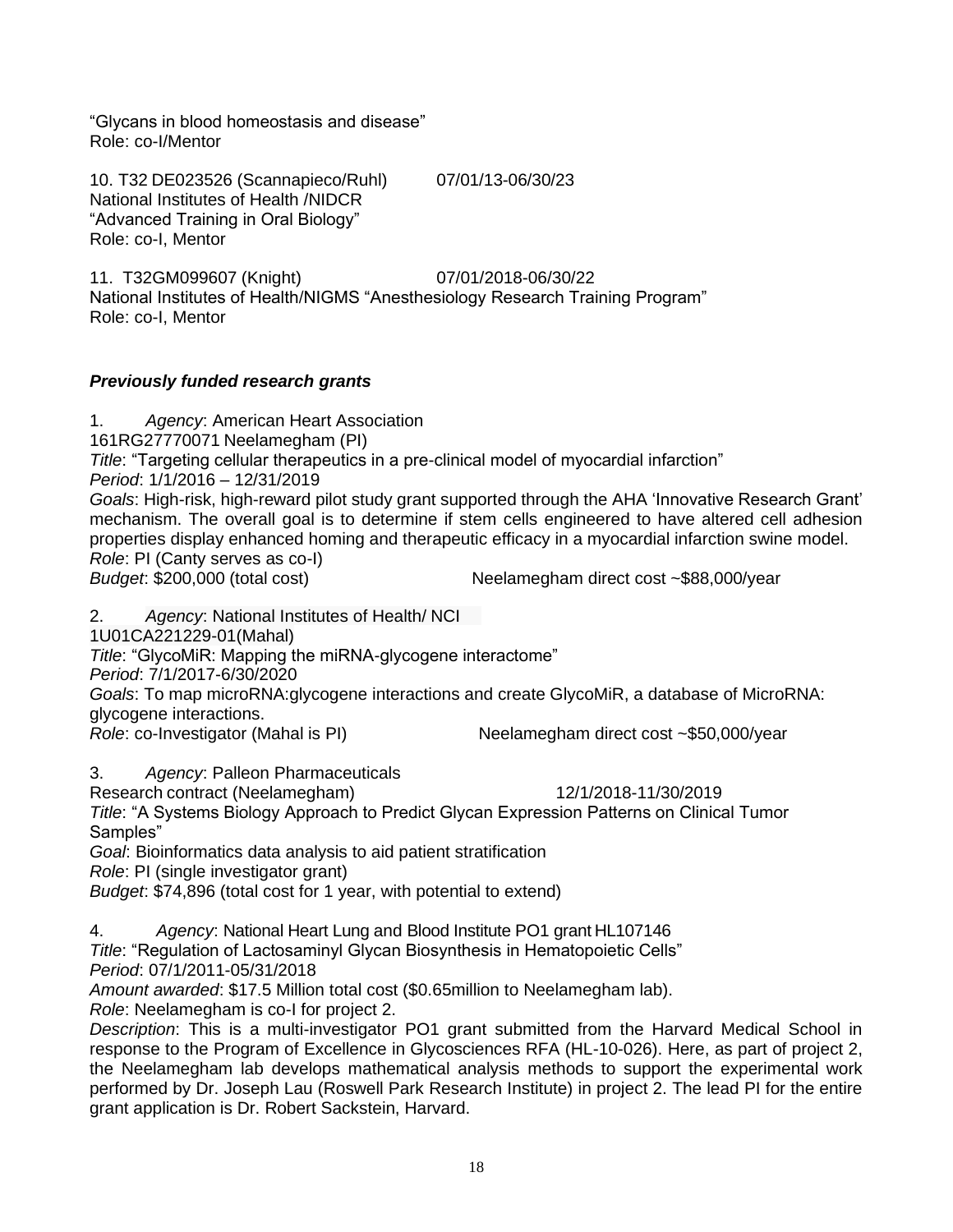5. *Agency*: National Heart Lung and Blood Institute RO1 grant HL103411

*Title*: "Systems Biology of Glycosylation"

*Period*: 09/05/2011-08/31/2017

*Amount awarded*: \$2,056,913 (direct cost) and \$2,769,497 (total cost). SN lab annual direct cost:  $~1.6225,000.$ 

*Role*: SN serves as PI. Co-Investigators include: Qu (Pharmaceutical Sciences, UB), Lau (Molecular and Cellular Biology, RPCI), Matta (Cancer Biology, RPCI) and Thanavala (Immunology, RPCI).

*Description*: This multi-investigator grant applies modeling to study cellular glycosylation reaction networks. The idea is to develop hypotheses using mathematical modeling and to test them in animal models of acute and chronic inflammation to study end effector cell function. The goal is also to develop generalized systems biology based standards and application program interfaces (APIs) for the field of Systems Glycobiology.

6. *Agency*: National Heart Lung and Blood Institute RO1 grant HL63014, year 10-13

*Title*: "Selectin mediated cell adhesion under hydrodynamic shear"

*Period*: 04/01/2011-03/31/2016

*Amount awarded*: \$725,000 (direct cost) and \$1,118,389 (total cost). SN lab annual direct cost  $-$ \$175,000

*Role*: SN is PI. Matta (Cancer Biology, RPCI) serving as co-Investigator.

*Description*: This project develops small molecule antagonists and examines the potential role of reverse sialylation in regulating selectin mediated leukocyte-endothelium binding.

7. *Agency*: UB IMPACT award for pilot multi-disciplinary research support

*Title*: "Strategies to Enhance Stem Cell Homing to Sites of Damage following Myocardial Infarction" *Period*: 05/2015-5/2016

*Direct cost*: \$35,000

*Role*: SN is PI with John Canty (Medicine)

*Description*: Project aims to modify stem cell adhesion properties for delivery to infarcted heart. This is a pilot grant meant to support collection of Prelim. Data for additional extramural grant applications.

8. *Agency*: National Institute of Dental & Craniofacial Research RO1 grant DE023105

*Title*: "Regulation of skeletal development and homeostasis by IFT protein"

*Period*: 06/01/2014-05/31/2016

*Amount awarded*: \$40,000 (direct cost /year) for SN laboratory

Role: SN is co-investigator for studies related to effect of fluid shear stress on cellular differentiation. PI of grant is Shuying Yang.

*Description :* IFT is essential for skeletal development and homeostasis. The aim of this work is to thoroughly investigate the relationship of IFT with the bone development using proteomics and genetic methods.

9. *Agency*: National Institutes of Health/NCRR 1S10R028863-01 *Title*: "Computing Infrastructure to advance bimedical research " *Period*: 06/24/2010-08/23/2011 *Amount awarded*: \$2,566,410 Role: major user/co-I

10. Agency: American Heart Association *Title*: "Metabolic Regulation of Selectin Ligand Glycosylation" *Period*: 07/2010-06/2012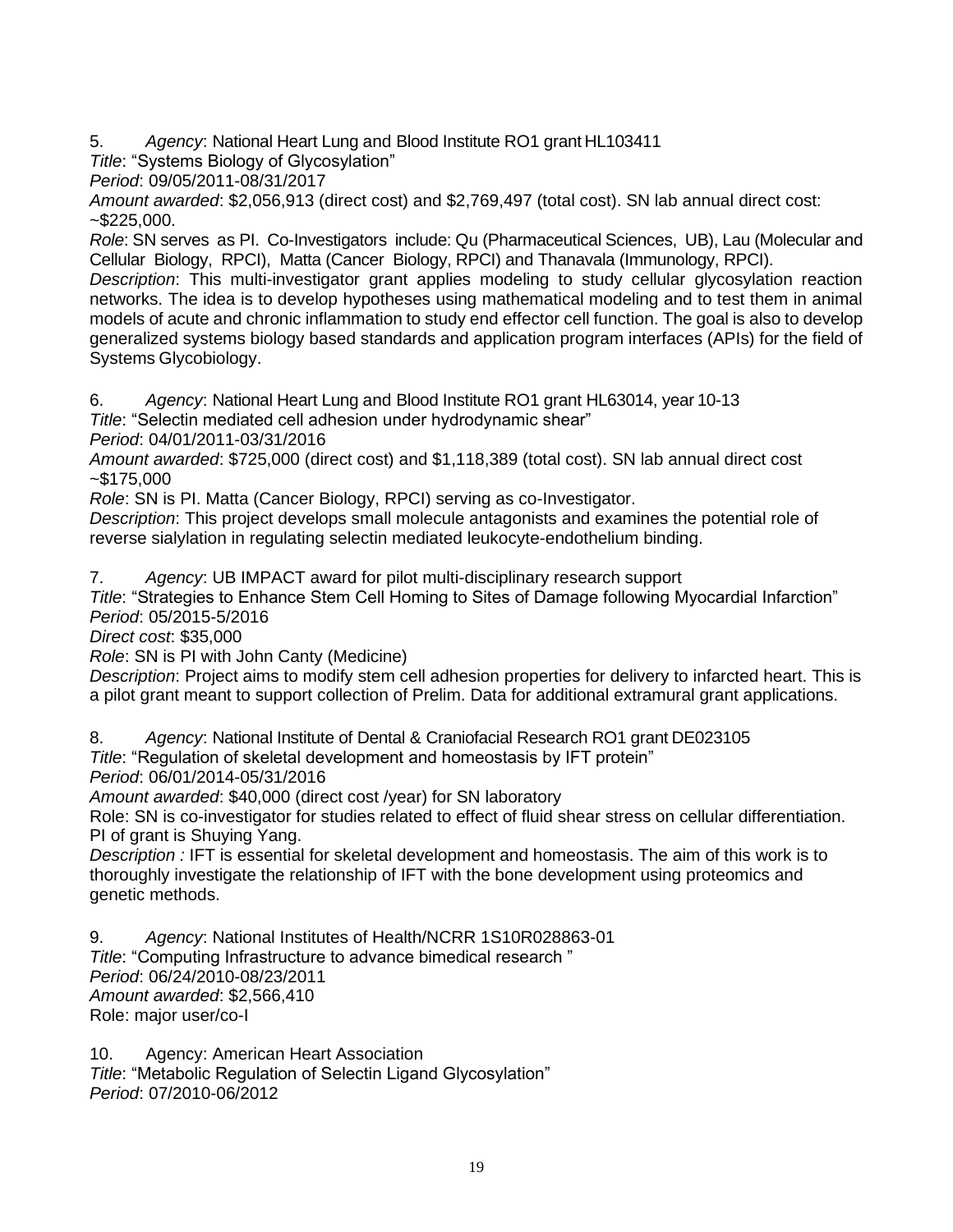*Amount awarded*: \$44,000 (direct and total cost)

*Role*: Pre-doctoral Fellowship awarded to support Chi Lo, a graduate student in SN's laboratory.

11. *Agency*: American Heart Association

*Title*: "Domain level interactions regulating blood protein Von Willebrand Factor function" *Period*: 07/2010-06/2012

*Amount awarded*: \$44,000 (direct ad total cost)

*Role*: Pre-doctoral Fellowship awarded to support Sri R. Madhabushi, a graduate student in SN's laboratory.

12. *Agency*: NY State Stem Cell Initiative (NYSTEM) N08G-013 *Title*: "Glyan engineering of stem cells" *Period*: 01/09-12/11 *Amount awarded*: \$200,000 (direct cost) and \$240,000 (total cost) Role: SN is sole-PI.

13. *Agency*: National Heart Lung and Blood Institute RO1 grant HL63014-08S1 *Title*: "ARRA Supplement: Selectin mediated cell adhesion under hydrodynamic shear" *Period*: 06/08/2009-08/31/2011 *Amount awarded*: \$ 20,478 (total cost) *Role*: SN is PI. This is a supplement to support undergraduate summer research.

14. *Agency*: National Heart Lung and Blood Institute RO1 grant HL77258 (year 1-4) *Title*: "Von Willebrand factor structure and function" *Period*: 05/01/2006-04/30/2011 *Amount awarded*: \$1,519,526 (total cost) and \$1,000,000 (direct cost) *Role*: SN is PI. Alexandridis is co-investigator (Neelamegham portion: ~\$200,000 annual direct cost)

15. *Agency*: National Heart Lung and Blood Institute RO1 grant HL63014 (year 5-9) *Title*: "Selectin mediated cell adhesion under hydrodynamic shear" *Period*: 12/1/2005-11/30/2010 *Amount awarded*: \$1,168,470 (total cost) and \$775,000 (direct cost) *Role* : SN is sole-PI.

16. *Agency*: National Institute of Health, KO2 HL076211-01 *Title*: "Fluid Forces Regulating Protein Structure and Function" *Period*: 04/04-03/09 *Amount awarded*: \$530,718 (total cost) and \$491,406 (direct cost) *Role*: PI, This is a single investigator grant

17. *Agency*: National Institute of Health, RO1 HL63014 (year 1-4) *Title*: "Neutrophil Adhesion mechanics under shear" *Period*: 04/01-03/06 *Amount awarded*: \$763,889 (total cost) and \$525,000 (direct cost) *Role*: SN is sole-PI.

18. *Agency*: National Institute of Standards and Testing (NIST Center for Neutron Research) *Title*: "Protein conformation change under fluid flow". *Period*: 09/04-08/05

*Amount awarded*: This award provides 3-days small-angle neutron scattering beam time for the PI for structural studies of plasma protein von Willebrand factor under static and shear conditions.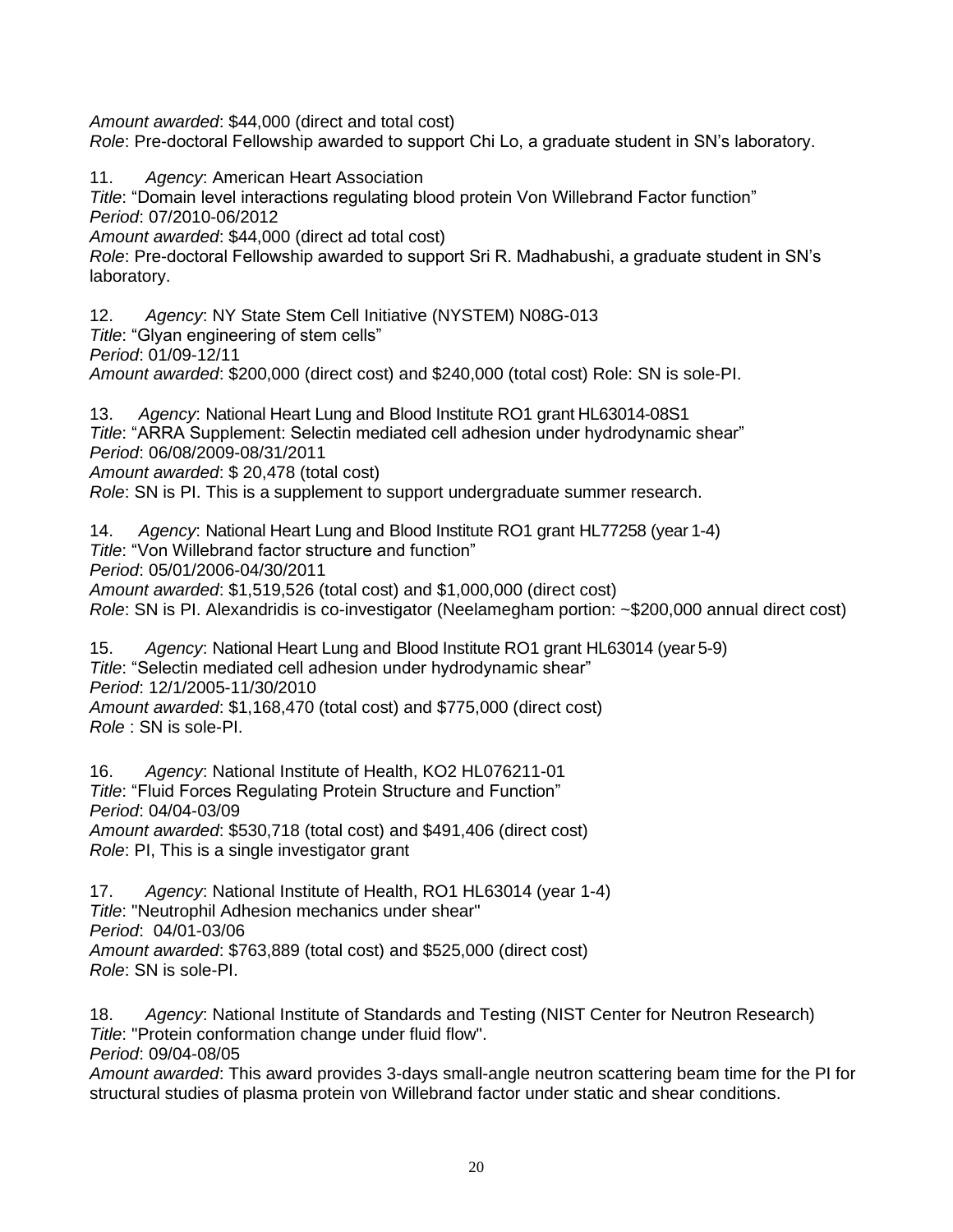# *Role*: PI

19. *Agency*: NIST Center for Neutron Research

*Title*: "Shear-induced conformational changes and aggregation of von Willebrand factor" *Period*: 2002

*Amount awarded*: This award provides 2-days neutron beamtime for small angle scattering studies. *Role*: PI. P. Alexandridis and H. Shankaran are co-PIs.

20. *Agency*: UB IRCAF award

*Title*: "Kinetics and affinity of vWF self-association, binding to P-selectin and collagen measured using surface plasmon resonance"

*Period*: 2004

*Amount awarded*: \$25,000 (total and direct cost).

*Role*: SN is PI with co-PIs P. Alexandridis and H. Suga (50% spent in SN's laboratory)

21. *Agency*: American Heart Association

*Title*: "Mechanism of L-selectin-ligand binding"

*Period*: 7/01-6/03

*Amount awarded*: \$30,000 (total direct cost, no indirect costs allowed).

*Role*: Pre-doctoral Fellowship awarded to support M. Beauharnois, a graduate student in SN's laboratory.

22. *Agency*: Whitaker Biomedical Engineering Foundation *Title*: "Selectin-ligand binding under hydrodynamic shear" *Period*: 10/00-09/03. *Amount awarded*: \$221,999 (total cost) and \$ 177,600 (direct cost) *Role*: SN is sole-PI

23. *Agency*: Health Research Inc.- Roswell Park Cancer Institute/ N.I.H.

*Title*: "Studies of glycosyltransferases"

*Period*: 10/01-12/02

*Amount awarded*: \$ 22,000 (total direct cost).

*Role*: SN is sole PI. This award is a sub-contract from Roswell Park for work related to a collaborator's NIH grant.

24. *Agency*: Education technology grant, University at Buffalo

*Title*: "Graphical Programming and data acquisition for CE labs"

*Period*: 6/01-5/02

*Amount awarded*: \$9,000 (direct and total cost)

*Role*: SN is sole PI, All funds were spent to upgrade department laboratory.

25. *Agency*: United Engineering Foundation

*Title*: "A multi-parameteric analysis of the factors affecting leukocyte-platelet thrombus growth" *Period*: 10/99-9/00

*Amount awarded*: \$25,000 (direct and total cost) *Role*: SN is sole PI

26. *Agency*: Henry and Camille Dreyfus Foundation *Title*: "Multifaceted project to assess cell growth and product formation kinetics" *Period*: 05/99-12/99 *Amount awarded*: \$23,917 (direct and total cost)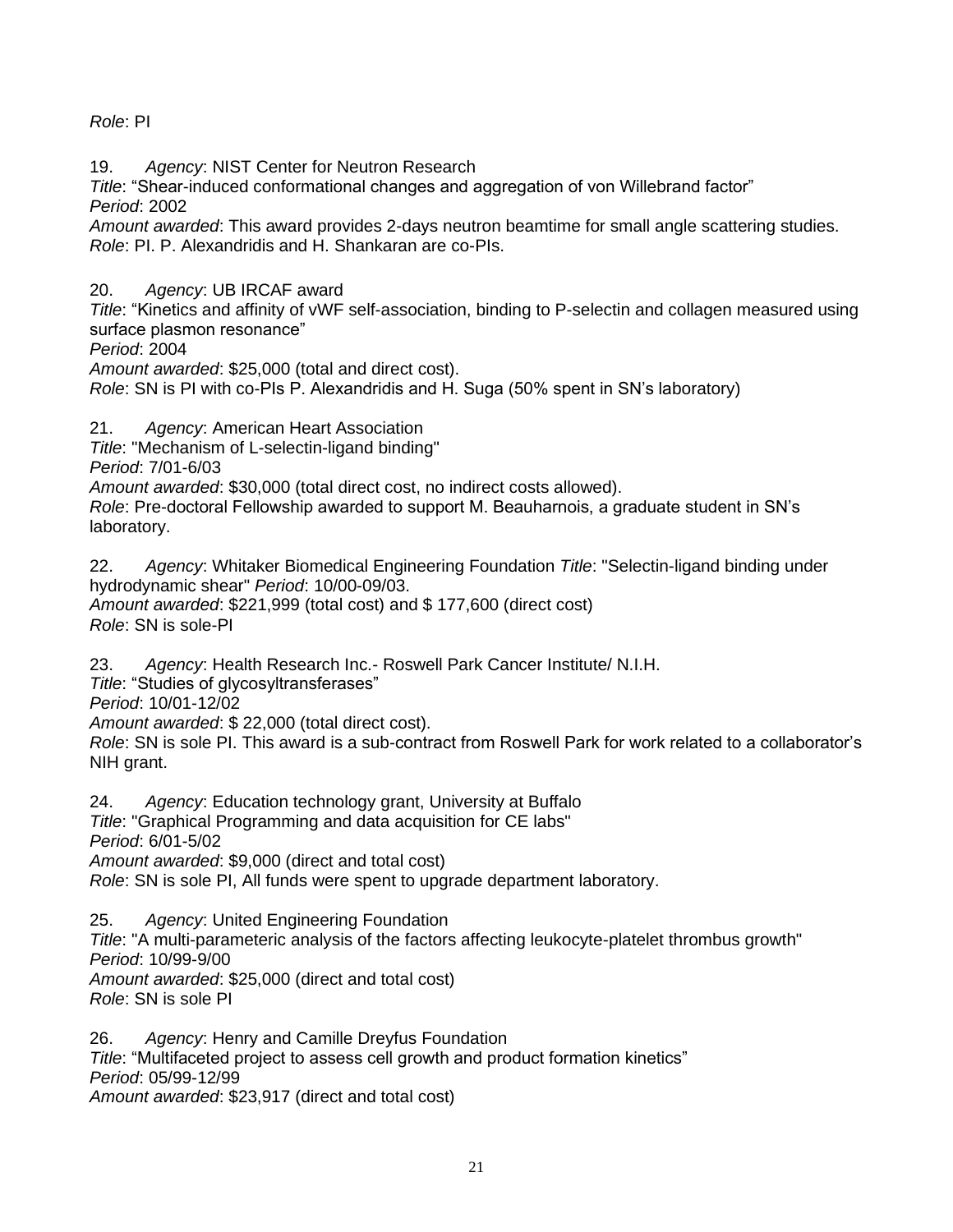*Role*: SN is sole PI

27. *Agency*: Technicor, Inc. and Strategic Partnership for Industrial Resurgence (SPIR) *Title*: "Analysis of fluid recovery from Technicor transport products" *Period*: 8/99-3/00 *Amount awarded*: \$55,005 (Total cost) *Role*: Neelamegham is Co-program director with T. Mattulke and P. Alexandridis (40% of funds expended in Neelamegham laboratory)

28. *Agency*: UB Pilot project grant

*Title*: "Rational synthesis of high affinity selectin-ligand analogues using studies of combinatorial chemistry and cellular adhesion mechanics" *Period*: 7/00-06/01 *Amount awarded*: \$20,000 (total and direct cost). *Role*: SN is PI on this grant with co-PI K. L. Matta from RPCI

# **Supervision of research**

### *Current members:*

*Staff Research Scientist:*

Dr. Aniu Kelkar (2013 - present) Develop novel biomolecular methods: CRISPR-Cas9 and Next Generation Sequencing technology

#### *Ph.D. students*:

- 2. Kai Cheng (Ph.D. candidate, 2013-present) "Open source glycoproteomic tools development for analysis of complex biological samples" Honors: Silver Medal, HUPO Glycoproteomics challenge
- 3. Theodore Groth (Ph.D. candidate , 2017-present) "Mapping glycosylation pathways using massive data sets" Honors: U.B. Presidential Fellowship
- 4. Gabrielle Pawlowski (Ph.D. candidate, 2017-present) "De novo algorithms for Glycome and Glycoproteome profiling" Honors: Arthur A. Schomburg Fellowship
- 5. Qi Yang (Ph.D. student, 2019-present) "Glycans and SARS-CoV-2"
- 6. Thomas A. Hughes (Ph.D. student 2019-present) "Synthetic Biology and Glycan Systems Biology" Honors: Amol Ajinkya Fellowship
- 7. Ryoma Hombu (Ph.D. student, 2020-present) "Protein engineering of glycosyltransferases"

### *MS students*:

1. Yoana Hammer (collaboration with Thermo Fisher, 2020-present)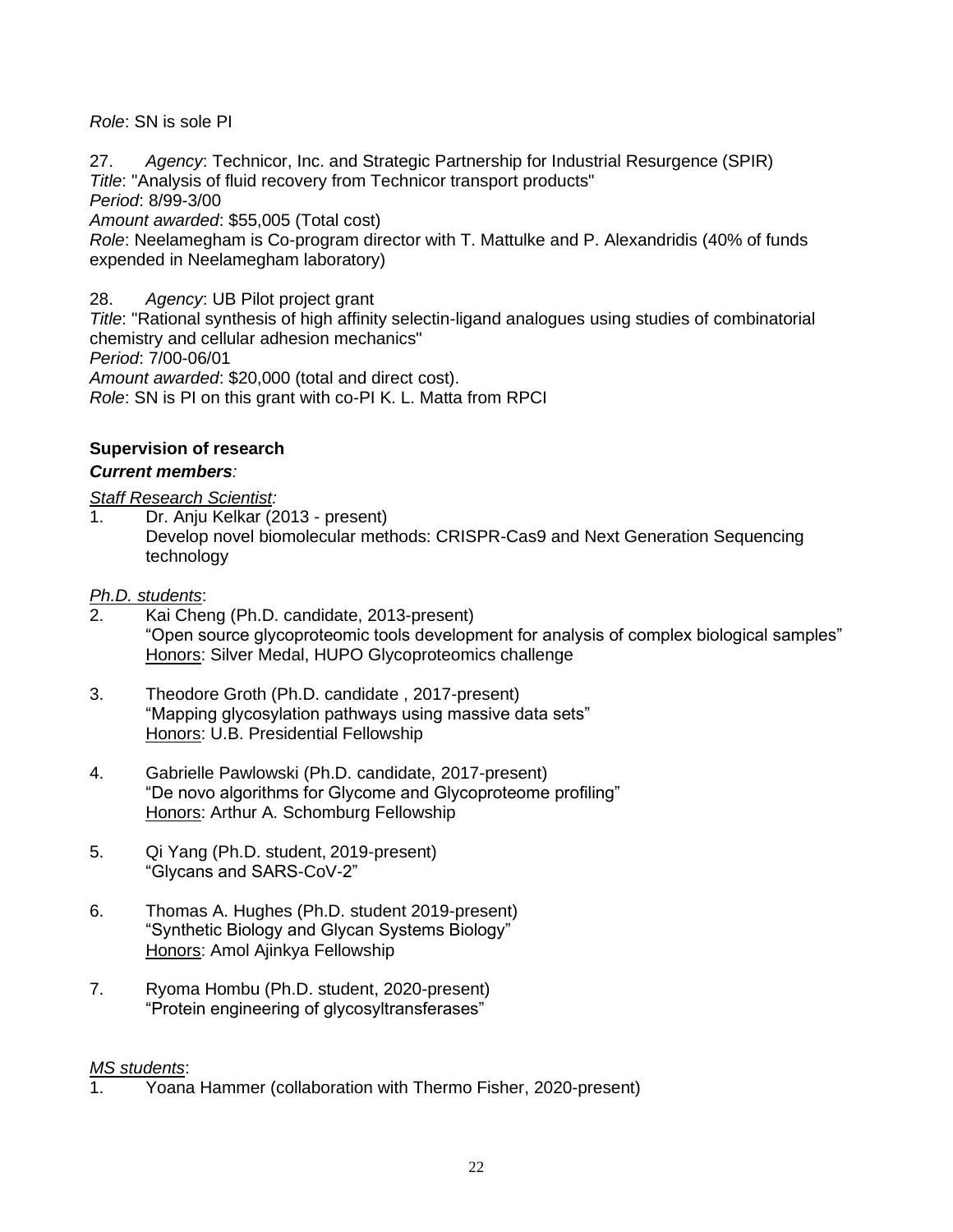- 2. Jiaheng Sun (targeted exosome delivery *in vivo*, 2021-present)
- 3. Arun Singh (2021-present)

### *Previous members*

### *1 Research faculty, 8 Post-doctoral fellows; 20 Ph.D. students; 10 M.S. students.*

### **Research faculty (last known position):**

Gang Liu (2012-2015, Data Scientist, Repertoire Immune Medicines) Research Topic: Systems Glycobiology computational frameworks

#### **Post-doctoral Fellow (last known position):**

Dr. Virginia del Solar (2016-2019, Scientist, Cell & Gene Therapy Catapult, London, UK) Research Topic: Glycan chemistry and mass spectrometry: Glycomics and Glycoproteomics

Gino Stolfa (2012 – 2016, Staff Scientist, Molecular Biology, ThermoFisher, Grand Island, NY) Research Topic: CRISPRs (Clustered Regularly Interspaced Short Palindromic Repeats) and protein engineering for studies of glycosylation

Chi Lo (2013-2015, Manufacturing Specialist, DiscGenics, Salt Lake City, UT) Research Topic: Engineering stem cell adhesion properties for the ischemic heart Research Honors: NIH T32 training awardee

S. S. Lakhman (2001- 2003, Associate Professor, Larkin University, FL) Research Topic: "Structure function relationships guiding selectin-ligand binding rates"

K. M. Dayananda (2006-2011, Research Scientist, Dr. Reddy's laboratory, Hyderabad, India) Research Topic: "Von Willebrand Factor self-association under shear"

D. Jayakumar (2006-2009, Scientist, Albert Einstein College of Medicine, New York) Research Topic: "Flow cytometry assays to detect site-specific glycosylation"

E. [Themistou](http://www.buffalo.edu/directory/find-people-detail-page.html?uid=et9&query=et9&affiliation&qualifier=username&perpage&start=0) (2006-2009, Lecturer, Queen's University, Belfast, School of Chemistry and Chemical Engineering)

Research Topic: "Protein structure changes under shear monitored using fluorescence spectroscopy"

Chengwei Shang (2006- 2009, Director of Process Research, Buchang New Drug R&D Co., Beijing, China) Research Topic: "Application of proteomics to study VWF structure"

### **PhD students (Previous students with last known position):**

Harish Shankaran (Ph.D., 1997-2003, Principal Scientist, Biologics Discovery at Merck Pharmaceuticals)

Thesis Title: "Cellular aggregation, platelet activation and von Willebrand Factor self-association under hydrodynamic flow"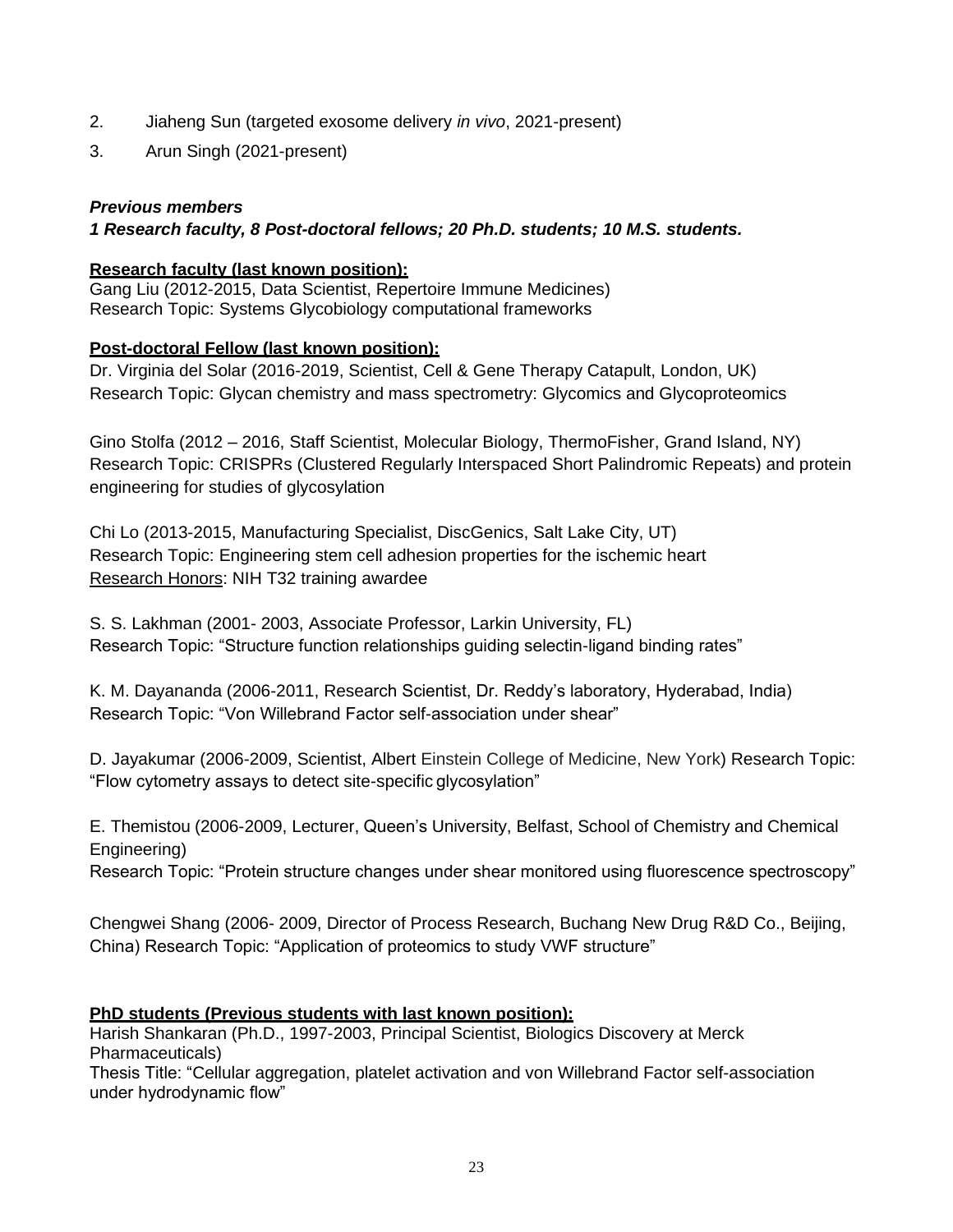Research Honors: Awardee, Graduate Student Research Symposium. 2000

Yi Zhang (Ph.D., 1998- 2005, Post-doctoral Fellow, University of Tennessee Health Science Center, Memphis, TN)

Dissertation Title: "Estimating Adhesion Efficiency in flow chambers: Kinetics of  $\beta$ <sub>2</sub>-integrin activation in blood polymorphonuclear neutrophil"

Zhihua Xiao (Ph.D., 2000- 2007, President, Shanghai OPM Biosciences Co. Ltd) Dissertation Title: "Platelet-Neutrophil Adhesion and Neutrophil Activation Induced by Platelet Activation"

Dhananjay Marathe (Ph.D., 2001-2008, Principal Scientist, Clinical Pharmacologist, Merck Pharmaceuticals) Dissertation Topic: "Glycosylation in cell adhesion molecules" Research Honors: Awardee, Graduate Student Research Symposium. 2007

Gang Liu (Ph.D., 2001-2008, Computational Biologist/Data Scientist, Repertoire Immune Medicines, North Carolina) Dissertation Topic: "Application of systems biology to study inflammatory diseases "

Indrajeet Singh (Ph.D., 2003-2009, Director, Clinical Pharmacology, Gilead Sciences, San Francisco, CA)

Dissertation Topic: "von Willebrand factor structure and function"

Mark Beauharnois (Ph.D., 1999 – 2012, Global Director, Unifrax LLC) Dissertation Title: "Affinity and kinetics of selectin mediated leukocyte adhesion" Research Honors: American Heart Predoctoral fellowship 2010-2012 Department of Education Graduate Student fellowship, 1999-2002

Shilpa Patil (Ph.D., 2006-2012, Process Engineer, Intel Corporation) Dissertation Topic: "Glycan signature changes during stem cell differentiation and cancer"

Alex Buffone (Ph.D., 2006-2012, Assistant Professor, New Jersey Institute of Technology) Dissertation Topic: "Terminal glycosyltransferases critical in mediating selectin-dependent adhesion in human leukocytes"

Chi Lo (Ph.D., 2007-2013, Manufacturing Specialist, DiscGenics) Dissertation Topic: "Detection of site specific glycosylation" Research Honors: Presidential fellowship 2008-2012

NSF IGERT fellowship 2007-2008

American Heart Predoctoral fellowship 2010-2012

Mark Diamond Research Fund Scholarship (2010-2011)

Sri Madhabushi (Ph.D., 2007-2012, Scientist, Merck Pharmaceuticals) Dissertation Topic: "Structural insight into the inter-domain regulation of von Willebrand Factor function in blood" Research Honors: Graduate Student Award, Biomedical Engineering Society, 2010 American Heart Predoctoral fellowship 2010-2012

Awardee, Graduate Student Research Symposium, 2011 Honorable mention, UB Eng. Graduate Student Competition, 2012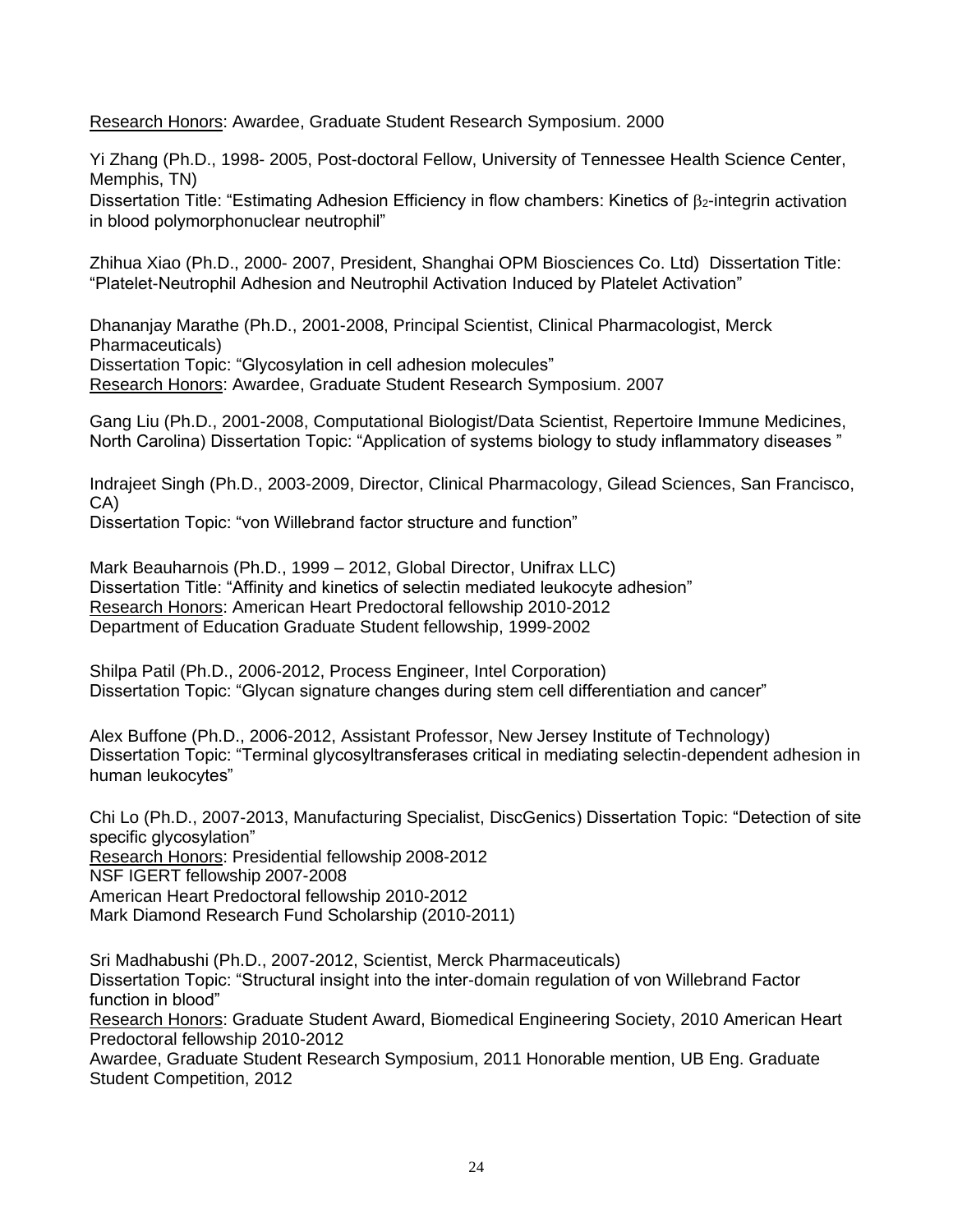Nandini Mondal (Ph.D., 2008-2014, Scientist, Beam Therapeutics) Dissertation Topic: "Glycosyltransferases regulating human leukocyte adhesion to inflamed endothelial cells"

Shobhit Gogia (Ph.D., 2008-2014, Validation Lead, Gilead Sciences, San Francisco, CA) Dissertation Topic: "Intracellular and extracellular regulation of VWF size: Role of calcium studied using novel FRET probes"

Rohitesh Gupta (Ph.D., 2010-2016, Research Scientist, Biologics division, Aurobindo Pharma) Dissertation Topic: "Sialyltransferases: Dynamic regulators of cellular function"

Shuen Shiuan Wang (Ph.D., 2011-2017, Regulatory & Clinical Analyst, Amarex Clinical Research, Germantown, MD) Dissertation Topic: "Small molecule inhibitors of cell adhesion"

Changjie Zhang (Ph.D., 2012-2018, Cell process engineer, FloDesign Sonics/Millipore Sigma, Springfield, MA) Dissertation Topic: "Fluid shear and von Willebrand Factor regulating protein self-association and thrombosis"

Yusen Zhou (Ph.D., 2013-2020, Programmer: UNC-Chapel Hill) "Multilevel regulation of glycosylation: Network synthesis and analysis"

Yuqi Zhu (Ph.D., 2013-2020, Scientist: Wuxi Pharmaceutical, Philadelphia) "Systems Glycobiology: Library based technologies for discovery of E-selectin ligands"

Xinheng Yu (Ph.D. 2015-2020, Senior Research Scientist, Halda Therapeutics, CT) "Synthetic Glycan Biomarkers: Longitudinal metabolic analysis"

Arezoo Momeni (Ph.D. candidate, 2014-2021, Scientist, Evozyne, Inc.) "Glycan engineering of stem cells for cardiac applications" Honors: NY State Stem Cell program poster competition awardee, Rockefeller University, NY

**Masters students (Previous students with last known position):** Lenh Mong (M.Eng. 1998, Research Personnel, Ortec International, New York) Thesis Title: "An *in vitro* study of the kinetics of heterotypic neutrophil-platelet adhesion under hydrodynamic shear"

Fariyal Ahmed (M.S. 2000, Scientist, Baxter Pharmaceuticals) Thesis Title: "The Physico-chemical properties of Poloxamers modulate inhibition of platelet aggregation"

Adam Adler (M.S., 2002, Engineer, ConEd) Thesis Title: "Regulation of neutrophil function following cross-linking of the  $\Box$  2-integrin subunits, LFA-1 and Mac-1"

Camille Williams (M.S., 2003, W.R. Gore)

.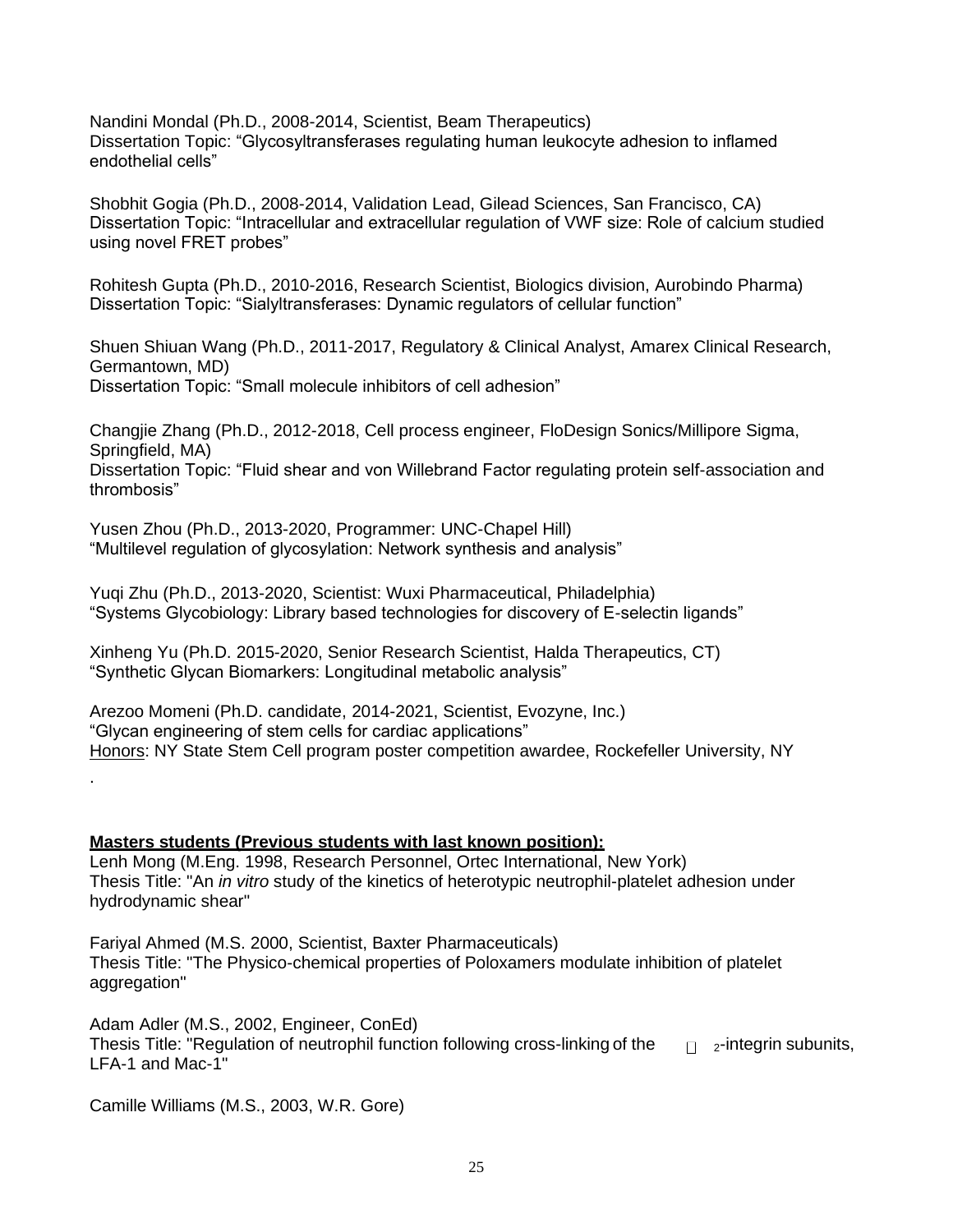Thesis Title: "VWF multimers resolution using gel filtration"

Hanwen Yang (M.S. 2009-2011, GlaxoSmithKline Biopharmaceutical analytical group) Dissertation Topic: "Multiple shRNA lentiviral vectors"

Apurv Puri (M.S. 2011-2013, Santofi GEnzyme) Dissertation Title: "Mathematical Modeling of N glycosylation: Model Construction and Parameter Estimation from Mass Spectra of Chinese Hamster Ovary Cell Mutants"

Sogol Hekmatkar (M.S. 2013-2015, Bioprocess Engineer, AveXis, Inc.) Dissertation Title: "Role of FUT7 during leukocyte adhesion and extravasation"

Jacob De Bell (M.A. 2016-2017) Project Title: Making anti-selectin monoclonal antibodies for large animal studies

Ashirtha Mandava (M.S. 2018-2020) "Von Willebrand Factor pharmacokinetics and pharmacodynamics"

Prerna Pant (M.S., 2019-2021, Scientist: Roswell Park Cancer Institute) Project title: Discovery of E-selectin ligand

# **Undergraduate Students**

- Fariyal Ahmed (B.S. in Chemical Engineering), Spring 1998
- David Geer (B.S. in Chemical Engineering), Spring 1998
- Trevor Mckee (B.S. in Chemical Engineering), Fall 1998
- Sotirios Diamantis (B.S. in Chemical Engineering), Fall 1998
- Helena Holeckova (B.S. in Chemical Engineering), Fall 1999
- Joeseph Moritz (B.S. in Chemical Engineering), Fall 1999, Spring 2000, Summer 2000. Kim Helmer (B.S. in Chemical Engineering), Fall 2000
- Joe Kuechle (B.S. in Chemical Engineering), Summer 2001
- Temitope Ajao (B.S. in Chemical Engineering), Spring 2003
- Meghan Mclowski (B.S. in Chemical Engineering, University of Rochester), Summer 2005
- Matthew Battaglia (B.S. in Biomedical Engineering, Case Western Reserve University), Summer 2006
- Sabina Khanna (B.S. in Biomedical Engineering, University of Pennsylvania), Summer 2007
- Vera Neroni (B.S. Pharacology Major, Unvisersity at Buffalo), 2008
- Pei Shan Tei (B.S. Chemical Engineering, University at Buffalo), 2009
- Kyle McHugh (B.S. Chemical Engineering, University at Buffalo) Summer 2009-Spring 2010
- Ivie Aiufwa (B.S. Chemical Engineering, University at Buffalo) Fall 2010
- Hannah Wang (B.S. Chemical Engineering, University at Buffalo) Fall 2010
- Benjamin Morgz (B.S. Chemical Engineering, University at Buffalo) Summer 2011
- Aaron Lau (High school senior) 2011-2012
- Ryan Zeiger (B.S. Chemical Engineering, University at Buffalo), 2013
- Patrick Krohl (B.S. Chemical Engineering, University at Buffalo), 2016-2017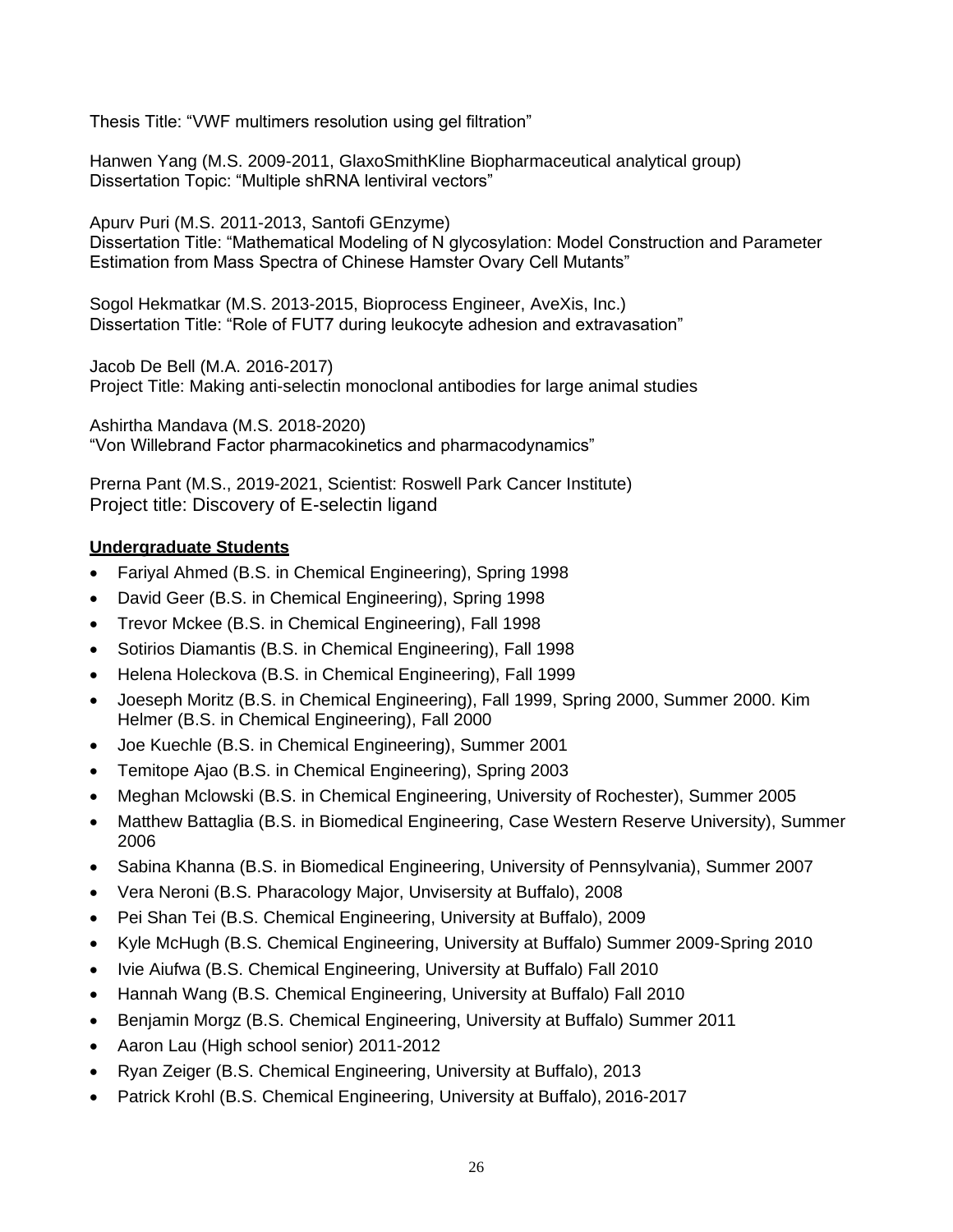- Joseph Balthasar, Jr. (B.S. Mechanical Engineering, University at Buffalo), 2017
- Julia Caserto (B.S. Chemical Engineering, University at Buffalo), 2018-2019
- Bhargavi Gindra (B.S. Biomedical Engineering, University at Buffalo), 2022-

# **MS Dissertation Committee membership (only partial list is available since they are too many)**

Randall Smith (M.S., Chemical and Biological Engineering, University at Buffalo, 2011-2013) Iven Yarovey (M.S., Chemical and Biological Engineering, University at Buffalo) Jingyuan Gao (M.S., Chemical and Biological Engineering, University at Buffalo)

# **Other PhD Dissertation Committee memberships**

- Shinghua Ding (Ph.D., Physiology and Biophysics, University at Buffalo)
- Bharat Bajaj (Ph.D., Chemical and Biological Engineering, University at Buffalo)
- David Geer (Ph.D., Chemical and Biological Engineering, University at Buffalo)
- Pedro Lei (Ph.D., Chemical and Biological Engineering, University at Buffalo)
- Zhiyong Gu (Ph.D., Chemical and Biological Engineering, University at Buffalo)
- Wei Guo (Ph.D., Chemical and Biological Engineering, University at Buffalo)
- Tsuo-Feng Wang (Ph.D., Chemical and Biological Engineering, University at Buffalo)
- Piyush Koria (Ph.D., Chemical and Biological Engineering, University at Buffalo)
- Zack Fowler (Ph.D., Chemical and Biological Engineering, University at Buffalo)
- Jun Tian (Ph.D., Chemical and Biological Engineering, University at Buffalo)
- MengHorng Lee (Ph.D., Chemical and Biological Engineering, University at Buffalo)
- Yajun Yan (Ph.D., Chemical and Biological Engineering, University at Buffalo)
- Joe Chemler (Ph.D., Chemical and Biological Engineering, University at Buffalo)
- Hao Fan Peng (Ph.D., Chemical and Biological Engineering, University at Buffalo)
- Juhee Han (Ph.D., Chemical and Biological Engineering, University at Buffalo)
- Lye Theng Lock (Ph.D., Chemical and Biological Engineering, University at Buffalo)
- Donghui Jing (Ph.D., Chemical and Biological Engineering, University at Buffalo)
- Cheng Huo (Ph.D., Chemical and Biological Engineering, University at Buffalo)
- Ryan Lim (Ph.D., Chemical and Biological Engineering, University at Buffalo)
- Pradeep Nagaraja (Ph.D., Chemical and Biological Engineering, University at Buffalo)
- Eric Peng (Ph.D., Chemical and Biological Engineering, University at Buffalo)
- Hila Dvora (Ph.D., Chemical and Biological Engineering, University at Buffalo)
- Roshan Padmashali (Ph.D., Chemical and Biological Engineering, University at Buffalo)
- Stella Alimperti (Ph.D., Chemical and Biological Engineering, University at Buffalo)
- Maoshih Liang (Ph.D., Chemical and Biological Engineering, University at Buffalo)
- Jasdeep Mann (Ph.D., Chemical and Biological Engineering, University at Buffalo)
- Jingcheng Wu (Ph.D., Chemical and Biological Engineering, University at Buffalo)
- Abhirath Parikh (Ph.D., Chemical and Biological Engineering, University at Buffalo)
- Yun Yu (Ph.D., Chemical and Biological Engineering, University at Buffalo, 2009-13)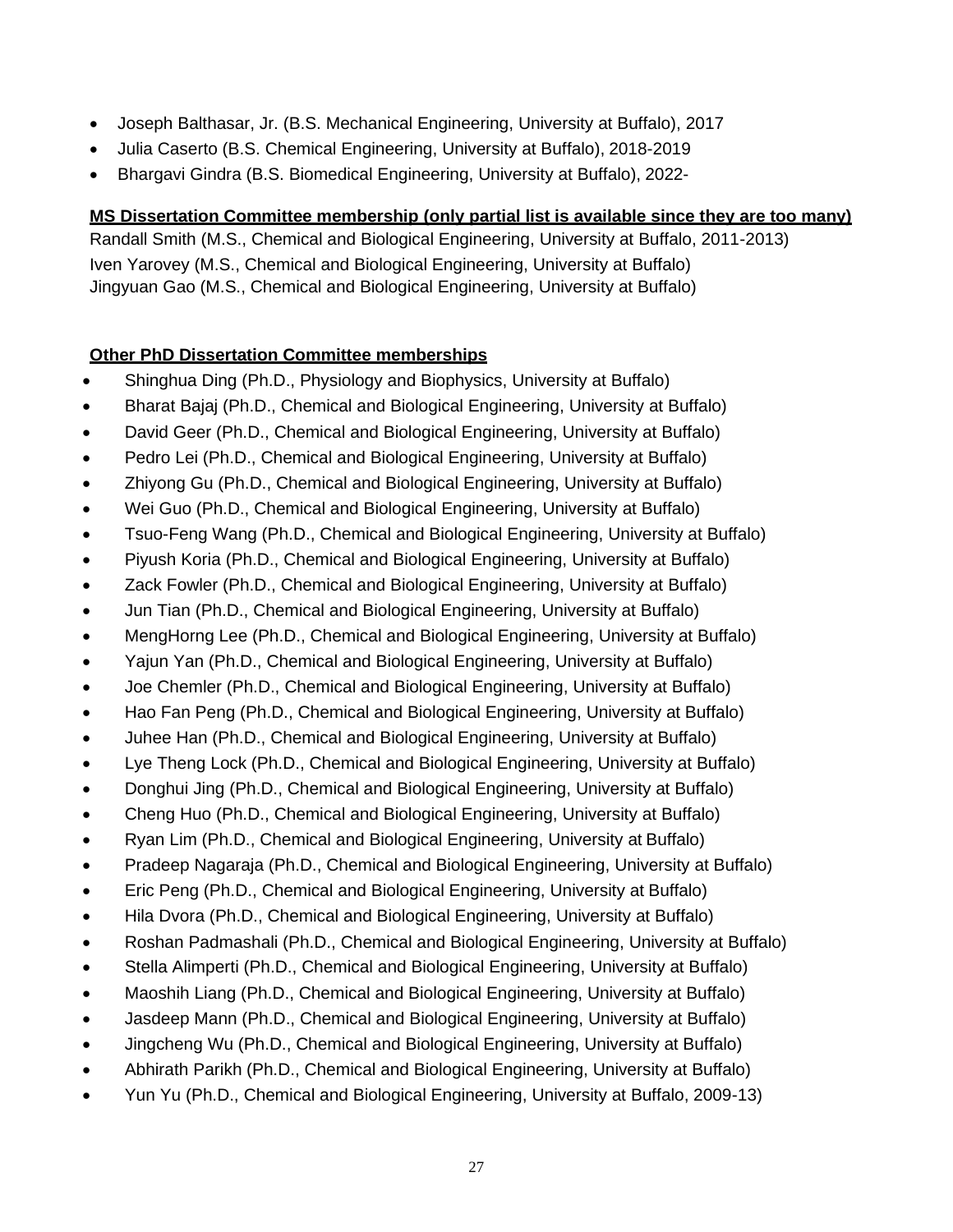- Mahmoud K. Ahmadi (Ph.D., Chemical and Biological Engineering, University at Buffalo)
- Charles Jones (Ph.D., Chemical and Biological Engineering, University at Buffalo)
- Yi Li (Ph.D., Chemical and Biological Engineering, University at Buffalo)
- Christopher Dougher (Ph.D., Immunology, Roswell Park Cancer Institute)
- Preeti Ashok (Ph.D., Chemical and Biological Engineering, University at Buffalo)
- Randall Smith (Ph.D., Biomedical Engineering, University at Buffalo)
- Suyog Pol (Ph.D., Biomedical Engineering, University at Buffalo)
- Upendra Chitgupti (Ph.D., Biomedical Engineering, University at Buffalo)
- Panagiotis Mistiotis (Ph.D., Chemical and Biological Engineering, University at Buffalo)
- Vivek Bajpai (Ph.D., Chemical and Biological Engineering, University at Buffalo)
- Sheida Jamalzadeh (Ph.D., Chemical and Biological Engineering, University at Buffalo)
- Andrew Kroetsch (Ph.D., Chemical and Biological Engineering, University at Buffalo)
- Nicholas Moscatello (Ph.D., Chemical and Biological Engineering, University at Buffalo)
- Georgios Tseropoulos (Ph.D., Chemical and Biological Engineering, University at Buffalo)
- Frank Leon ((Ph.D., Biochemistry Molecular Biology, University of Nebraska Medical College, UNMC)
- Mitchell Maloy (Ph.D., Chemical and Biological Engineering, University at Buffalo)
- Charles Manhardt (Molecular and Cellular Biology, Roswell Park Cancer Institute, Buffalo, NY)
- Aref Shahini (Ph.D., Chemical and Biological Engineering, University at Buffalo)
- Laura Parisi (Ph.D., Chemistry, University at Buffalo)
- Dongwon Park (Ph.D., Chemical and Biological Engineering, University at Buffalo)
- Bita Nasiri (Ph.D., Chemical and Biological Engineering, University at Buffalo)
- Nika Rajabian (Ph.D., Chemical and Biological Engineering, University at Buffalo)
- Marie Beitelshees (Ph.D., Chemical and Biological Engineering, University at Buffalo)
- Nicholas Moscatello (Ph.D., Chemical and Biological Engineering, University at Buffalo)
- Ronel Zachariah Samuel (Ph.D., Chemical and Biological Engineering, University at Buffalo)
- Shriramprasad Venkatesan (Ph.D., Chemical and Biological Engineering, University at Buffalo)
- Kailei Liu (Ph.D., Chemical and Biological Engineering, University at Buffalo)
- Jordan Johnson (Ph.D., Biomedical Engineering, University at Buffalo)

# *Selected invited seminars and presentations*

- 1. S. Neelamegham, "Genetic and small molecule strategies to edit the glycocalyx" in *Structure/Function and Manipulation and Imaging of the glycocalyx* at ASBMB Experimental Biology 2022 meeting, Philadelphia, PA.
- 2. S. Neelamegham, "Glycoproteomics strategies to assay the glycome", in *Glycosylated proteins and their role in health and disease* at ACS Spring, San Diego, 2022.
- 3. S. Neelamegham, "Systems approaches to edit the glycome using small molecules and genetic approaches", NHLBI Systems Biology meeting, 2021.
- 4. S. Neelamegham, "Systems Glycobiology: New technologies to quantify the glycome and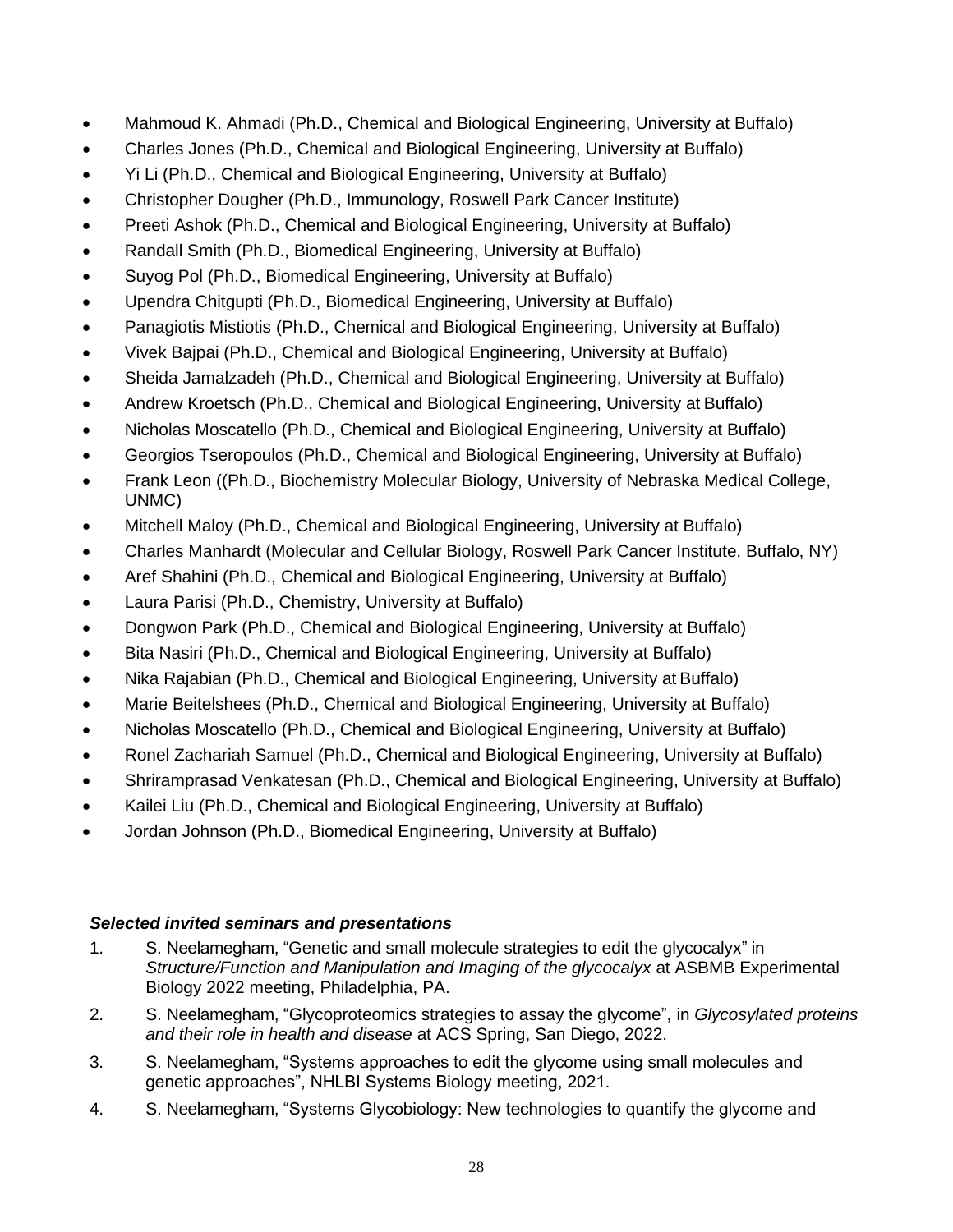applications to SARS-CoV-2 ailments", Department of Chemical Engineering & Bioengineering, University of Pennsylvania, virtual seminar, Fall 2021.

- 5. S. Neelamegham, "SynGlycan reagents for longitudinal, non-destructive measurement of the glycome", 8<sup>th</sup> Warrant Workshop and Beilstein Symposium, Grenoble, France, June, 2021.
- 6. S. Neelamegham, Wertheim Lectureship at Florida International University, Summer 2021.
- 7. S. Neelamegham, "Systems glycobiology: Glycan biosynthesis as a possible host-targeted therapy for COVID-19", NHLBI, Zoom lecture, September, 2019.
- 8. S. Neelamegham, "Systems glycobiology for the study of human diseases". Glycobiology Research & Training Center, University of California, San Diego, CA, 2019
- 9. S. Neelamegham, "Molecular engineering for vascular disorders", Department of Biomedical Engineering, Vanderbilt University, Nashville, TN, 2019.
- 10. S. Neelamegham, "Cancer Systems Glycobiology", Palleon Pharmaceutials, Boston, MA, 2019.
- 11. S. Neelamegham, "Studies on Human von Willebrand Factor and Glycosylation", Blood Center of Wisconsin, Milwaukee, WI, 2019.
- 12. S. Neelamegham, "Enabling tools for systems level analysis of glycosylation", The Societyof Glycobiology Annual Meeting Satellite, New Orleans, 2018.
- 13. S. Neelamegham and P. Stanley. "The SNFG Code and the NCBI Glycan Page", CFG Sponsored Satellite Meeting, The Society of Glycobiology Annual Meeting, New Orleans, 2018.
- 14. S. Neelamegham. "Systems Glycobiology: Complementing computational studies with novel molecular technologies", NHLBI, Bethesda, MD, 2018.
- 15. S. Neelamegham, "Chemical transport and reaction processes in biological systems", American Chemical Society (ACS-WNY), Jacob Schoelkopf award lecture, Buffalo, NY, 2018.
- 16. S. Neelamegham, "Analysis of high-throughput glycoproteomics mass spectrometry experiments" 29<sup>th</sup> International Carbohydrate Symposium, Lisbon, Portugal, 2018.
- 17. "Role of glycans in regulating leukocyte adhesion biomechanics and cellular signaling",World Congress of Biomechanics, Dublin, Ireland, 2018.
- 18. S. Neelamegham, "Systems Glycobiology: Wetlab tools and glycoinformatics resources to curate large scale experimental datasets", Palleon Pharmaceuticals, 2018
- 19. "Glycan structures regulating human inflammatory diseases", Department of Biomedical Engineering, University of California- Davis, 2018.
- 20. S. Neelamegham, "Systems level analysis of glycosylation—new tools to profile the metabolome", Department of Biomedical Engineering, Rutgers University, NJ, 2018.
- 21. S. Neelamegham, "Glycoinformatics tools to analyze and curate large scale experimental datasets", International Life Science Integration Workshop, Tokyo, Japan, 2018.
- 22. S. Neelamegham, "New developments at *VirtualGlycome.org*", Society for Glycobiology-Glycoinformatics satellite, Portland, OR, 2017.
- 23. S. Neelamegham, "Complemeting VWF: Interactions between complement pathways and the coagulation cascade", Fueling Conversations in Complement Meeting (Complementology Conference), Buffalo, NY, 2017.
- 24. S. Neelamegham, "Data handling and future trends: software strategies", Water's lecture at the Complex Carbohydrate Research Center, University of Georgia, Athens, GA, 2016.
- 25. S. Neelamegham, "Systems level studies of cellular glycosylation: Applications in human inflammation biology and regenerative medicine", Department of Chemical and Biomolecular Engineering, Rice University, Houston, TX, 2016
- 26. S. Neelamegham, "Glycoscience: The art of making sugars of different kinds", Genomics,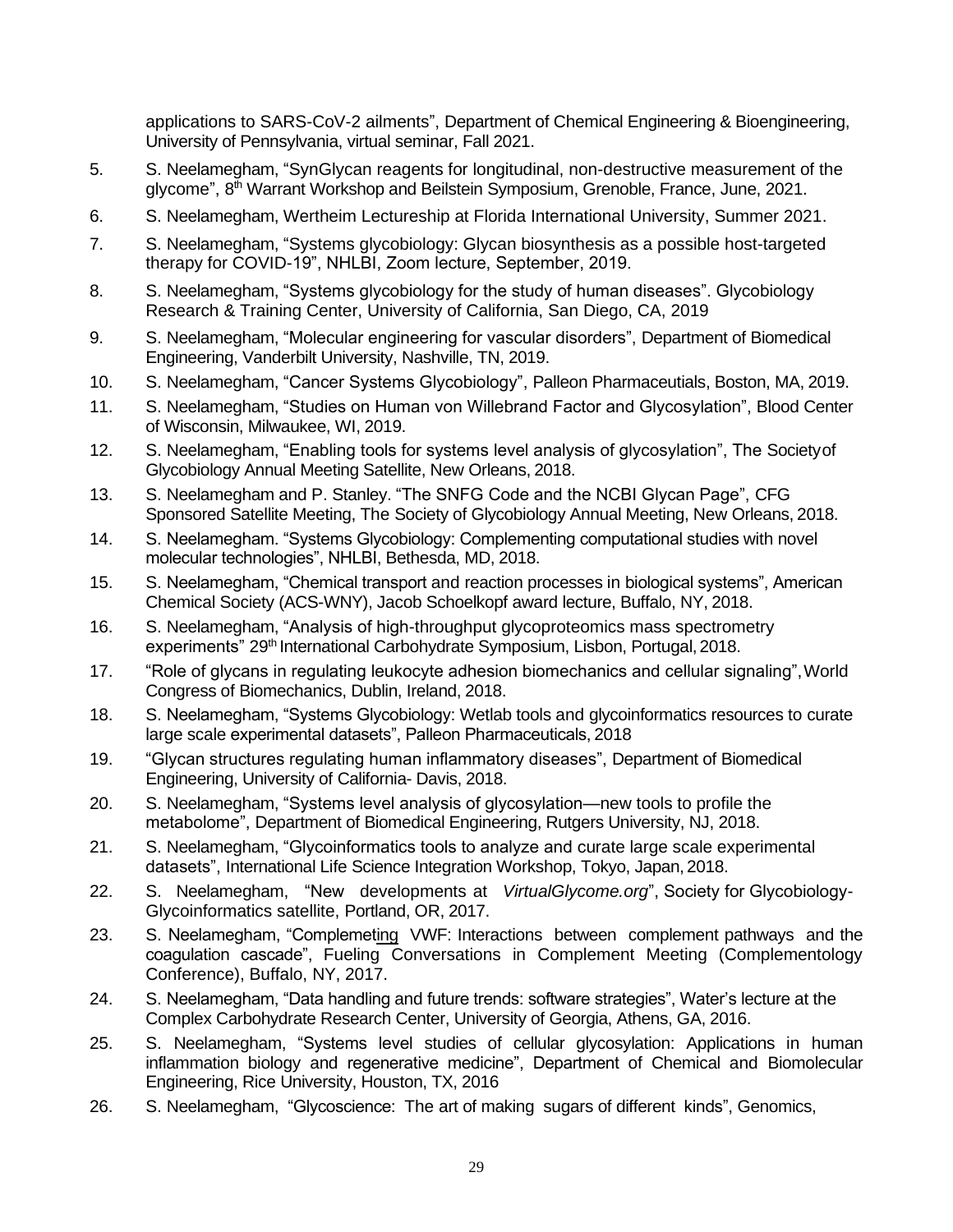Environment and Medicine Community of Excellence lecture, Buffalo, NY, 2016.

- 27. S. Neelamegham, "Towards a systems-view of glycosylation: Mathematical modeling and wet-lab experiments", National Heart Lung and Blood Institute, Bethesda, MD, 2016.
- 28. S. Neelamegham, "It's a sticky world: Mucins and glycoproteins regulating leukocyteendothelial cell adhesion", Department of Biochemistry and Molecular Biology, University of Nebraska Medical Center, 2015.
- 29. S. Neelamegham, "A systems glycobiology approach to study leukocyte-endothelial cell interactions", The Society for Glycobiology and Japanese Society of Carbohydrate Research Meeting, Honolulu, Hawaii, 2014.
- 30. S. Neelamegham, "Role of hydrodynamic shear mediated platelet deformation on cell tethering, translocation and activation", World Congress of Biomechanics, Boston, MA, 2014.
- 31. S. Neelamegham, "Glycosyltransferases regulating human leukocyte adhesion to selectins", 27th International Carbohydrate Symposium (ICS27), Bangalore, India, 2014.
- 32. S. Neelamegham, "Systems Biology of Glycosylation", Emerging Trends in Glycosciences & Glycotechnology, New Delhi, India, 2014.
- 33. S. Neelamegham, "The balance between bleeding and thrombosis: Role of von Willebrand Factor", Colorado School of Mines, 2013.
- 34. S. Neelamegham, "Glycosyltransferases responsible for the synthesis of physiological human Eselectin ligands", Multiscale modeling meeting, Washington DC, 2013.
- 35. S. Neelamegham, "Regulation of VWF structure and function by hydrodynamic shear", XXIV Congress of the International Society of Thrombosis and Haemostasis, Amsterdam, Netherlands, 2013.
- 36. S. Neelamegham, N. Mondal, A. Buffone, "Glycosyltransferases regulating human leukocyte adhesion to selectins", 17<sup>th</sup> conference of the European Society of Clinical Hemorheology and Microcirculation, Pecs, Hungary, 2013
- 37. S. Neelamegham, "Aspects of hydrodynamic shear regulating platelet adhesion to extracellular matrix components", Material Science and Technology, Pittsburgh, PA, 2012.
- 38. S. Neelamegham, "Systems Glycobiology", UB School of Pharmacy, Buffalo, NY, 2012.
- 39. S. Neelamegham, "Glycan engineering principles", National Institute of Immunology, New Delhi, India, 2011.
- 40. S. Neelamegham, "Regulating leukocyte-endothelium interaction using RNA interference and metabolic inhibitors", Life Technology, Grand Island, NY, 2011.
- 41. S. Neelamegham, "Systems Glycobiology: Analysis of glycosylation reaction networks", Society for Glycobiology, Annual Meeting, St. Petersburg, Florida, 2010.
- 42. S. Neelamegham, "Systems levels analysis of glycosylation reaction networks", UB Dental School, Spring 2010.
- 43. S. Neelamegham, "Glycobioengineering", University of Texas, San Antonio, Fall 2009.
- 44. S. Neelamegham, "Conformation change in human blood protein von Willebrand Factor induced by fluid shear", ISTH, 2009.
- 45. S. Neelamegham, "Altering leukocyte-endothelial adhesion rates", National Institute of Immunology, New Delhi, India, Fall 2009.
- 46. S. Neelamegham, "Glycan Engineering: Metabolic strategies to regulate leukocyte adhesion during inflammation", Oral Biology Department, University at Buffalo, Buffalo, NY, 2009
- 47. S. Neelamegham, "On the role of von willebrand factor and fluid shear in regulating blood platelet function", UB Pharmaceutical Sciences Department, 2008.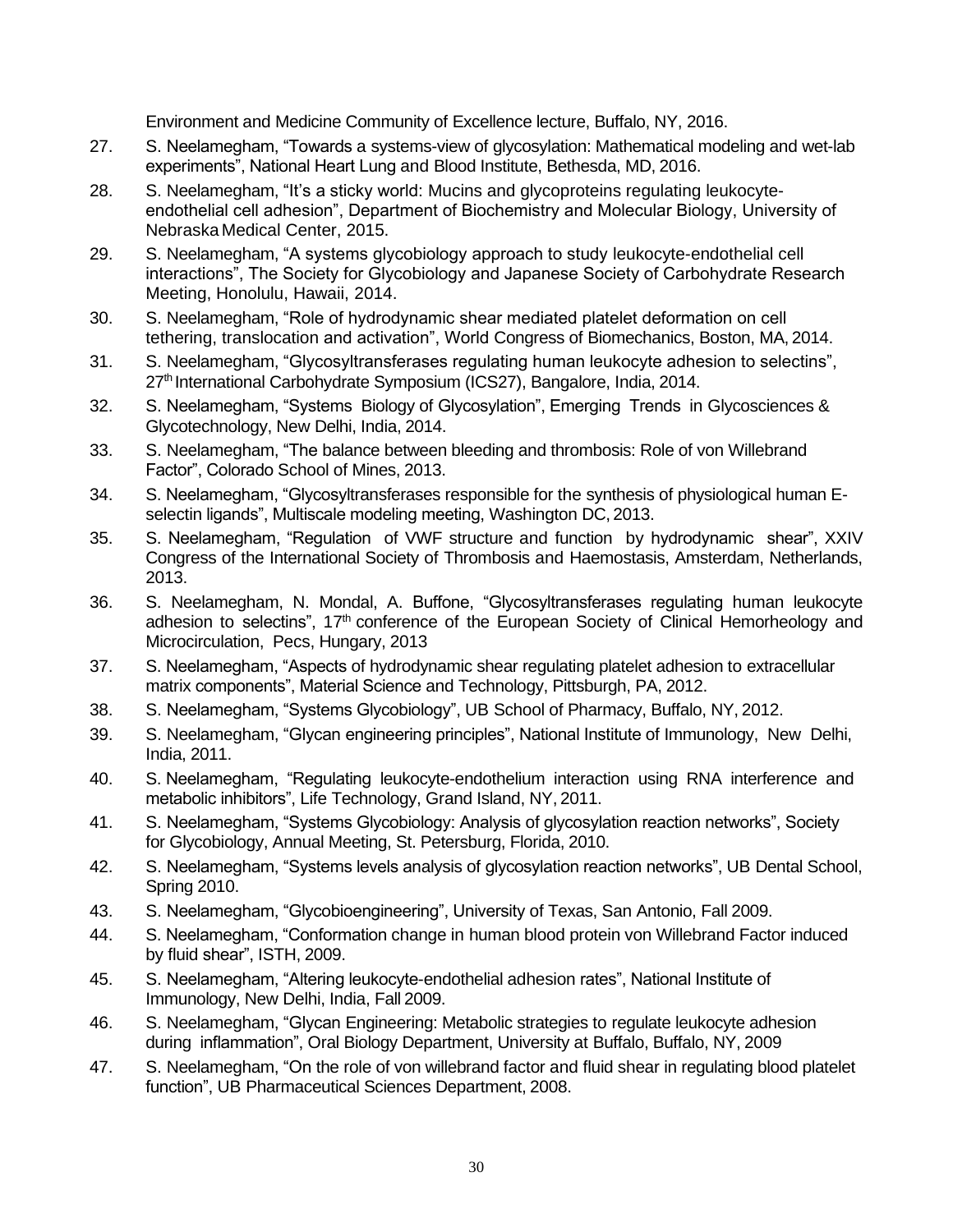- 48. S. Neelamegham, "Systems level modeling and experimentation: Leukocytes adhesion during inflammation", Univ. of Texas Health Science Center at San Antonio, September 7, 2007
- 49. S. Neelamegham, "Our studies with von Willebrand Factor: Solution structure and function", Western New York Hemophilia Center, March, 2007
- 50. S. Neelamegham, "Light and neutron scattering spectroscopy applied in studies of vascular biology", Chemical Engineering Department, Johns Hopkins University, November, 2006
- 51. S. Neelamegham, "Advanced spectroscopy methods applied to studies of vascular biology", UB Medical School MSTP lecture, April, 2006
- 52. S. Neelamegham, "Adhesion Molecules in Vascular Diseases", UB Medical School, September, 2005.
- 53. S. Neelamegham, "Selectin and Integrin mediated leukocyte adhesion under fluid flow", Molecular and Cell Biology seminar, Roswell Park, January, 2006.
- 54. S. Neelamegham, "Engineering principles applied to studies in vascular biology", International Esymposium on "Pharmaceutical Engineering", Tiruchirapalli, India, March 2006.
- 55. S. Neelamegham, "Cell adhesion during Inflammation and Thrombosis", Indian Institute of Science, Bangalore, India, 2004.
- 56. S. Neelamegham, "Platelet and leukocyte adhesion during innate immunity", National Institute of Immunology, Delhi, India, 2004.
- 57. Neelamegham, S. "The nature of fluid forces regulating vascular pathologies ", Biomedical Engineering, Penn. State University, State College, PA, 2003.
- 58. Neelamegham, S. "Inflammation and Thrombosis ", Chemical Engineering, Cleveland State University, Cleveland, OH, 2003.
- 59. Neelamegham, S. and Shankaran, H., "The nature of mechanical forces regulating shearinduced platelet activation", World Congress of Biomechanics, Calgary, Canada (2002).
- 60. Neelamegham, S. "Modulation of leukocyte, platelet and von Willebrand Factor function by fluid shear", Department of Pediatrics, Baylor College of Medicine, Houston, TX, 2002.
- 61. Neelamegham, S. "The nature of fluid forces regulating vascular pathologies ", Diabetes-Endocrinology Center of Western New York, Millard Fillmore Hospital, Buffalo, NY, 2002.
- 62. Neelamegham, S. "Neutrophil and Platelet adhesion mechanics", Tuberculosis Research Center, Indian Council of Medical Research, Chennai, India 2002.
- 63. Neelamegham, S. "Role of shear flow in regulating inflammatory processes", Biomedical Engineering, University of Rochester, NY 2001.
- 64. Neelamegham, S. "Neutrophil Adhesion mechanics under hydrodynamic shear", Molecular and Cellular Biophysics, Roswell Park Cancer Institute, Buffalo, NY 2001.
- 65. Neelamegham, S. "Neutrophil Adhesion mechanics under shear", Pharmaceutics Department, University at Buffalo, Buffalo, NY 1999.
- 66. Neelamegham, S., "Biomechanics of neutrophil adhesion", Chemical Engineering, Purdue University, West Lafayette, IN 1997.
- 67. Neelamegham, S., "Biophysical considerations regulating neutrophil homotypic aggregation", Chemical Engineering, State University of New York, Buffalo, NY 1997.
- 68. Neelamegham, S., "Selectin and Integrin mediated cellular interactions", Chemical Engineering, University of Michigan, Ann Arbor, MI 1997.
- 69. Neelamegham, S., "β1-integrin mediated lymphocyte motility and attachment: Application of digital image processing and mathematical modeling", NASA Johnson Space Center, Houston, TX 1995.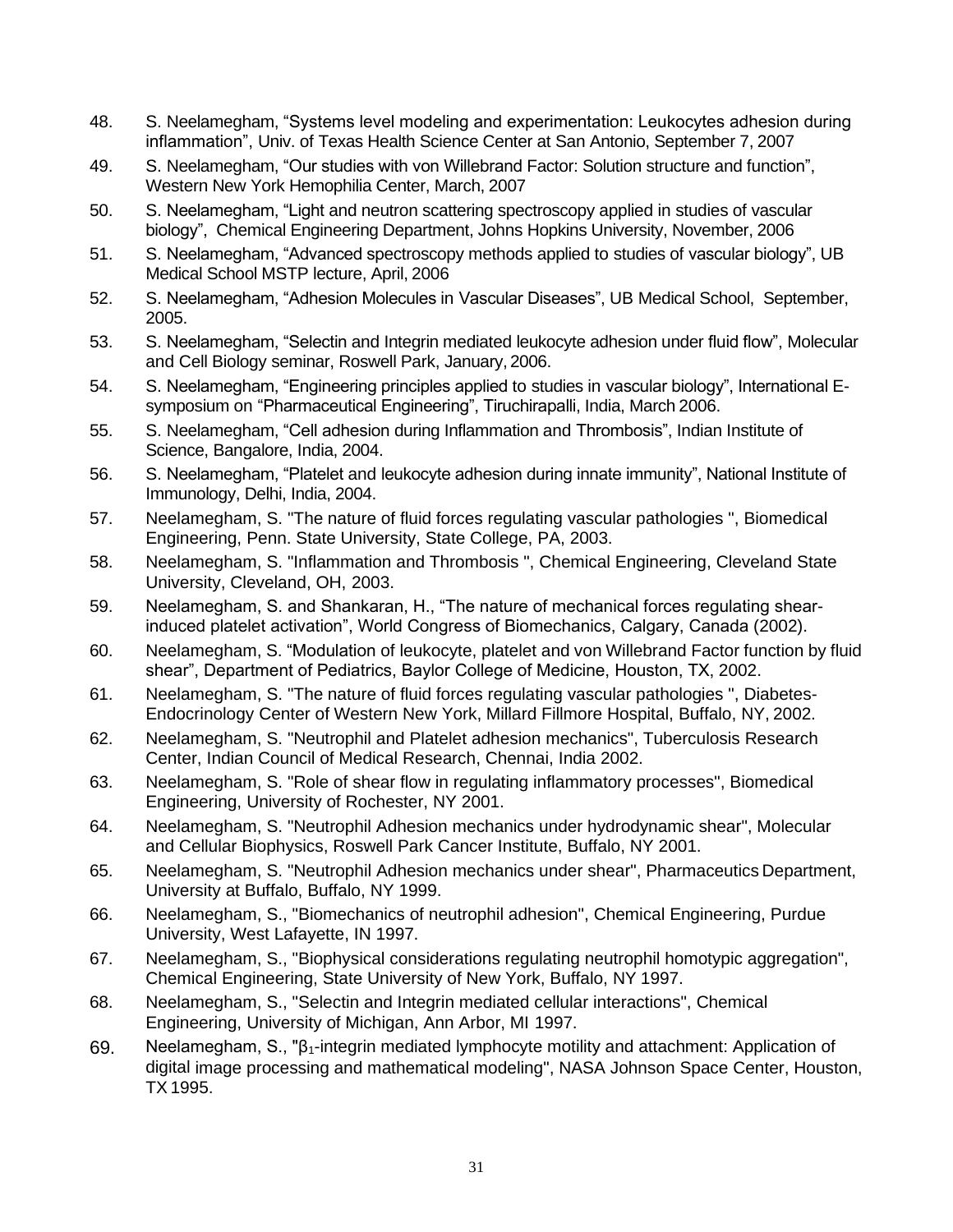### **Classroom lectures**

### **CE517 Bioengineering Principles**

*Description*: 3 credit lecture based course that introduces bioengineering research and experimentation principles to incoming graduate students *Years instructed*: 2011-present (Spring or Fall semesters)

# **CE446/547 Biochemical Engineering**

*Description*: 3 credit lecture based course that introduces bioprocess engineering principles to junior/senior level undergraduates and freshman graduate students *Years instructed*: 1997-present (Fall or Spring semesters)

# **CE447 Biotransport and kinetics**

*Description*: 3 credit lecture based course on the applications of transport phenomenon and chemical kinetics to the field of bioengineering *Years instructed*: 2009-2010

# **CE405/505 Cellular and Molecular Bioengineering**

*Description*: 3 credit lecture based course introducing principles of cellular and molecular bioengineering *Years instructed*: 2003

# **PHC 539 Protein and antibody therapeutics**

Description: Offer lectures in Pharmaceutical Sciences department on glycosylation and its impact on protein therapeutics Years instructed: 2015-

# **RPG533 Biophysical and Biochemical Techniques in Oncology**

Description: Offer lectures on introduction to glycobiology at Roswell Park Comprehensive Cancer Institute. Years instructed: 2018-present

# **BMS505 Cell Biology-II** (University at Buffalo Medical School Course)

*Description*: 2 credit lecture-journal-research based course primarily directed towards medical school Ph.D. level students

*Years instructed*: 2006-2009 (Spring semesters)

# **CE318 Transport Process II**

*Description*: 3 credit lecture based course on chemical engineering heat and mass transfer *Years instructed*: 1998-2001

# **CE427 Chemical Engineering Lab III**

*Description*: 1 credit undergraduate laboratory on heat, mass transfer and chemical engineering unit operations. Setup computer acquisition systems for laboratories and trained staff on usage and